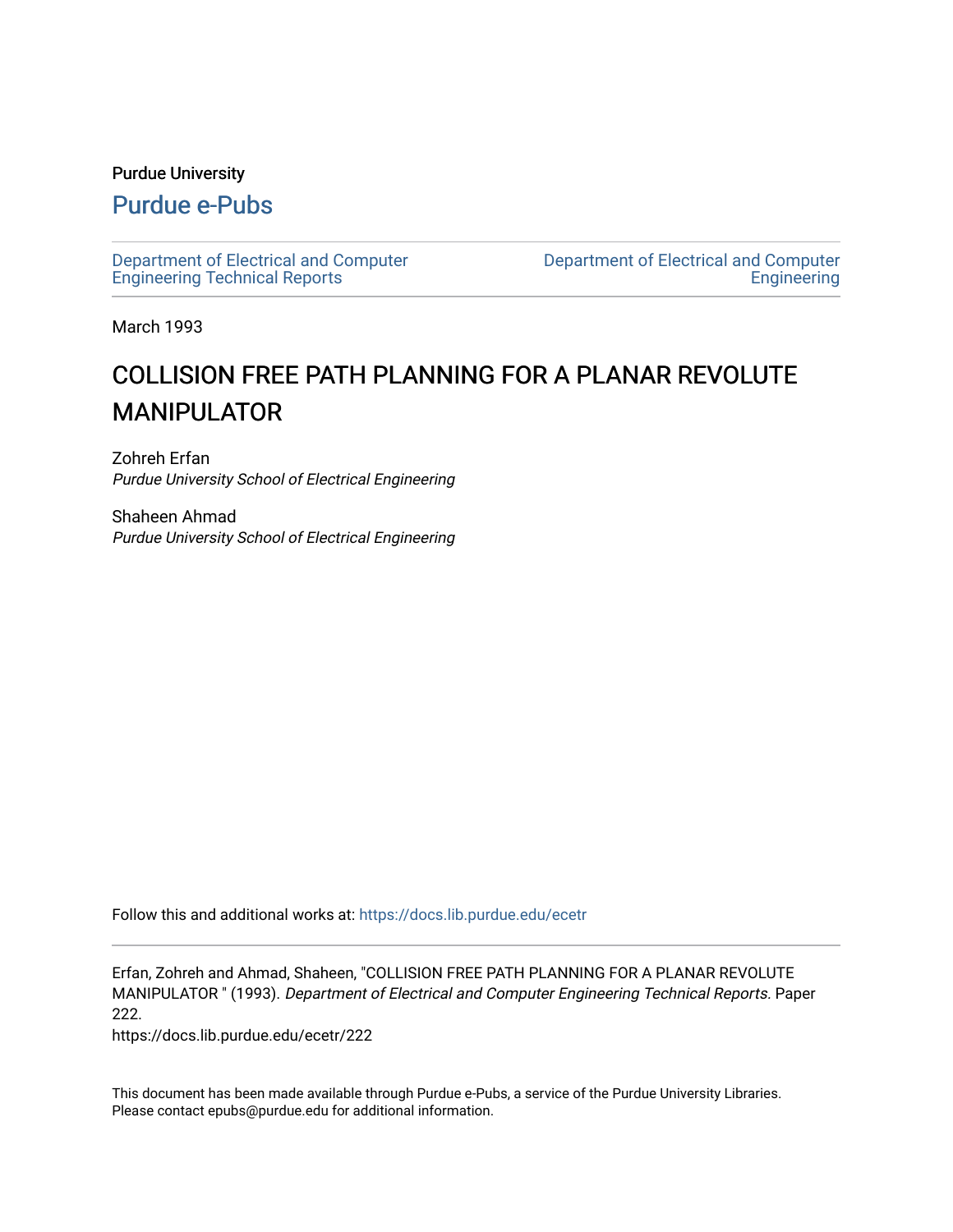# **COLLISION FREE PATH PLANNING FOR A PLANAR REVOLUTE MANIPULATOR**

ZOHREH ERFAN **SHAHEEN AHMAD** 

**TR-EE 93-13 MARCH 1993** 



SCHOOL OF ELECTRICAL ENGINEERING<br>PURDUE UNIVERSITY<br>WEST LAFAYETTE, INDIANA 47907-1285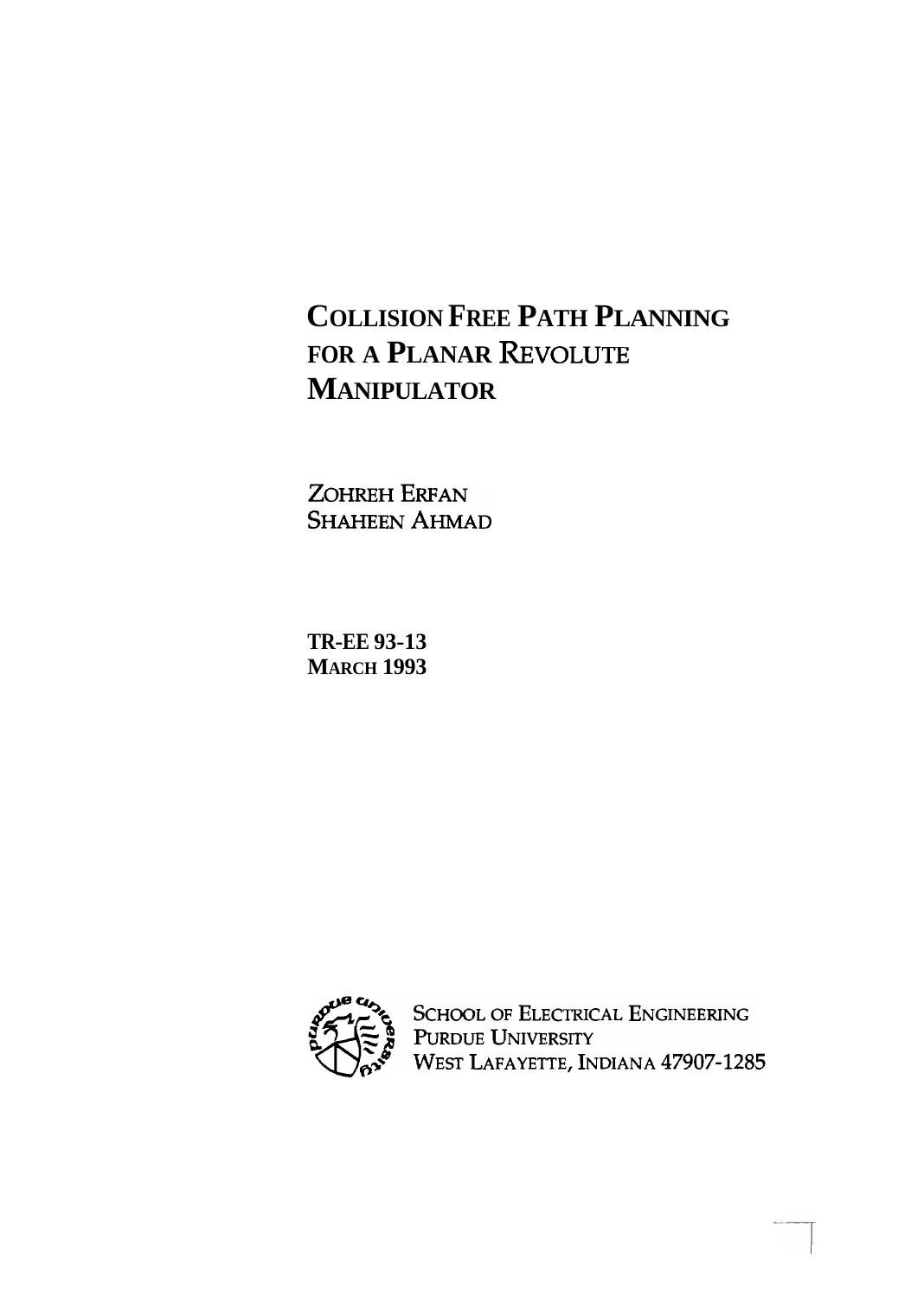#### COLLISION FREE PATH PLANNING FOR A PLANAR REVOLUTE MANIPULATOR

Zohreh Erfan, Shaheen Ahmad Real-Time Robot Control Laboratory, School of Electrical Engineering, Purdue University, West Lafayette, Indiana 47907-1285, U.S.A.

#### **Abstract**

In this paper, we address the problem of path planning for a revolute manipulator, operating in a workspace filled with obstacles whose boundaries are enveloped by circle or possibly any other shape. The path planning approach presented here is developed in the manipulator joint space and consists of two strategies. The first strategy is used in tightly packed free spaces located between the workspace obstacles, this approach relies on constrained optimization. The second strategy is used whenever the manipulator is operating in free space regions which are not surrounded by the workspace obstacles, this strategy does not use optimization but relies on a global but safe approximation of the free space regions of the joint space. The manipulator uses the second strategy to perform collision-free gross motions. This division of the path planning approach reduces the chances that the manipulator will get stuck in a geometrical local minimum if the constrained optimization procedure is used to entirely determine the path planning procedure. With the approach taken here, the chance of finding a path for the manipulator from its given start point to its desired goal point in an automated manner is high in comparison to one which uses just one of the above two strategies.

#### 1 **Introduction**

A manipulator with no ability to avoid obstacles in its workspace has to be taught every point on its trajectory so that the arm may be free from collision as the end-effector moves from a start point to a goal point. This path is stored during the teaching session and used each time the manipulator is moved from the start to the goal points. Obviously, this method is only good in cases of repetitive tasks where there is no variation in the position of either the start or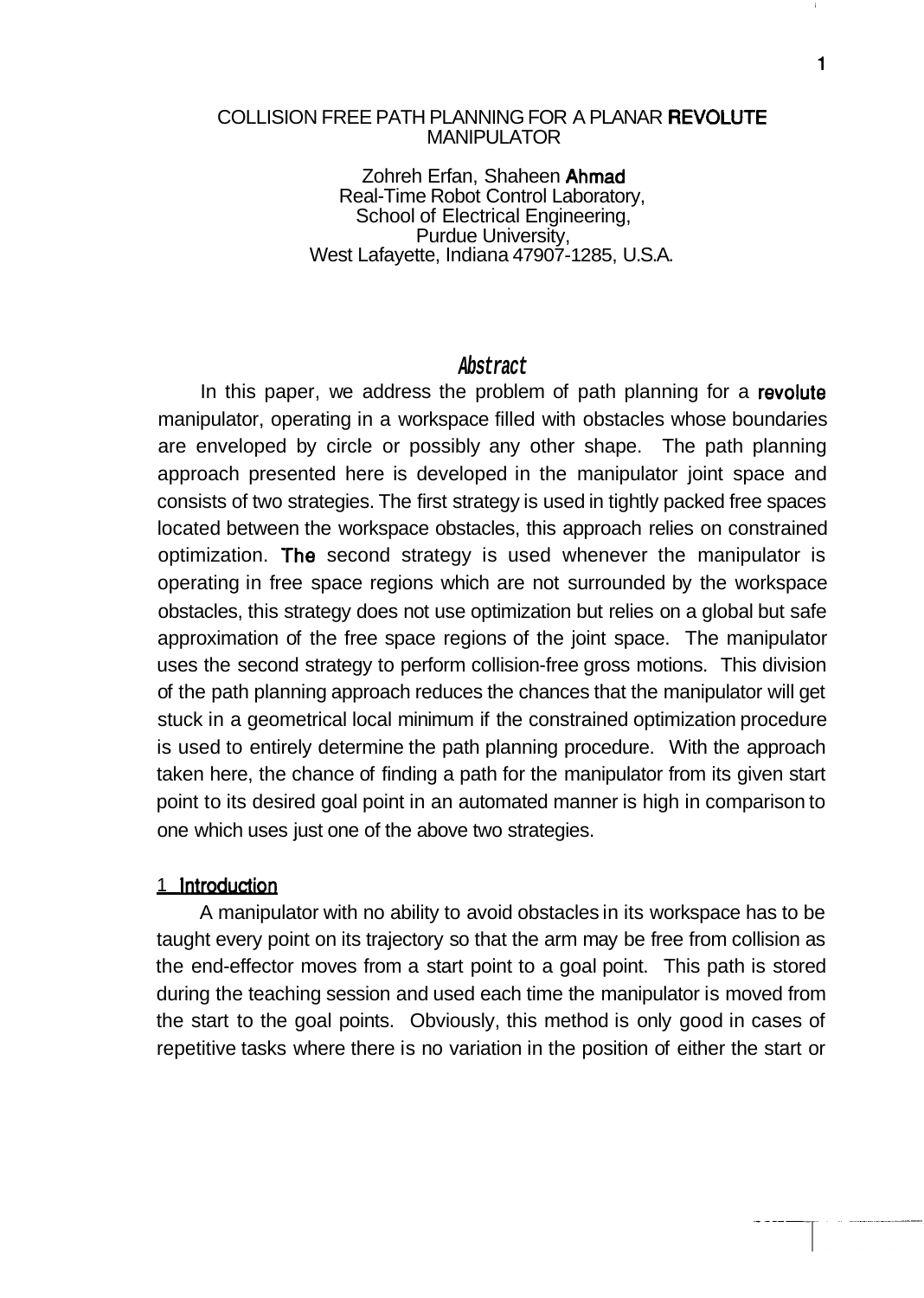the goal point. A new path must be taught to the manipulator whenever the start and goal points change locations or obstacles positions are changed. The purpose of the research reported here is to devise an automatic path-planner. As two link revolutely jointed planar manipulators are used in large numbers in assembly systems, transfer lines and in automatic machine loading, we developed trajectory planning schemes for such robots.

The robot motion planning problem ([I -191, [22-251) has been extensively addressed in the literature. Different aspects of this problem including the path planning problem has been investigated by computer scientists, engineers and mathematicians. Theoretical investigations have mostly led to some general solutions to this problem [22] which would require tremendous amount of computations. Algorithms which are practically implementable ([1-19], [23]) have also emerged. Brooks [3] approached the path planning problem for a moving polygon with translational and rotational movements among polygonal obstacles by representing the cartesian free space in between the obstacles as a set of free space corridors (generalized cones), followed by determination of the range of orientations which the moving object may safely take along each cone axis ("spine"), of these corridors. A solution path was found by connecting the given start point to the desired goal point, the path consisted of a sequence of connected corridors, the translational movements were performed along the spines, and rotational movements were performed at the spines intersections. Later, Brooks [4] extended this free space representation to a three degree revolute manipulator with an additional rotational degree of freedom at the endeffector. The arm was moving among polyhedral obstacles, and planning of collision-free motions of the manipulator for pick and place operations were performed. Lozano-Perez [I] approached the path planning problem for a cartesian manipulator among polyhedral obstacles in the configuration space of the robot, note that the configuration space of a cartesian manipulator is the same as its three dimensional cartesian workspace. The path planning problem was then reduced to that of path planning for a point among the grown configuration space obstacles. The grown configuration space obstacles were formed by shrinking the moving object to a point and growing the original obstacles by the size and shape of the original moving object. A path was then found by a graph search algorithm [2] which determined the shortest path in between the start and goal points by connecting these points through the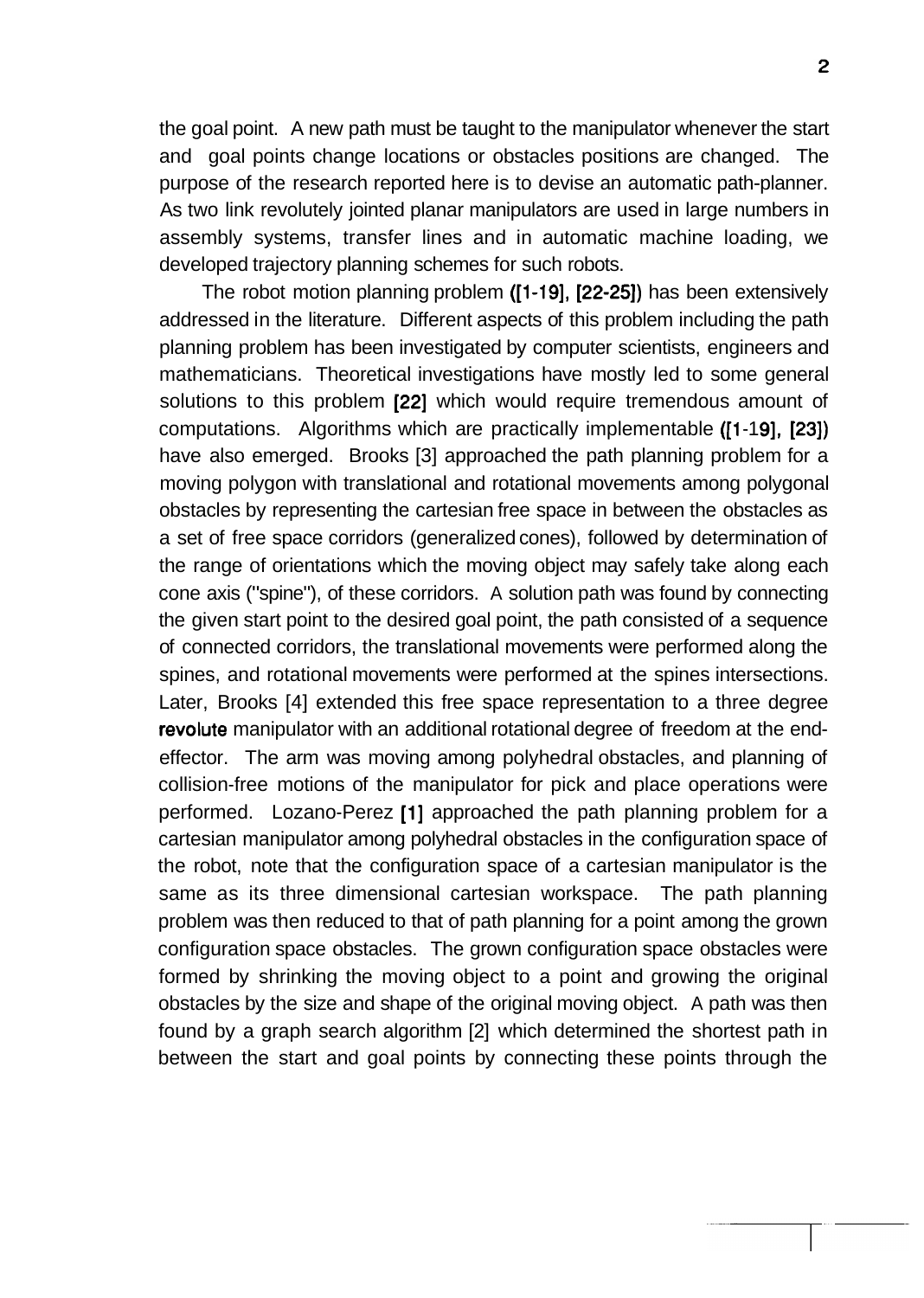vertices of the grown configuration space obstacles. The path planner only allows those path segments which do not pass over any of the grown obstacles, i.e. a path segment is allowed to be on an edge of the grown configuration space obstacles but must not pass through the configuration obstaclss. Faverjon [6] found a collision-free path for a three degree of freedom revolute manipulator among polyhedral obstacles by building an octree which hierarchically represented the joint space configurations of the robot. The octree was then searched to find a collision-free path for the manipulator. Brooks and Lozano-Perez (91 also developed a path-finding algorithm for a polygonal object with two translational and one rotational movements among polygonal obstacles, based upon using a hierarchical subdivision of the three dimensional configuration space of the moving object. Luh and Campbell [5] determined a collision-free path for the first three degrees of freedom of a Stanford arm with a prismatic joint among stationary polyhedral obstacles. They determined infeasible regions of the workspace which become unavailable to the manipulator's end-effector, due to the prismatic link of the arm colliding with an obstacle. These infeasible regions were approximated by polyhedral obstacles and were called 'pseudo-obstacles". As a result, the original stationary workspace obstacles and the pseudo-obstacles of the workspace had to be considered in order to determine a collision free path for the arm. An algorithm was developed by Luh and Campbell [5] which found the shortest path from the initial position of the end-effector to its desired goal point, along the edges of the original and the pseudo obstacles in the workspace. Khatib [10] addressed the issue of real-time obstacle avoidance for an articulated manipulator in an environment of static obstacles. The end-effector model was chosen to be rotation-invariant. Collision between the manipulator and the obstacles were prevented by forces which repelled the arm from making contact with the obstacle surfaces. The repelling forces were a function of the minimum distance between the arm and the obstacles. Khatib [10] also used an attractive field to guide the manipulator's end-effector to its goal point. The sum of the attractive and repelling forces determined the end-effector motions in the workspace. If the sum of the attractive and repelling forces becomes zero, the end-effector experiences no further motions and thus becomes locally trapped at a point of minimum force which is not the goal point. By appropriate adjustment of the repelling and attractive forces these local force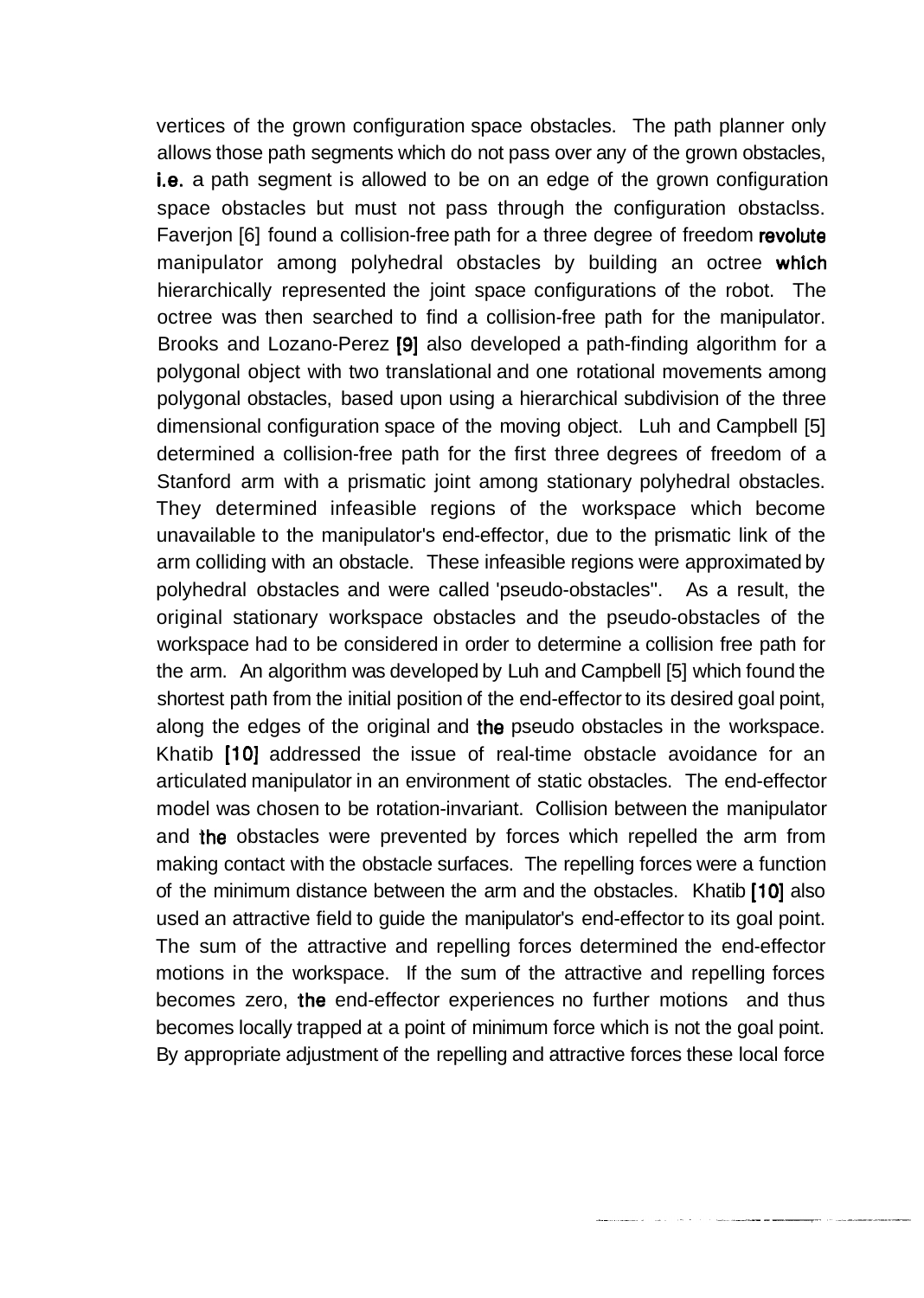minima on the end-effector can be avoided. In another approach to the problem of path planning, Lozano-Perez [13] used the configuration space of a revolute manipulator with three degrees of freedom, in order to plan a collision-free path for the robot among polyhedral obstacles. In order to build the configuration space (C-space) for this robot, Lozano-Perez first built the C-space for the first two joints, ignoring the third joint initially. Next he approximated the free space regions of this two dimensional C-space, and found a collision-free path for the first two links of the robot. Next, he built a subset of the complete C-space for the robot (i.e. for all the joints  $(q_1,q_2,q_3)$ ) assuming that the first two joints move according to the path found in the above two dimensional C-space. Once again he performed a search. This was done in the above subset of the C-space, in order to find a collision-free path for the third link of the robot. Now looking in the area of multiple robot collision avoidance, Freund and Hoyer [15] devised a real time heuristic trajectory modification scheme. Their trajectory modification scheme was based on hierarchical master-slave strategy. The master arm's trajectory was never altered, however if the slave arm would enter the master arm's wokspace, then its path would be altered to avoid a possible collision based on a number of rules which was dependent on the robot kinematics. Erdmann and Lozano-Perez [11] also addressed the multi-robot collision avoidance by expanding the C-space collision avoidance planning strategy developed earlier [I], to include time. Then one of the robots could be regarded as an obstacle while the other arm's trajectory was planned in each C-space time slices. Stonier [18], and Erfan and Ahmad **[I91** also developed Lyapunov based on-line control strategies to coordinate multiple robot trajectories. Both Stonier's and Erfan and Ahmad's control laws prevented the collision of two arms, while each arm was able to move to its goal.

#### 1.1 Work Addressed in this Paper

In this paper, we will address the problem of determining a collision-free path for a planar revolutely jointed manipulator, in a workspace filled with obstacles. We will assume the initial and final configurations of the manipulator are collision-free. In this paper, we subdivide the path planning into two strategies, the global path planning and the local path planning. Path planning is performed in the joint space by iteratively calling the global and the local path planners. The approach developed here uses an approximate but safe global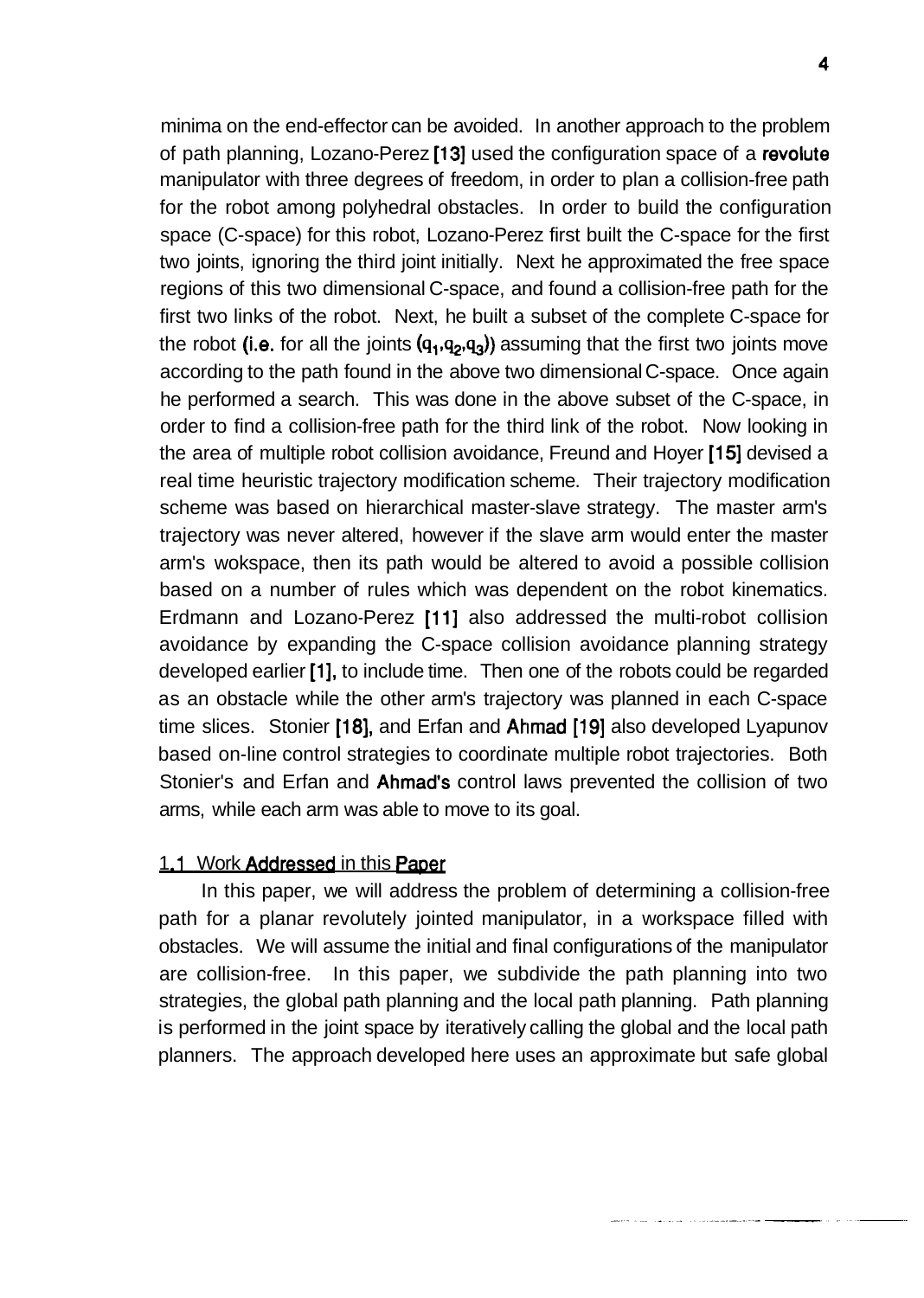view of the workspace obstacles in the joint space. This information is used to find a large manoeuver from the current configuration to a collision-free configuration which is closer to the goal point joint configuration than the current configuration, and eventually to the goal point. Whenever the robot is operating in a cluttered region, a local path is generated to steer the manipulator away from the boundaries of the obstacles. The local path planner uses the exact knowledge of the joint space obstacles boundaries. The local planner guides the arm to the joint space goal configuration or to an intermediate collision-free configuration at which the global motion planner will take over the path planning operations. In case the goal point joint configuration is situated in some other cluttered region, then the global planner will hand the path planning task over to the local planner, after the global planner has determined a path to an intermediate target point near the goal joint space configuration. This process of iteratively calling the local and global motion planners are carried out until a path to the goal point is reached.

This paper is organized into eight sections. In section one, we have presented a brief overview of some of the collision avoidance work completed to date for a manipulator working in a workspace filled with stationary obstacles. The manipulator kinematic models as well as the descriptions of the obstacles are presented in section two. In section three, the calculations of the forbidden or infeasible regions in the joint space which result in a collision with an obstacle are presented. The characteristics of the infeasible regions are described in section four. In section five, a rectangular approximation to an infeasible region and its equations are derived. The polygons which result from taking the union of the rectangles which bound the infeasible regions are also described in section five. In section six, the path planning procedure which consists of a global path planning scheme and a local path planning scheme are described. Several simulations which show how the two path planning schemes cooperatively find a collision-,free path from a given collision-free joint space configuration to a desired collision-free joint space goal configuration are given in section seven. A summarizing and concluding discussion with the needs for future work is presented in section eight.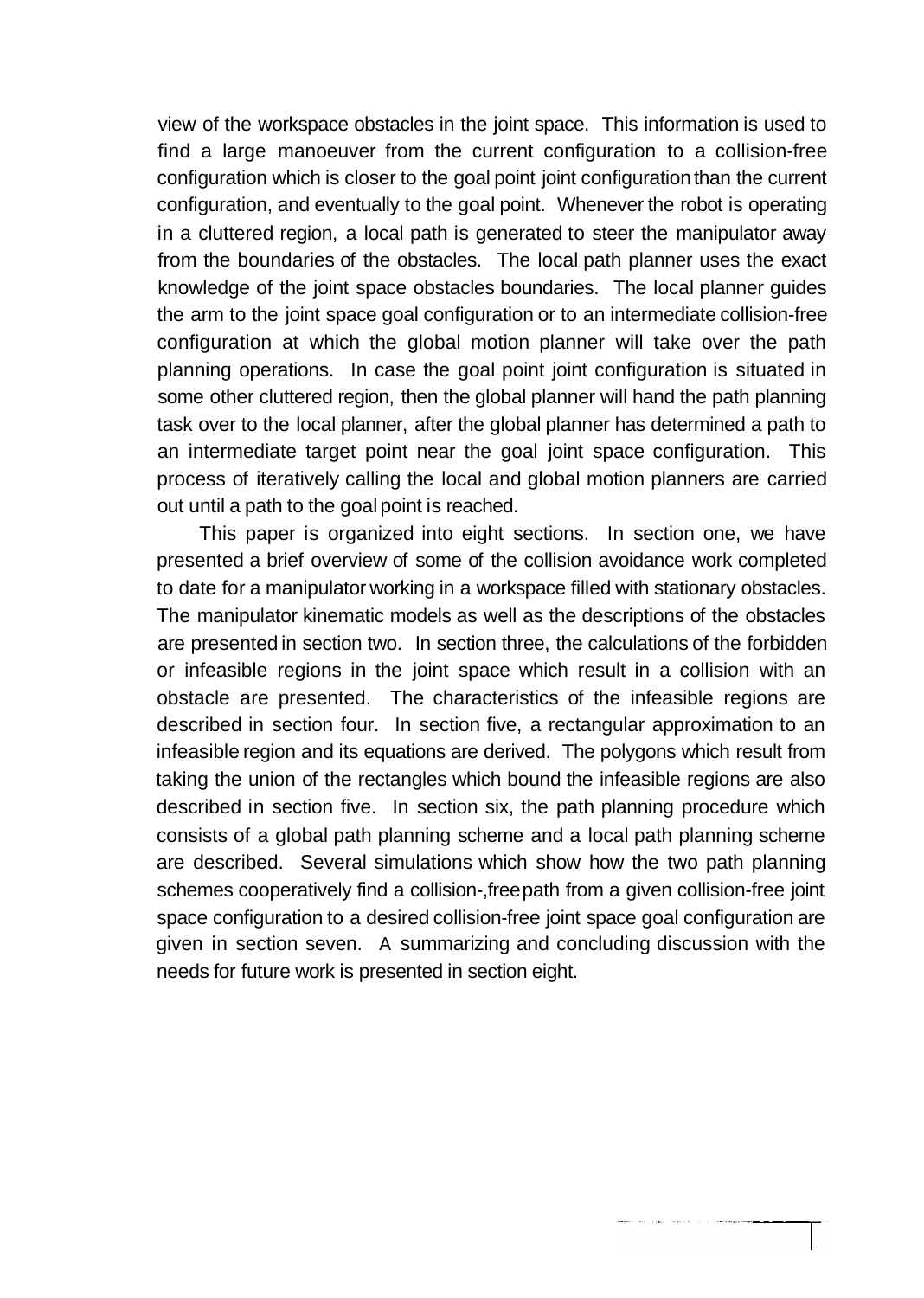#### 2 Manipulator Kinematic Models and Obstacle Descriptions

#### 2.1 Robot Kinematic Models

Planar SCARA (Selective Compliance Articulated Robot Arm) robot arms are used in large numbers for machine loading and unloading and in assembly. Typically such robots have four degrees of freedom (see Figure 1) made up of two revolute joints working in the horizontal plane, followed by a third prismatically jointed link allowing vertical motion, followed by a fourth revolute joint with an attached gripper. For collision avoidance purposes, this robot can be viewed as a two degree of freedom manipulator, as the Z-axis prismatic motions correspond directly to the height above an obstacle in the workspace. The fourth revolute joint is used to orient the parts, as the orientation maneouvers can be carried out above the obstacles or in the free space of the XY plane, it is possible in many cases to perform the path planning by modelling the SCARA arm as a planar two link revolutely jointed manipulator. Notice that although we are motivating and illustrating the collision avoidance strategy here with SCARA type robot arms, the main idea expressed in this work related to global-local planning is also applicable to robots of other types.

The kinematic model of the robots under consideration is thus that of a two degree of freedom planar robot with revolute joints. Let us represent the endeffector workspace position as  $X_e$ , the corresponding joint angles of the arm is  $q = (q_1,q_2)^T \in \mathcal{R}^2$ . We assume the robot has links of lengths  $I_1$  and  $I_2$ respectively for its first and second links (see Figure 1). The position of the end point of the first link of the manipulator is given by  $X_{01} = (I_1 \cos q_1, I_1 \sin q_1)^T$ , then the end-effector position is given by  $X_e = X_{e1} + I_2$  (cos  $q_2$ , sin  $q_2$ )<sup>T</sup>. For an end-effector position  $X_{\theta}(x,y)$ , given we denote the difference  $(q_2-q_1)$  in joint angles by q2.1, the arm angles are calculated as follows:

$$
q_{2\cdot 1} = \pm \cos^{-1} \frac{x^2 + y^2 - i_1^2 - i_2^2}{2 |1|_2},
$$
 (1)

$$
q_1 = \text{atan2} (-1_2 s_{2\cdot 1} x + (1_1 + 1_2 c_{2\cdot 1}) y , (1_1 + 1_2 c_{2\cdot 1}) x + 1_2 s_{2\cdot 1} y ), (2)
$$
  
 
$$
q_2 = q_{2\cdot 1} + q_1 ,
$$
 (3)

given  $s_{2-1}$ =sin  $q_{2-1}$  and  $c_{2-1}$ =cos  $q_{2-1}$ . With the negative sign of the arc-cosine function, one obtains an angle  $q<sub>2</sub>$  which corresponds to a left hand configuration (LC) of the arm, and the positive sign results in a right hand configuration (RC)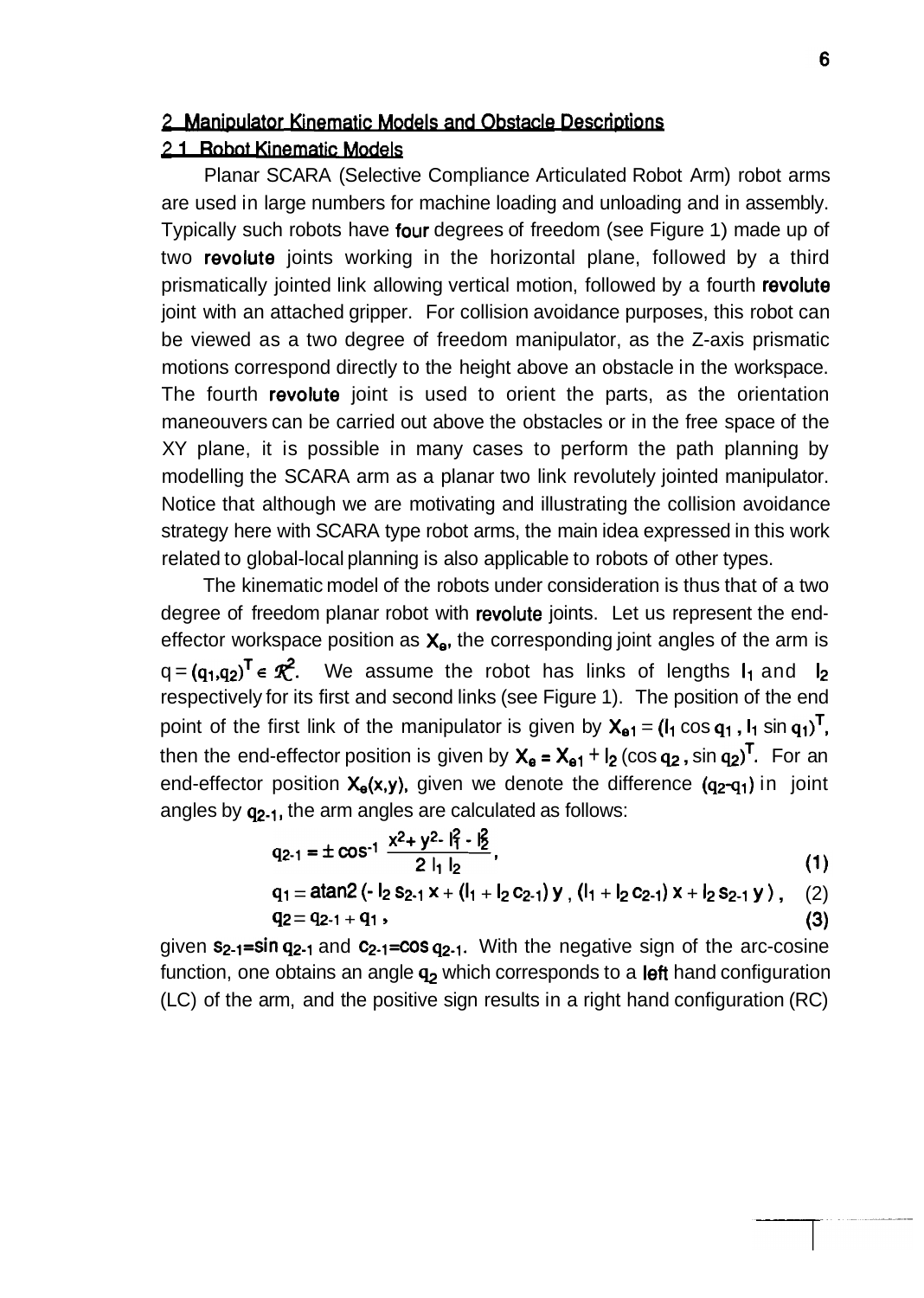of the arm. Any of the two joint angles pairs  $(q_1,q_2)$  as calculated from above may be used to reach  $X$ 

#### **22 Obstacle Descriptions**

Obstacles may have polygonal or any other shape. However, it is not particularly desirable to have the manipulator pass very close to the obstacle boundaries, and thus the smallest circle which bounds an original non-circular obstacle is used to approximate the obstacle. Every point on the manipulators' links has to be located outside the circular obstacle to ensure a collision free trajectory with that obstacle. There are some interesting properties which arise if the obstacle is assumed to be circular due to its symmetric nature, furthermore a circular obstacle can be represented by one function as opposed to a number of discontinuous functions needed to represent an obstacle of any arbitrary shape. These features facilitate implementation and demonstration of the planning procedure developed in this paper. The planning procedure developed here is equally valid if the obstacle is circular or otherwise.

#### 2.3 Calculating the Infeasible Joint Space Regions

All the objects which are within a radius of  $(1_1+1_2)$  from the base of the manipulator are obstacles, these obstacles have to be considered when we determine a trajectory for this robot. 'The infeasible regions are defined to be those regions of the joint space which cause a collision of the arm with the obstacles. There exists one region for each circle present in the XY workspace of the arm, provided that the circle is an obstacle to the arm.

#### 3.1 Range of Collision for Link one

Consider a circular obstacle O<sub>i</sub> of radius r<sub>i</sub> and center (x<sub>ci</sub>,y<sub>ci</sub>) with respect to the base of the manipulator (see Figure 2). Let  $R_i$  denote the distance from the base to the obstacle's center, i.e.  $R_i = \sqrt{x_{ci}^2 + y_{ci}^2}$ . Now given  $R_i \ge r_i$ , let  $t_{1i} = \sqrt{R_i^2 - r_i^2}$  be the length of the tangent line drawn from the origin of the workspace (the manipulator's base), to the obstacle. The collision ranges for link one can be determined from one of the three cases below, such that  $q_1^{Li} \leq q_1 \leq q_1^{Ui}$ , where  $q_1^{Li}$  and  $q_1^{Ui}$  are respectively the lower and upper  $q_1$ boundaries of the infeasible region for the obstacle **Oi.** These boundary angles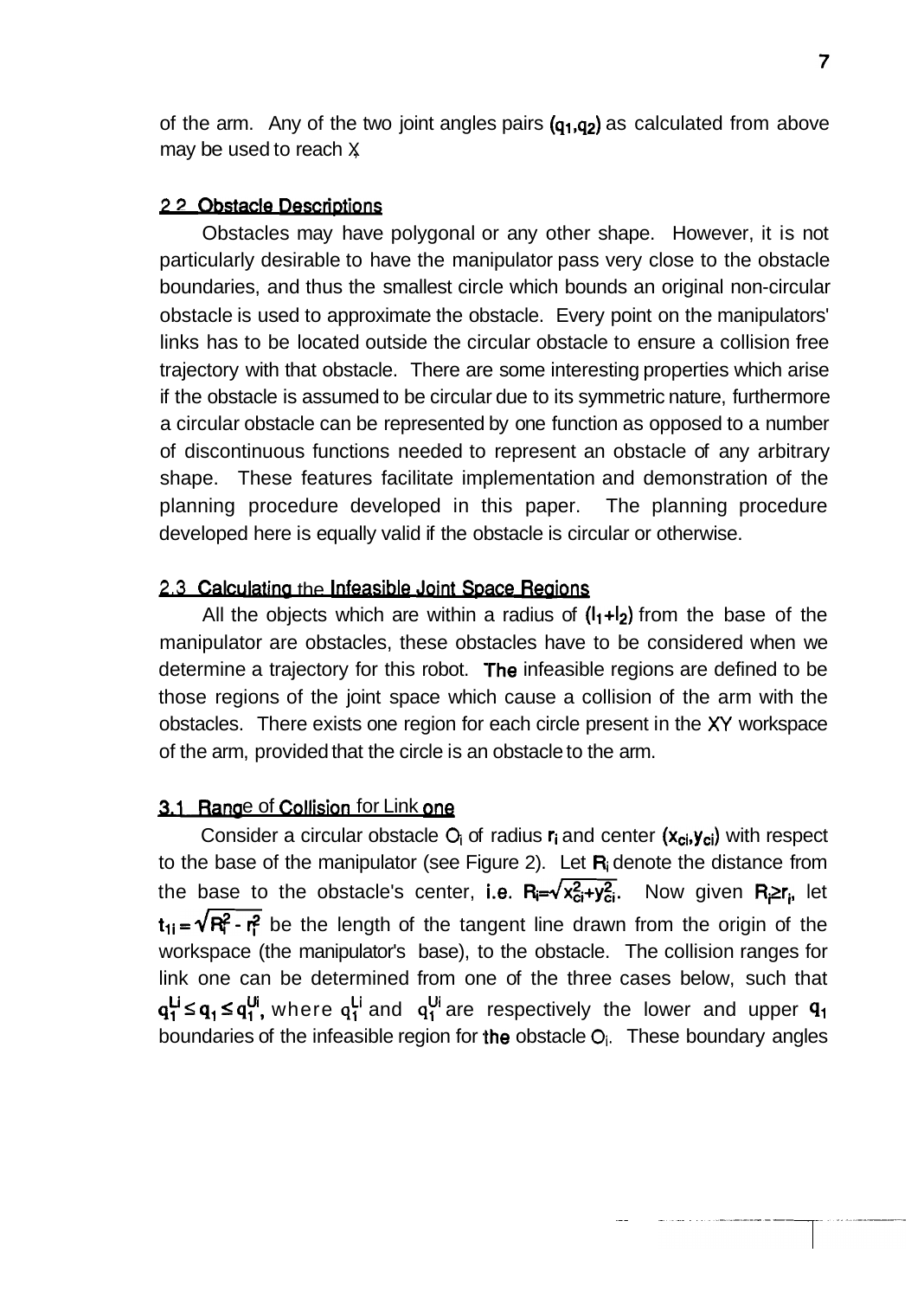are calculated by intersecting two circles: one circle is the trace of the end point of the first link, and the other circle has its center located at the center of obstacle  $O_i$  and a radius equal to  $(r_i+1)$ .

#### <u>Case 1:  $I_1$  ≥ t<sub>1i</sub></u>

In this case, the range of collision for link one with obstacle  $O_i$  is,  $\theta_i$   $\cdot$   $\vert \theta_{\delta i} \vert \leq q_1 \leq \theta_i + \vert \theta_{\delta i} \vert$ , where,  $\theta_i = \text{atan2 } (y_{ci}, x_{ci})$  and  $\theta_{\delta i} = \text{atan2 } (r_i, t_{1i}).$ 

# Case 2: tu > l<sub>1</sub> ≥ R<sub>i</sub> - r<sub>i</sub>

In this case, the range of collision of link one with obstacle  $O_i$  is given by,

 $q_1^{\mathsf{Li}} = \theta_i - |\theta_{\delta i} - \theta_{\Delta i}| \leq q_1 \leq \theta_i + |\theta_{\delta i} - \theta_{\Delta i}| = q_1^{\mathsf{U}i}$  (4) where  $|\theta_{\delta i} \cdot \theta_{\Delta i}|$ = $\cos^{-1}((R_i^2 - R_i^2 + R_i^2) / 2R_iR_i)$ . Note that at point  $P(x_{e1}, y_{e1})$  (Figure 2),  $91=9\frac{1}{1}$  and the end of the link one is in contact with obstacle boundary  $TMT$ . , **<sup>I</sup>** The point  $P(x_{a1},y_{a1})$  is symmetrically located on the obstacle about the line oc<sub>i</sub>.

#### Case  $3: I_1 < R_1 - r_1$

In this case, link one cannot reach obstacle  $O_i$  and therefore there is no collision for this link with this obstacle, at any orientation.

#### 3.2 Range of Collision for Link Two

Let the range  $\{q_{1fR}\}$  be the ranges of joint angle  $q_1$ , which is free from link one collision with any obstacle. To calculate the range of collision for link two, we calculate at each discrete  $q_1$  from the set  $\{q_{1fR}\}\$ , the ranges of  $q_2$  values which would cause a collision between link two and the obstacles in the workspace. For each obstacle within the reach of the arm, a pair of 'q2 coordinate values,  $q_2^L$  and  $q_2^U$ , is found such that  $q_1 \in \{q_{1fR}\}\$ . The range of  $q_2$ ,  $q_2^L \leq q_2 \leq q_2^U$  is the collision range for link two, at that  $q_1$  coordinate value. For the arm to be collision free at a collision free  $q_1$  angle, the orientation of link two must be outside link two's collision range.

As the end point of the first link at a feasible  $q_1$  angle, is  $(x_{e1},y_{e1})^T$  and the end point of the second link is  $(x_{e2},y_{e2})^T$ , then given  $s_i=sin q_i$  and  $c_i=cos q_i$  for i=1,2, the distance d<sub>1</sub> between link one end point and the obstacle O<sub>i</sub>, is given by,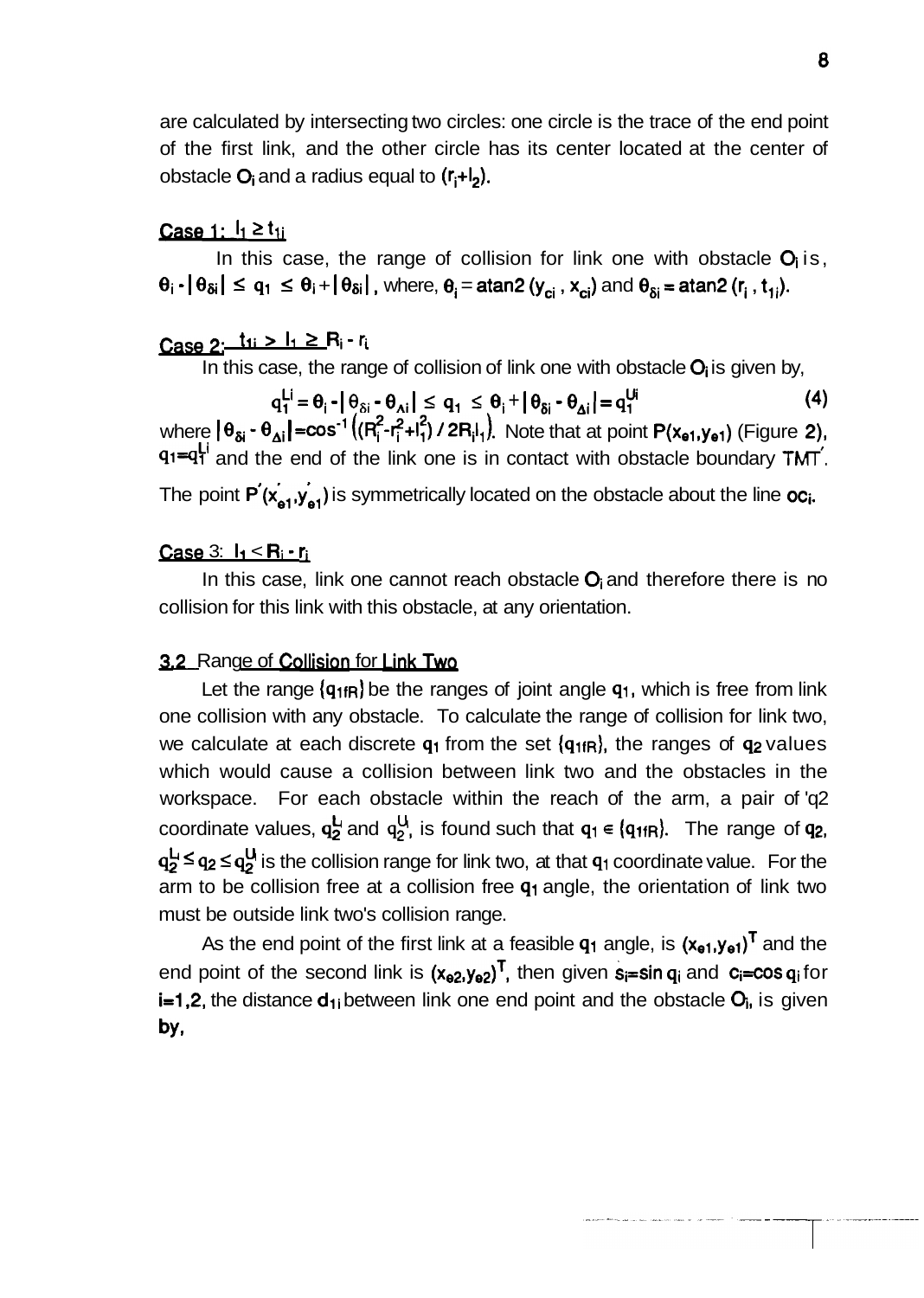$$
d_{1i}^{2} = (x_{ci} - x_{e1})^{2} + (y_{ci} - y_{e1})^{2} = (x_{ci} - I_{1} c_{1})^{2} + (y_{ci} - I_{1} s_{1})^{2}. \qquad (5)
$$

The ranges of angles  $q_2$  that causes link two collisions with obstacle  $Q_i$ , while link one is fixed at a  $q_1 \in \{q_{1fR}\}\)$  can be found from  $d_{1i}$  and is given below:

**Case 1:** 
$$
d_{1i} \cdot r_i \leq l_2 \leq \sqrt{d_{1i}^2 \cdot r_i^2}
$$
  
In this case, **link** two 's end point touches the obstacle, thus,

$$
(x_{ci} - x_{e2})^2 + (y_{ci} - y_{e2})^2 = r_1^2
$$
 (6)

where, 
$$
(x_{e2}, y_{e2}) = (x_{e1}+12c_2, y_{e1}+12s_2) = (1_1c_1+12c_2, 1_1s_1+12s_2)
$$
 (7)

Substituting for  $(x_{e2},y_{e2})$  from equation (7) and also substituting equation (5), into equation **(6),** we obtain,

$$
(\mathbf{x}_{c_1} - \mathbf{I}_1 \mathbf{c}_1) \mathbf{c}_2 + (\mathbf{y}_{c_1} - \mathbf{I}_1 \mathbf{s}_1) \mathbf{s}_2 = \frac{\mathbf{I}_2^2 + \mathbf{d}_{11}^2 - \mathbf{r}_1^2}{2 \mathbf{I}_2}
$$
 (8)

Given c $\beta$ =cos  $\beta_i$  and s $\beta$ =sin  $\beta_i$  where  $\beta_i$  is some angle, from equation (5), we may let  $(x_{ci} \cdot I_1 c_1) / d_{1i} = s\beta$  and  $(y_{ci} \cdot I_1 s_1) / d_{1i} = c\beta$ , which gives us  $\beta_i = \text{atan2}(x_{ci} \cdot I_1 c_1, y_{ci} \cdot I_1 s_1)$ . This allows us to rewrite equation (8) of the form,  $s\beta$  c<sub>2</sub> + c $\beta$  s<sub>2</sub> = ( $\frac{1}{2}$  + d<sub>1</sub><sup>2</sup> + d<sub>1</sub><sup>2</sup> + d<sub>1</sub><sup>2</sup>) / (2 l<sub>2</sub> d<sub>1</sub><sub>i</sub>). Thus we can solve for q<sub>2</sub> as,

$$
q_2 = \text{atan2} (d_1, \pm \sqrt{(2 |_2 d_{1i})^2 - d_1^2}) - 8 , \qquad (9)
$$

where  $\mathbf{d}_1 = \mathbf{12} + \mathbf{d}_{11}^2 \cdot \mathbf{r}_1^2$ . The range of collision for the second link is given by, atan2 (d<sub>1</sub>,  $\sqrt{(2 |_2 d_{1i})^2 - d_1^2}$ ) -  $\beta_i \leq q_2 \leq \text{atan2 (d_1, -}\sqrt{(2 |_2 d_{1i})^2 - d_1^2}) - \beta_i$ . (10)

# Case 2:  $I_2 > \sqrt{d_{11}^2 - r_1^2}$

In this case, link two becomes tangent to the obstacle  $O_i$  when it first collides with it. Let the coordinates of this point be  $(x_m, y_m)$ , then  $(x_{ci} - x_m)^2 + (y_{ci} - y_m)^2 = r_f^2$ , and  $(x_m, y_m) = (x_{e1} + (\sqrt{d_{1i}^2 - r_f^2}) c_2$ ,  $y_{e1} + (\sqrt{d_{1i}^2 - r_f^2}) s_2$ .

Substituting the coordinates  $(x_m, y_m)$  into the circle equation and following a similar derivation to case 1 results in, tion to case 1 results in,<br> $q_2 = \text{atan2} (\sqrt{d_2}, \pm r_i) - \beta_i$  (11)

$$
q_2 = \text{atan2} \left( \sqrt[4]{d_2}, \pm r_i \right) - \beta_i \tag{11}
$$

where  $d_2 = d_{1i}^2 - r_i^2$ , and  $\beta_i = \text{atan2}(x_{ci} - I_1 c_1, y_{ci} - I_1 s_1)$ . The range of collision for the second link is given by,

cond link is given by,  
atan2 ( 
$$
\sqrt{d_2}
$$
, **r**<sub>i</sub>) - β<sub>i</sub> ≤ q<sub>2</sub> ≤ atan2 (  $\sqrt{d_2}$ , - **r**<sub>i</sub>) - β<sub>i</sub>. (12)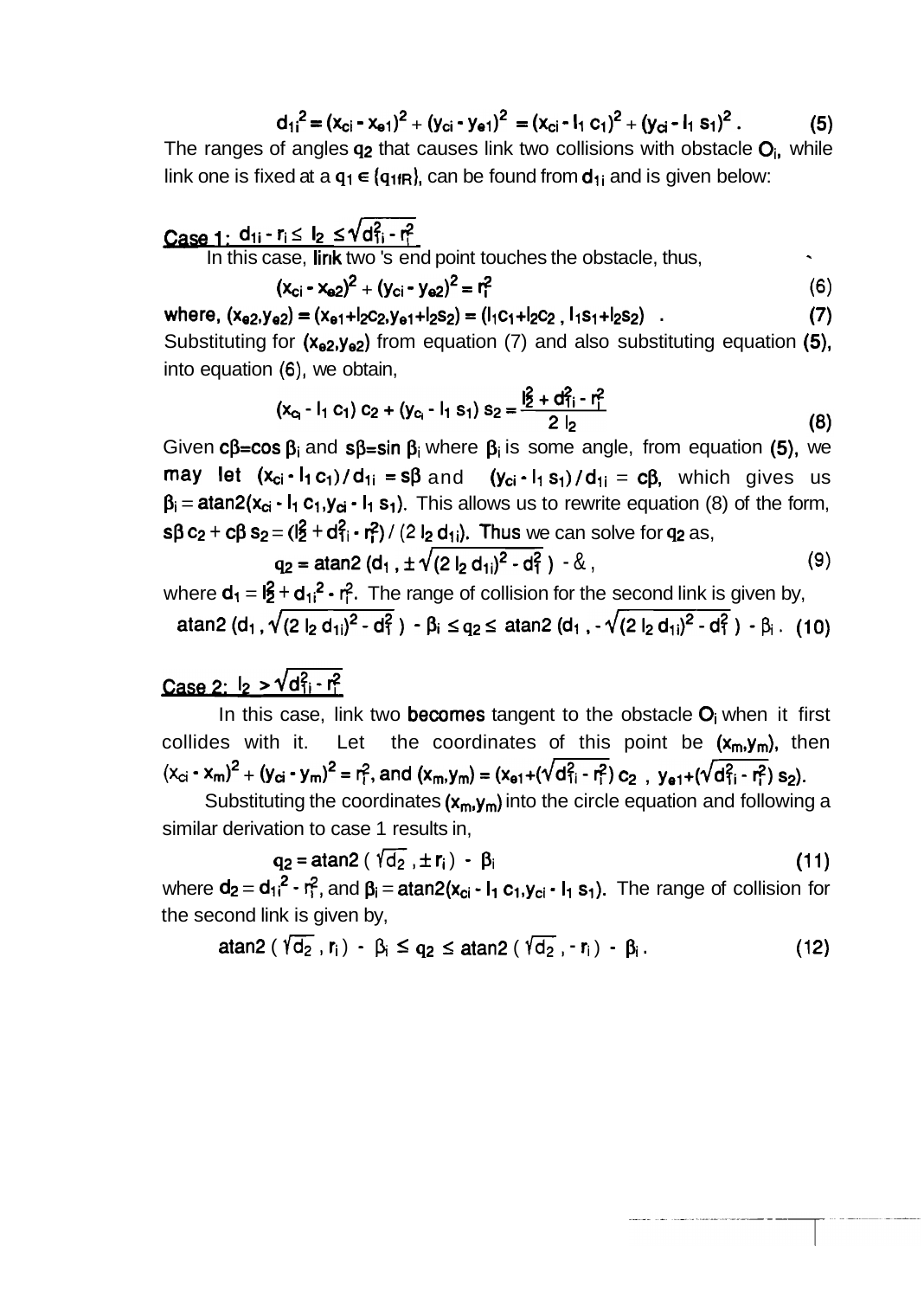#### <u>Case 3: d<sub>1i</sub> - r<sub>i</sub> > l<sub>2</sub></u>

There are no collisions for the second link with obstacle  $O_i$  and all orientations of angle **q2** are feasible as the object is out of reach of link two.

#### 3.3 Equations of the Infeasible Joint Space Region

From the above case descriptions we can functionally describe the interior and the boundary of the infeasible region  $IR_i$  in the joint space, if  $R_i>(r_i+l_1)$  (no collision with link one), by two functions in each case, as follows,

Case 1: 
$$
g_i(q) = -q_2 + \text{atan2} (d_1, + \sqrt{(2 l_2 d_{1i})^2 - d_1^2}) - \beta_i
$$
 s 0,  
or,  $g_i(q) = q_2 - \text{atan2} (d_1 - \sqrt{(2 l_2 d_{1i})^2 - d_1^2}) + \beta_i$  ≤ 0. (13)

Case 2: 
$$
g_i(q) = -q_2 + \text{atan2} (\sqrt{d_2}, + r_i) - \beta_i \text{ SO},
$$
  
or,  $g_i(q) = q_2 - \text{atan2} (\sqrt{d_2}, -r_i) + \beta_i \le 0.$  (14)

#### 4 Properties of the Infeasible Regions

**Lemma 1:** As the manipulator's inverse kinematic function is a one-to-two map, thus for each infeasible point in the joint space, there exists another infeasible point which is symmetrically located about the point  $(q_1,q_2)=(\theta_{ci},\theta_{ci})$  where  $\theta_{ci}$  = atan2 ( $y_{ci}$ , $x_{ci}$ ) and ( $x_{ci}$ , $y_{ci}$ ) are the coordinates of the obstacle  $O_i$  's center in the workspace (Figure 3).

**Proof:** In Figure 3, the two triangles  $\alpha A c_i$  and  $\alpha A c_i$  share a common side, and the two other sides are equal in length, i.e.  $||\overrightarrow{oA}||=||\overrightarrow{oA}||=I_1$  and the two other sides are equal in length, i.e.  $||\overrightarrow{OA}|| = ||\overrightarrow{OA}|| = I_1$  and  $||\overrightarrow{AC_i}|| = ||\overrightarrow{AC_i}|| = I_2 + r_i$ , thus the two triangles are the same. Thus their interior angles are equal, i.e.  $\angle Aoc_i = \angle Aoc_i$ , and  $\angle Ac_io = \angle Acc_i$ . Consider the joint angle **q**<sub>1</sub> for the *left* hand arm **configuration** (LC) at P,  $q_{1P LC} = \theta_{ci} + \angle Aoc_i$  and for the *right* hand arm **configuration** (RC) at  $P'$ ,  $q_{1P' RC} = \theta_{ci} - \angle Aoc_i$ , thus the two for the *right* hand arm *configuration* (RC) at  $P'$ ,  $q_{1P}'$ <sub>RC</sub> =  $\theta_{ci}$  -  $\angle$  A<sup>oc</sup><sub>i</sub>, thus the two angles are symmetrically located about the angle  $q_1 = \theta_{ci}$ . Now if we draw two lines L and L starting at point A and A', respectively, with each line parallel to the radial line  $OC_i$ , then at any point F selected on the line L and point F selected on L, as shown in Figure 3, we have  $\angle AC_i0 = \angle C_iAF$ . Similarly  $\angle A_{C_1}$ o =  $\angle C_1A F$ . Thus  $\angle C_1AF = \angle AC_1O = \angle A_{C_1}O = \angle C_1A F$ . Therefore the left hand  $q_2$  joint angle ( $\angle X$ <sup>'</sup>Ac<sub>i</sub>) with end-effector at P is  $q_{2P\,l\,C} = \theta_{ci} \cdot \angle c_i$ <sup>AF</sup> and the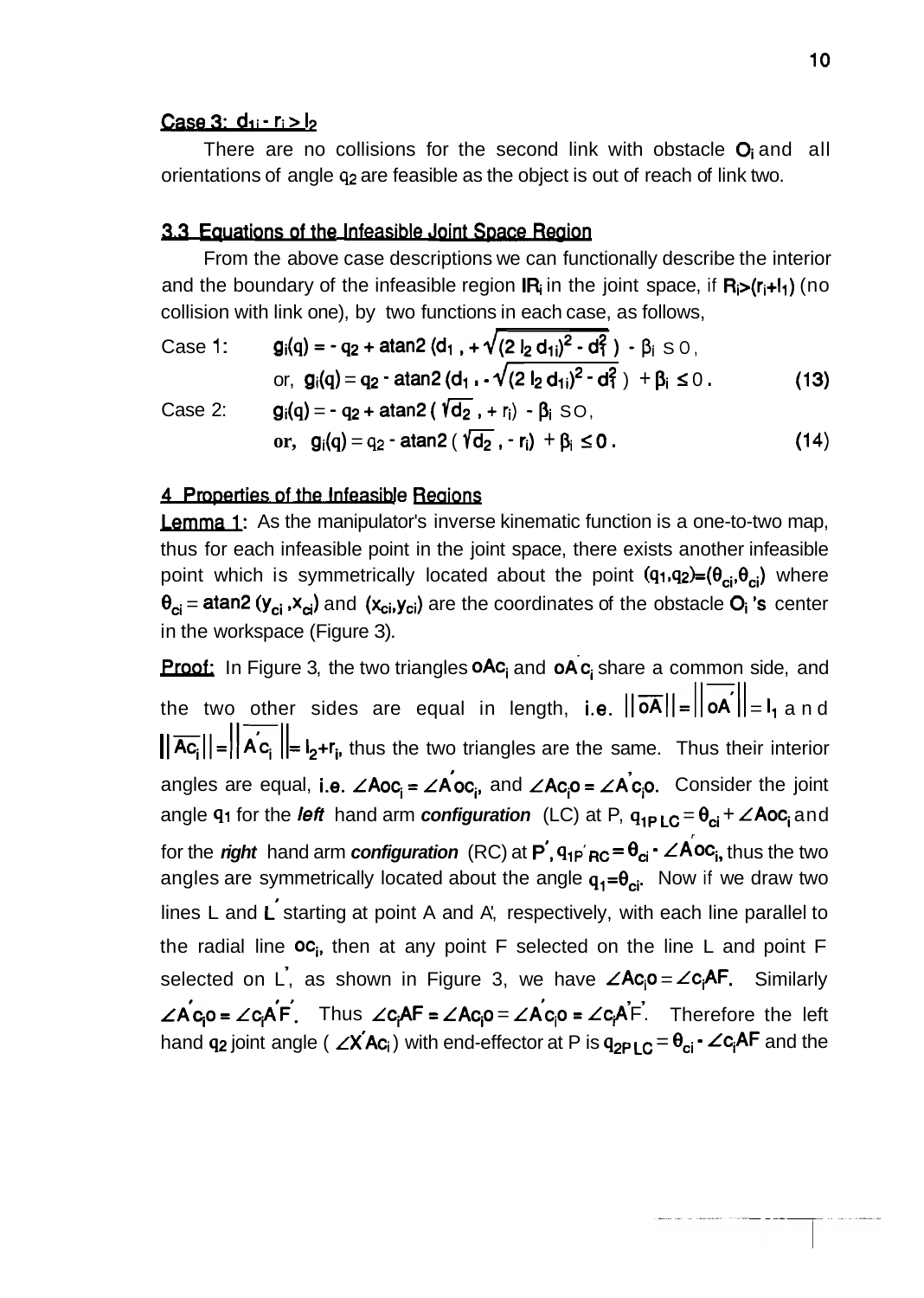$r$ ight hand  $\phi$  joint angle (  $\angle X^T A^T c_i$  ) with end-effector at  $P^T$  is  $q_{2P^T R C} = \theta_{ci} + \angle c_i A^T F$ . Thus  $q_{2PLC}$  and  $q_{2P}$  are symmetrically located about the angle  $q_{2} = \theta_{ci}$ . Therefore for a point **P** on the object, there exists a point **P** on the object, such that  $(q_1P_1C_2q_2P_1C)$  and  $(q_1P'_1R'_2P'_1R'_2)$  are symmetric to one another with respect to the angular coordinates  $(\theta_{ci}, \theta_{ci})$  in the joint space. That is the  $(q_1, q_2)$ coordinates of the points **P** and **P** are symmetrically located about the point  $(\theta_{ci}, \theta_{ci})$ , as proved above. **AAC** 

Corollary 1; The centroid of the joint space infeasible region IR<sub>i</sub> is located on the point  $(\theta_{ci}, \theta_{ci})$ . Furthermore assuming that all the workspace obstacles  $O_i$ i=1,..., m are within the reach of the arm, then all of these obstacles have infeasible regions whose centroids are located on the  $\theta_{n}=\pi$  line in the joint space, where  $\theta_{\rm D}$  is the angle in between the two links. For an arm configuration with joint angles (q<sub>1</sub>,q<sub>2</sub>),  $\theta_D = \pi + q_1 - q_2$  (for RC) and  $\theta_D = \pi - q_1 + q_2$  (for LC).

Proof: From lemma 1, given  $\theta_{ci} = \text{atan2} (y_{ci}, x_{ci})$  is the angle that the center of the obstacle  $O_i(x_{ci},y_{ci},r_i)$  makes with the positive X-axis, then the point  $(\theta_{ci},\theta_{ci})$  in the joint space is the centroid of the infeasible region for obstacle  $O_i$ . It is easy to see that for the joint angles pair ( $\theta_{ci}, \theta_{ci}$ ), the angle in between the two links,  $\theta_{D}$ , is equal to  $\pi$  radians, as the  $q_1$  and  $q_2$  joint angles are both measured with respect to the positive X-axis. As the joint space infeasible region for the workspace obstacle  $O_i$  i=1,..., m, has its centroid at the point  $(q_1, q_2)=(\theta_{ci}, \theta_{ci})$ , thus the centroid of all the infeasible regions  $IR_i = 1,..., m$  fall on the  $\theta_D = \pi$  radians line. Note that the half-plane above this line represent the right hand configurations (RC) of the arm and the half-plane below it represent the arm left hand configurations (LC) (see Figure 4). We should also note that the infeasible regions may overlap despite the fact that their corresponding obstacles do not overlap in the workspace. **AAC** 

**Corollary 2:** For any point  $P \in O_i$  reachable by the arm, assume that the arm may reach **P** using a left hand configuration with the joint angles  $(q_1 p_L c_q p_L c_q)$ , and similarly **P** may be reached by the arm using a right hand configuration with the joint angles  $(q_1P$  RC, $q_2P$  RC), then  $(q_1P$  LC, $q_2P$  LC) and  $(q_1P$  RC, $q_2P$  RC) are tne joint angles **(q1PRc,q2PRc),** then **(q1PLc,q2P**LC) and **(q1PRc,q2PRc)** are<br>symmetric to each other about the point **(q<sub>1</sub>,q<sub>2</sub>)=(θ<sub>cP</sub>,θ<sub>cP</sub>),** where θ<sub>cP</sub> is the angle and sir<br>the jo<br>symme<br>**oP** ma **oP** makes with the positive X axis.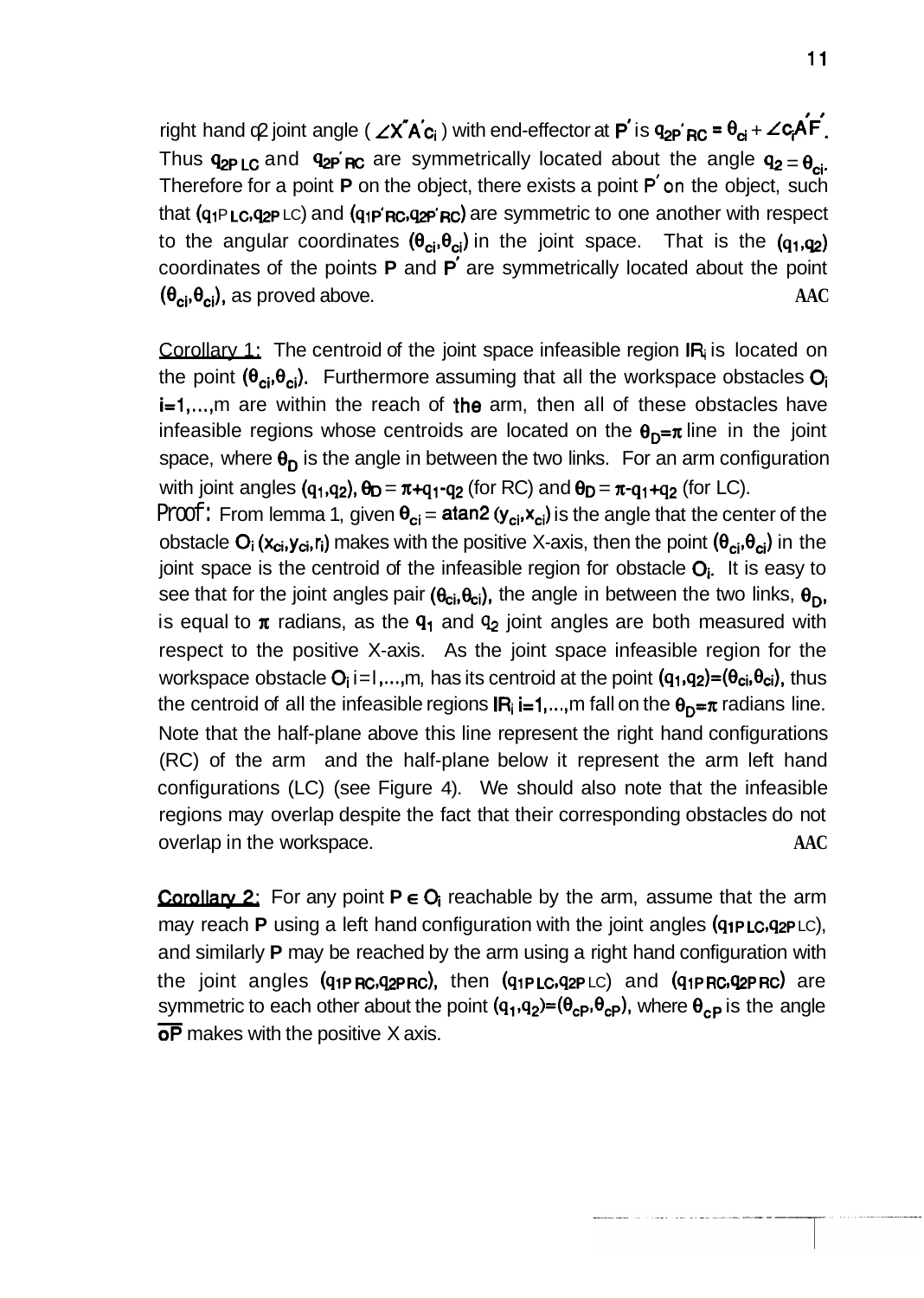**Proof:** Using a similar proof as the one given for Lemma 1, one may show that  $(q_1 p_L c, q_2 p_L c)$  and  $(q_1 p_R c, q_2 p_R c)$  are symmetrically located about  $(q_1, q_2)=(\theta_{\rm CP}, \theta_{\rm CP})$ , or  $\theta_{\rm CP}=1/2$   $(q_{\rm 1PLC}+q_{\rm 1PRC})=1/2$   $(q_{\rm 2PLC}+q_{\rm 2PRC})$ . This results in  $\frac{q_{\text{2PRC}}+q_{1\text{PRC}}}{q_{\text{2PLC}} \cdot q_{1\text{PLC}}}$ , which leads to the fact that the arm configurations (91PLC, 92PLC) and (91PRC, 92PRC) have the same  $\theta_D$  angular value.

As a result of lemma 1, we only need to calculate half the boundary points of the infeasible region. The other half may be readily obtained using the symmetric characteristic of the infeasible region. The method of calculation of the boundary points to infeasible regions is iterative. The boundary points are calculated at each discrete feasible values of q1.

#### 4.1 'The **F-** Joint Sowon *SDace*

The feasible joint solution space is the space in which the joint angles  $q(q_1,q_2)$  are free from collision. Joint limits also restrict the feasible solution space. We notice that when manipulator passes  $\theta_{D}=0$  (on line L<sub>1</sub> or L<sub>2</sub> in Figure 4), it flips the arm configuration and effectively links collide with each other, which in reality is infeasible. To avoid confusion, we therefore limit the feasible region to the region in between the lines  $L_1$  and  $L_2$  where  $\theta_0$ >0. The interior to the regions in between  $L_0$  and  $L_1$  and also in between  $L_0$  and  $L_2$ denote the RC and LC arm configurations, respectively. Both the RC and LC regions satisfy the range  $\theta_{D}$ >0. Note that RC region is characterized by  $0 < q_2-q_1 < \pi$  and the LC region has  $\cdot \pi < q_2-q_1 < 0$ .

#### 5 Rectangular Approximation of the Infeasible Region

The shape and the size of the infeasible region varies with the location and size of the obstacle and the link lengths. A safe rectangular approximation for each infeasible region will be used to aid the path planning scheme (see Figure 5). The sides of the rectangles will be made parallel to one of the two axes  $\theta_T$ and  $\theta_D$ , with the positive direction of the  $\theta_T$  axis given by the unit vector  $\hat{\theta}_T = \begin{bmatrix} (1.1)^T \\ 0.11 \end{bmatrix}$ . The  $\theta_D$  axis is along the direction  $\pm 1/\sqrt{2}$  (1.-1)<sup>T</sup> in joint space  $(1,1)^T$ . The  $\theta_D$  axis is along the direction  $\pm 1/\sqrt{2}$  (1,-1)<sup>T</sup> in joint space and is orthogonal to the  $\theta_T$  axis. As before, the  $\theta_D$  angle denotes the interior angle between the two links when the arm is at the joint angle pair  $(q_1, q_2)$ , and may be calculated as follows,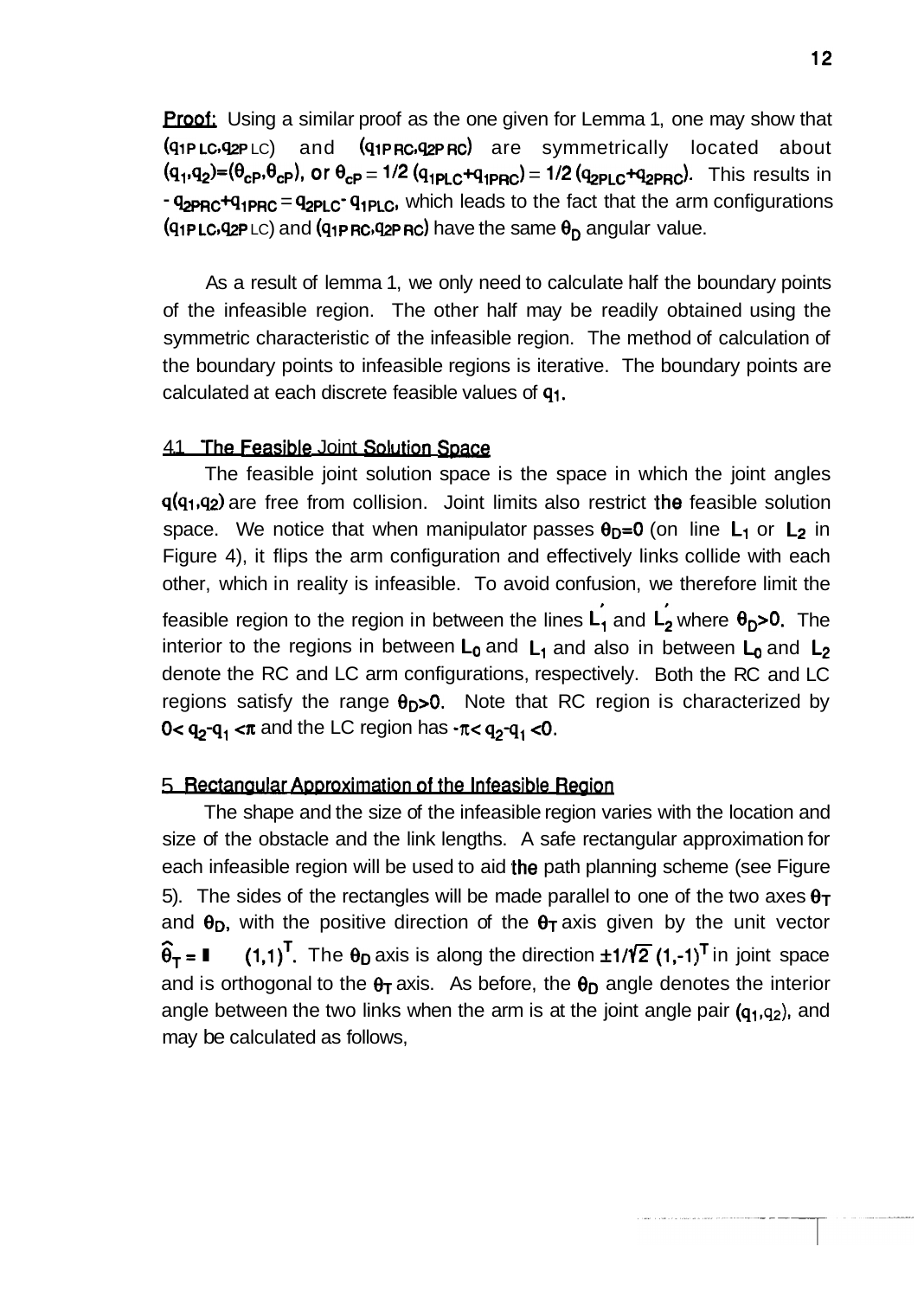$$
\theta_{D} = \begin{cases} \pi - q_1 + q_2 & \text{if } q_1 > q_2 \quad (\text{LC}) \\ \pi + q_1 - q_2 & \text{if } q_1 < q_2 \quad (\text{RC}) \end{cases}
$$
 (15)

The two sides of the rectangle which are parallel to the  $\theta_D$  axis, are each a distance of  $d_{max}$  on each side of the infeasible region's centroid ( $\theta_{ci}, \theta_{ci}$ ). The other two sides of this rectangle are parallel to the  $\theta_T$  axis and they are located at  $\theta_{D}=\theta_{DBi}$  where  $\theta_{DBi}$  is the largest  $\theta_{D}$  angle which bounds the infeasible region  $IR<sub>i</sub>$ , as shown in Figure 3. The  $\theta_{DBi}$  angle is the interior angle between the two links, when the end-effector is in contact with the obstacle at point  $M$  on the line  $\overline{OC}_i$  (see Figure 3). Notice that the entire boundary of the infeasible region  $\overline{IR}_i$ , for the workspace obstacle  $O_i$ , is bounded along the  $\theta_D$  axis, by the angle  $\theta_{DBi}$ only if  $R_i$ >( $r_i+max(I_1, |I_1-I_2|)$ ). Assuming that this condition is satisfied, then it is easy to see that a smaller  $\theta_{D}$  angle than  $\theta_{DBi}$  does not cause a collision between the arm and the obstacle, and a larger  $\theta_D$  angle than the boundary angle  $\theta_{DBi}$  causes a collision with the obstacle. Notice that if the links are kept at this  $\theta_{D}=\theta_{DBi}$  angle, while  $q_1$  is varied between  $[-\pi,\pi]$ , only one point of contact M, with the obstacle contour, results at the end-effector. The point **M** on the obstacle can be calculated as,  $x_M = x_{ci} - r_i \cos \theta_{ci}$  and  $y_M = y_{ci} - r_i \sin \theta_{ci}$ , where  $\theta_{ci}$  = atan2( $y_{ci}$ ,  $x_{ci}$ ). The boundary angle  $\theta_{DBi}$  for the obstacle  $O_i$  (and the infeasible region  $\mathbf{R}_i$ ) can be calculated from (15) after the joint angles ( $q_1, q_2, q_3$ ) corresponding to the end-effector at point **M** has been found from the inverse kinematics.

The equation of the line L which passes through the centroid of the infeasible **region**,  $(\theta_{ci}, \theta_{ci})$ , and is **parallel** to  $\theta_D$  axis is given by,  $q_1 + q_2 = 2 \theta_{ci}$ (Figure 5). The slope of the line L is -1, and the point B is located at  $(0,2\theta_{ci})$ . The unit normal to the line L is  $\vec{n} = \pm (1/\sqrt{2}) (1,1)^T$ . Take any point P with coordinates  $(q_1,q_2)$  on the boundary of the infeasible region  $IR_i$  as shown in Figure 5. Thus the maximum distance  $d_{max}$  between point P on the infeasible region boundary  $q \in IR_i$  and the line L is then calculated as,

$$
d_{\max} = \max_{q \in IR_i} \left\{ \frac{|\overrightarrow{BP} \cdot \overrightarrow{n}|}{\|\overrightarrow{n}\|} \right\} = \max_{q \in IR_i} \left\{ \frac{|q_1 + q_2 - 2 \theta_{ci}|}{\sqrt{2}} \right\}.
$$
 (16)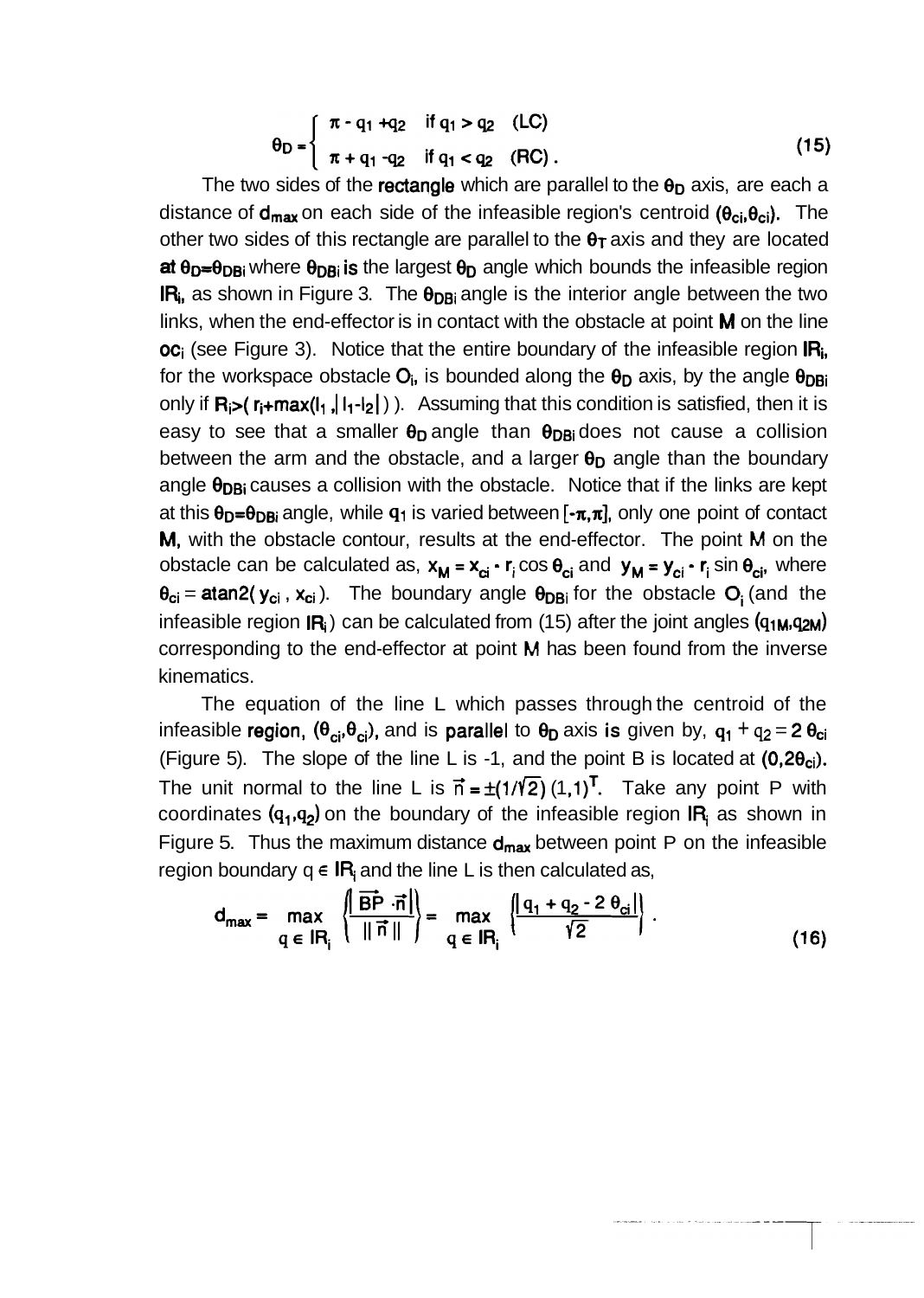**5.1 Equations of the Boundaries of the R**<br>The points  $P_n$  and  $P'_n$  on the lines  $LP_n$  and  $LP'_n$  have co<br> $P_n(\theta_{ci} + (d_{max})/Y\overline{2}, \theta_{ci} + (d_{max})/Y\overline{2})^T$  and  $P'_n(\theta_{ci} - (d_{max})/Y\overline{2}, \theta_{ci} -$ <br>(see Figure 5). The equations of the The points  $P_n$  and  $P'_n$  on the lines LP<sub>n</sub> and LP<sub>n</sub> have coordinates  $P_n (\theta_{ci} + (d_{max})/\sqrt{2}, \theta_{ci} + (d_{max})/\sqrt{2})^T$  and  $P'_n (\theta_{ci} - (d_{max})/\sqrt{2}, \theta_{ci} - (d_{max})/\sqrt{2})^T$ (see Figure 5). The equations of the lines  $LP_n$  and  $LP'_n$  which bound the infeasible region and pass through  $P_n$  and  $P_n$  respectively, are  $q_1 + q_2 = 2 \theta_{ci} + \sqrt{2} d_{max}$ , and  $q_1 + q_2 = 2 \theta_{ci} - \sqrt{2} d_{max}$ , respectively. The equations of the lines  $S_1$  and  $S_2$  (Figure 5) are given by  $q_2 \cdot q_1 = -\pi + \theta_{DBi}$  and  $q_2 - q_1 = \pi - \theta_{DBi}$ . Using the equations of the lines LP<sub>n</sub>, LP<sub>n</sub>, S<sub>1</sub> and S<sub>2</sub>, we can find the coordinates of the vertices A, B, C and D (see Figure 5). They are A(  $(t_1-t_0)/2$  ,  $(t_1+t_0)/2$  ), B(  $(t_1+t_0)/2$  ,  $(t_1-t_0)/2$  ), C(  $(t_2+t_0)/2$  ,  $(t_2-t_0)/2$  ) and at last D(  $(t_2-t_0)/2$  ,  $(t_2+t_0)/2$  ), where  $t_i$  with i=0,1,2 are respectively the intercepts of the lines  $S_2$ , LP<sub>n</sub> and LP<sub>n</sub> on the  $\alpha$  axis, and their values are given as,  $t_0=\pi$ - $\theta_{DBi}$ ,  $t_1=2\theta_{ci}+V2d_{max}$  and  $t_2=2\theta_{ci}+V2d_{max}$ , where  $\theta_{DBi}$  is the  $\theta_D$  boundary angle of the obstacle Oi.

#### 5.2 Merging Infeasible Regions for a Global View on the Obstacles

In order to develop an approximate but safe global understanding of the infeasible regions for path planning purposes, given there are m workspace obstacles reachable by the arm, the m infeasible region rectangles are merged together and the resulting polygons ( $r_0$  of them) are called **poly(n)** n=l,.., $r_0$ . As a result of merging all the rectangular approximations of the infeasible regions, a convex or a concave polygon or a union of disjoint such polygons results. Collectively all the polygons,  $poly(n)$ ,  $n=1, ..., r_0$ , will be known as POLY.

The 'global view" of the joint space can be developed through sets-of POLY vertices. Consider the infeasible region rectangles as shown in Figure 6. The complete set of POLY vertices in  $(\theta_T, \theta_D)$  coordinates, in any of the configurations region (RC or LC), is given by the ordered set  $\{V_1, V_2, \ldots, V_{14}\}\$ 

The global planner (by the help from the function Make-Traj-Vertex(.,.) to be introduced later) uses the ordered subset of POLY vertices, **POLYX={V<sub>2</sub>,V<sub>3</sub>,V<sub>6</sub>,V<sub>7</sub>=V<sub>8</sub>,V<sub>9</sub>,V<sub>12</sub>,V<sub>13</sub>} to plan a collision free path. Notice that a** straight-line path that connects any two consecutive vertices of POLY or POLYX is collision-free. In some circumstances, the path planning which uses POLYX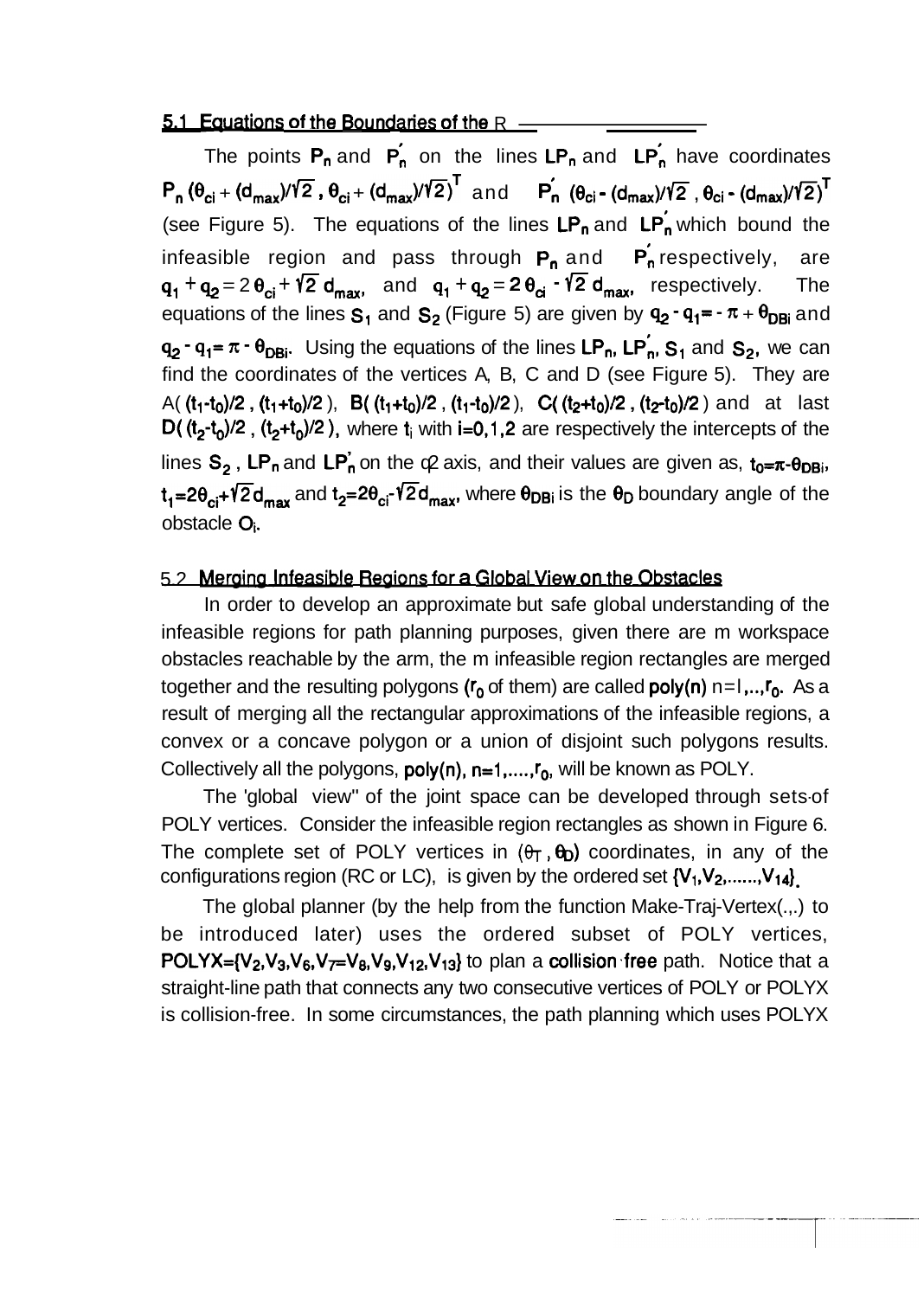vertices is advantageous over path planning which uses POLY vertices, because some safe but extraneous arm motions are avoided.

Note that any two POLY vertices with the same label in Figure 6 correspond to the same point in the workspace (according to corollary 2), and in fact the two vertices have the same  $(\theta_T,\theta_D)$  coordinates. The function Change-Configuration which will be described later, will generate a joint space trajectory which will make a change in the configuration of the arm, from RC to LC or vice versa, using the function Make-Traverse(.), as to be seen later.

## 5.3 Definition of a Free Space Corridor (FSC)

Given m objects in the reachable workspace of the SCARA arm, assume that the objects are ordered by the sequence of  $\theta_{c1} < \theta_{c2} < \dots < \theta_{cm}$ , where  $\theta_{ci}$ =atan2(y<sub>ci</sub>,x<sub>ci</sub>). Then if a point P(q<sub>1</sub>,q<sub>2</sub>) is such that  $2\theta_{ci-1} \leq (\theta_{T}=q_1+q_2) < 2\theta_{ci}$ for  $i=2,...,m$ , then the point P is said to be in the free space corridor  $FSC_i$ , otherwise if  $\theta$ <sub>T</sub> < 2 $\theta$ <sub>c1</sub> then P is said to be in the free space corridor **FSC**<sub>1</sub>, and if  $\theta_T \geq 2\theta_{cm}$  then P is said to be in the free space corridor  $FSC_{m+1}$  (see Figure 7). Notice that two points which are in the same  $FSC_i$  may not necessarily be connected. Further notice that a point P which is in  $FSC_i$  i=1,..., m+l is not necessarily in a collision free region.

### 6 Path Plannina Procedure

In order to move the robot end-effector from the point  $S(\theta_{TS},\theta_{DS})$  in  $\theta_T\theta_D$ space to the point  $G(\theta_{TG},\theta_{DG})$ , in the presence of m workspace obstacles, we want to determine a sequence of joint angles which comprise a path as,  $q(\hat{k}) \in \{s_1\} = \{q / g_i(q) > 0 \text{ for } i = 1, \ldots, m\}$  where  $\hat{k} \in \mathbb{Z}^+$  (where  $\mathbb{Z}^+$  is the set of positive integers) is a parameter used to parameterize the path traced from  $S$   $(\hat{k}=0)$  to G  $(k=k<sub>i</sub>)$ . Here  $\{s<sub>1</sub>\}$  is the space of joint angles outside the infeasible regions IR; for i=1,..., m. The path planning problem then can be posed as a constrained optimization problem, find the sequence  $q(\hat{k})$  such that,

$$
\min_{q(\widehat{k}) \in \{s_1\}} F(\theta_T(\widehat{k}), \theta_{TG}, \theta_D(\widehat{k}), \theta_{DG})
$$

is obtained at every step  $\hat{k}$  of the minimization, where  $F(.,.)$  is some function used to denote the measure of distance to the goal point and also to keep the manipulator at a safe distance from the obstacle boundaries. This constrained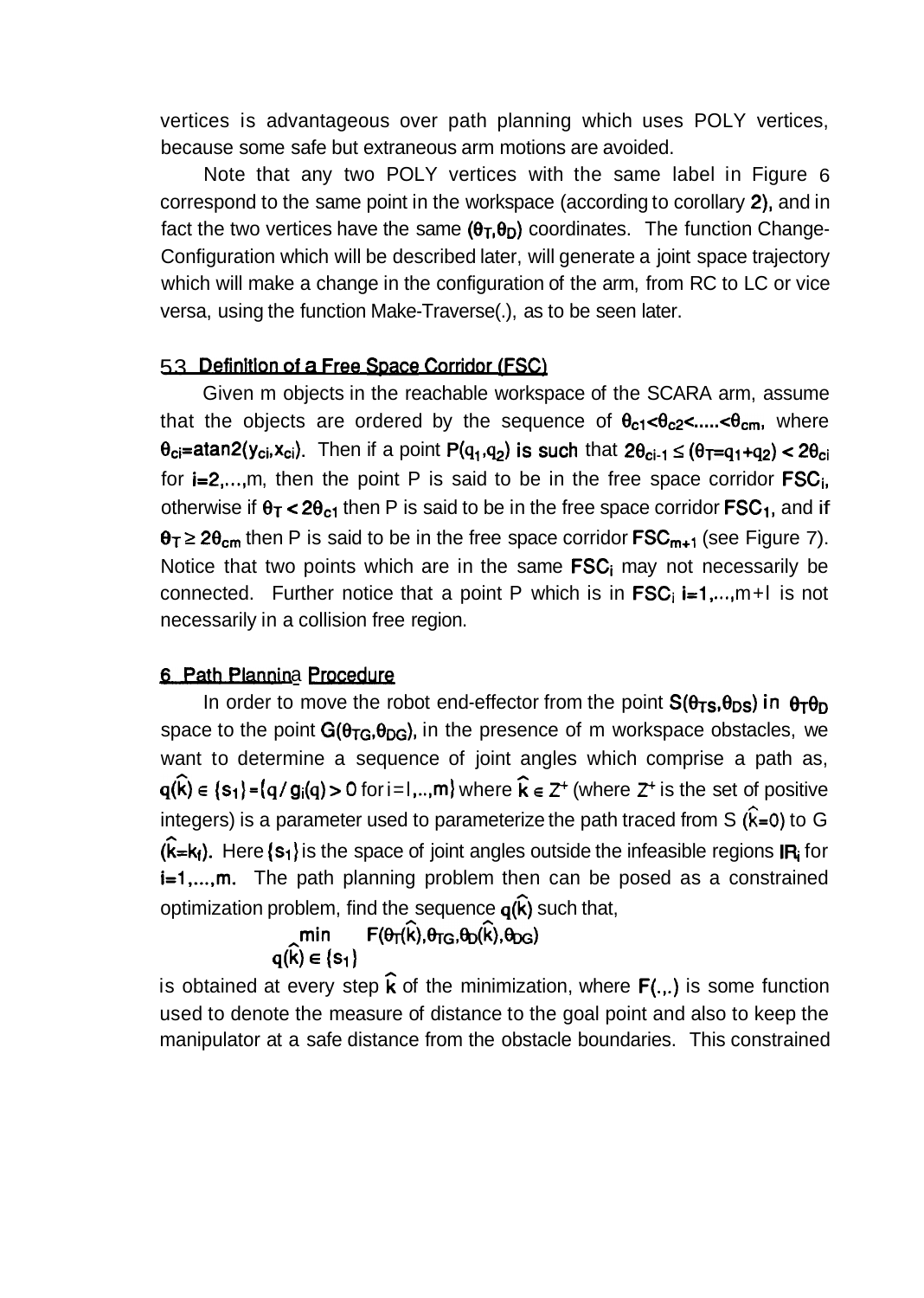optimization problem of finding a feasible collision free path in the set (s<sub>1</sub>), from  $q(\hat{k}=0)=q_s$  to  $q(\hat{k}=k_f)=q_s$ , can be solved by the barrier method [20]. By applying this technique, once the optimization process is initiated at  $q_s$ , in the course of the optimization, the path proceeds toward  $q<sub>G</sub>$ , and eventually reaches the joint space goal configuration, at step  $\mathbf{k} = \mathbf{k}_f$ , if a solution path has successfully been found (i.e. no trapping in a local minimum has occured). We should note that most optimization schemes get stuck in local minimums. This is because numerical search schemes employing the gradient or descent search methods do not have a global view of the function being optimized. In order to prevent the path planning process from being stuck in a local minimum both the local and global view of the obstacle boundaries will be employed. Further a number of intermediate target goal points will be found and will be used in the optimization to reduce possibility of getting stuck in local minimas.

The path planning developed here will be a hybrid strategy based on two separate schemes, the global path **planner** is called every time the current point on the path, X, is outside POLY, and a local path planner is used every time X is inside POLY. The global path planner uses the information on the infeasible regions found from POLY, while the local path planner will use detailed local information of the infeasible regions given by the functions  $g_i(q)$ . The two schemes work together to move the arm through a number of intermediate target points to reach the desired goal point.

#### **6.1** Solution to the Local Path Planning

The barrier method can be used to solve a constrained optimization problem such as that described in the previous section. The local path planning can be approximated by the following unconstrained minimization problem:

$$
\underset{q}{\text{Minimize}} \quad \phi(\mu(k), q) = f(q) + \frac{1}{\mu(k)} \mathbf{B}(q) \tag{17}
$$

where the parameter  $\mu(k)$  is a positive scalar and  $q=q(k)$ , with k as the iteration step in the optimization. As the parameter  $\mu(k) \rightarrow \infty$ , then the unconstrained optimization solution approaches that of the constrained optimization (see [20] for details on the barrier method). The joint trajectory is the sequence of joint angles  $\{q(k)\}$  generated in the optimization steps. The cost function  $f(q)$ , is chosen as measure of distance to an intermediate target point  $X_T$  with coordinates  $(\theta_{\text{TXT}}, \theta_{\text{DXT}})$  and,  $f(q)$  is given by,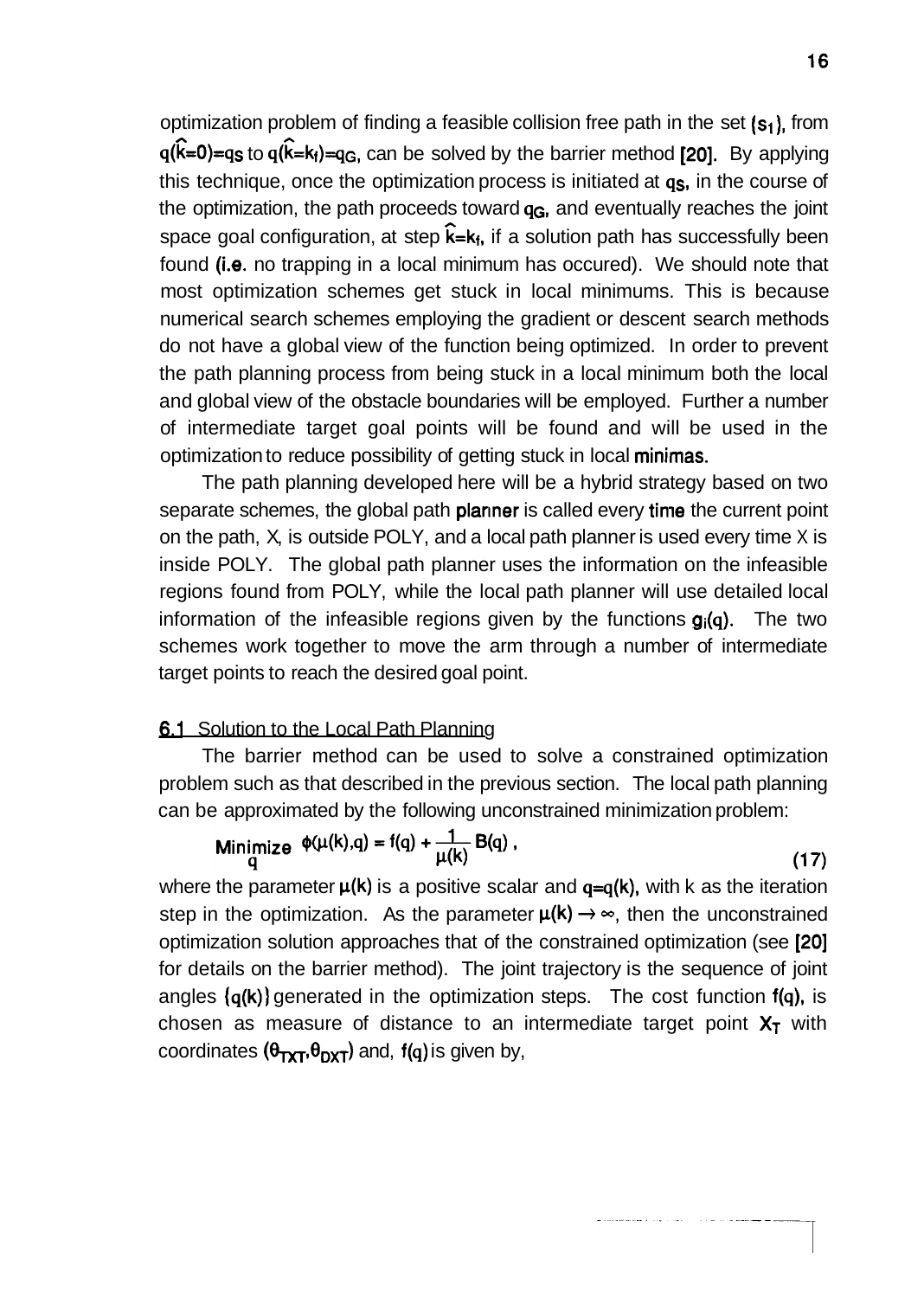$$
f(q) = (\theta_D - \theta_{DXT})^2 + \omega (\theta_T - \theta_{TXT})^2,
$$
\n(18)

where **o** is a constant positive weight. In the next section, we will explain how the intermediate target points are determined. Given the solution space  $\{s_1\} = \{q / g_i(q) > 0\}$ , the barrier function  $B(q)$  is selected to avoid m obstacles in the environment as given by,

$$
B(q) = \sum_{i=1}^{m} \frac{1}{g_i(q)} \tag{19}
$$

where the constraint  $g_i(q)$  is a continuous function which measures the distance of the current point on the path, with coordinates  $(q_1, q_2)$ , from the boundary of the infeasible region  $IR<sub>i</sub>$ ,

$$
g_{i}^{*}(q) = \begin{cases} \n\left| \sqrt{g_{i}^{2}(q_{1}^{1}a_{1}q_{2})} \right| & \text{if } q_{1}^{1}B_{i}^{1} < q_{1} < q_{1}^{1}B_{i} \\
\left| \sqrt{g_{i}^{2}(q_{1}^{1}B_{i},q_{2})} + (q_{1}^{1} - q_{1}^{1})^{2}} \right| & \text{if } q_{1} \leq q_{1}^{1}B_{i} \\
\left| \sqrt{g_{i}^{2}(q_{1}^{1}B_{i},q_{2})} + (q_{1}^{1} - q_{1}^{1}B_{i})^{2}} \right| & \text{if } q_{1} \geq q_{1}^{1}B_{i}\n\end{cases}
$$
\n(20)

Here  $q^{VBI}$  = max  $\{q_1 / g_i(q)=0\}$  and  $q^{VBI}$  = min  $\{q_1 / g_i(q)=0\}$  and  $q^{VBI}$  and  $q^{VBI}$  are  $q_1$   $q_1$   $q_1$ the lower and upper bounds of the projection of  $IR_i$  on the  $q_i$ -axis. Note that from section 3,  $g_i(q_1, q_2)$  represents the distance along  $q_2$  axis to the boundary of  $I\!$ **IR** if  $q_1^L$ <sup>Bi</sup>  $\leq q_1 \leq q_1^L$  notice further that if  $q_1 > q_1^L$ <sup>Bi</sup> or  $q_1 < q_1^L$ <sup>Bi</sup> then  $g_1$  still represents a continuous measure of distance to the obstacle, this is accomplished by the second term of  $g_i$ . The distance measures  $g_i$  are not the minimum distance to the obstacle, and it is sufficient for  $g_i$  to be continuous for the success of the optimization. Note that the choice of  $\omega$  and initial values of  $\mu$ determine the direction in which the trajectory evolves during the optimization, as  $\mu$  influences the repulsion from the infeasible regions boundaries and  $\omega$ influences the attraction to the target point  $X_T$ .

#### 6.2 The Path Planner

In order to explain the overall trajectory planning strategy the  $(\theta_T,\theta_D)$ coordinates of point **X** will be denoted by  $(\theta_{TX}, \theta_{DX})$ , and the coordinates of **G** is  $(\theta_{TG}, \theta_{DG})$ . The global view of the joint space obstacles used by the function Make-Traj-Vertex(.,.) of the Global-Plan is represented by POLYX (described in section 5.2). Let the variable p be the number of elements of POLYX, now if no  $\theta$ T side of the rectangles IR; overlap, then we have p=2m, otherwise p<2m,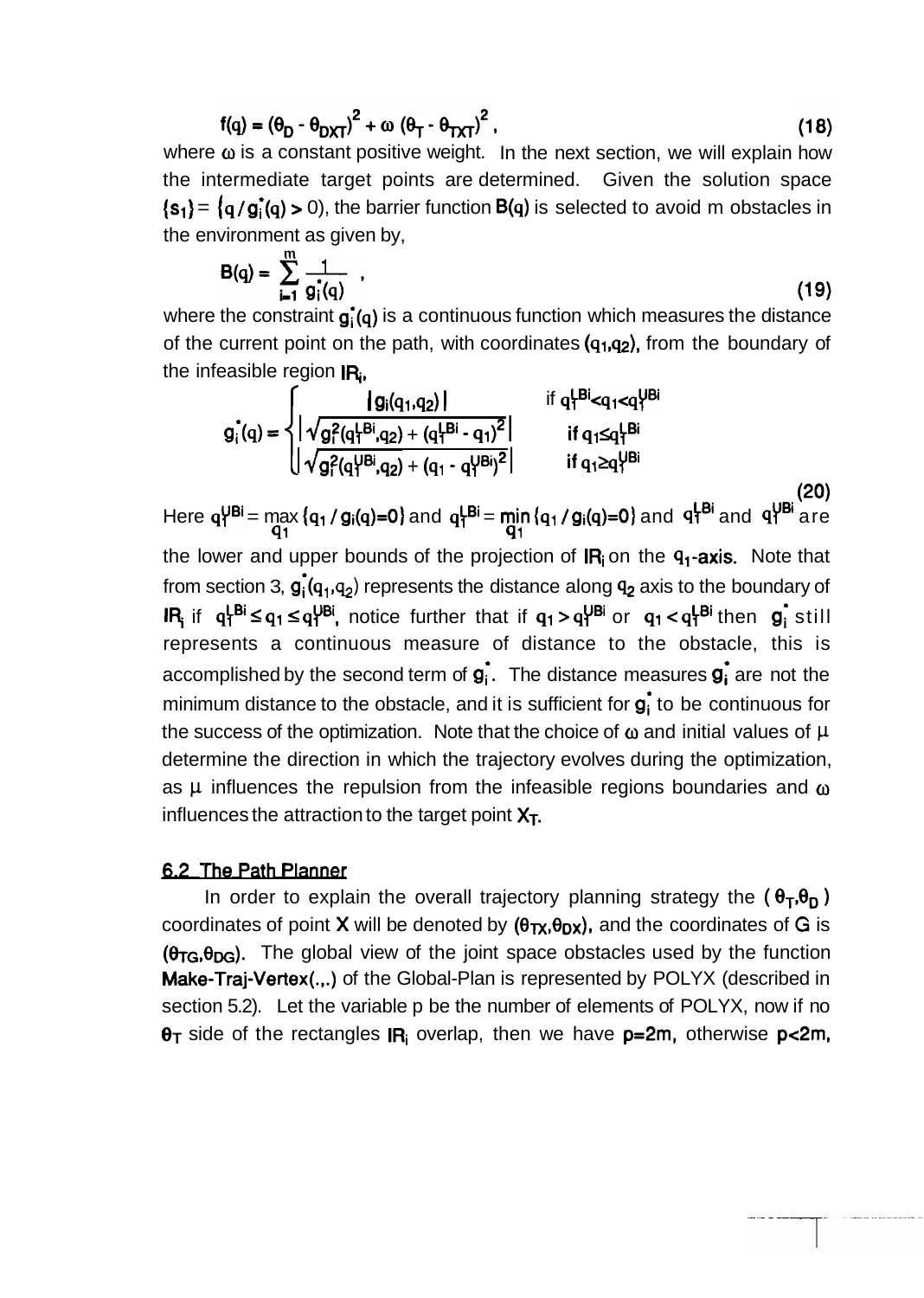where m is the number of the infeasible regions. Now let the jth element of POLY be  $V_i=(\theta_{TV}(j),\theta_{DV}(j))$  with  $j \in J = \{1,2,...,2p\}$ . The trajectory planner explained below, makes use of several functions, these are now described. **Make-Traj-Vertex(X,X<sub>T</sub>)** generates a sequence of straight lines in joint space from X to  $X_T$ , (where  $X_T$  is on the boundary of POLY), passing through the nearest vertices of POLY without changing the arm configuration. **Make-Traj-LocOptim(X,X<sub>T</sub>)** generates a local joint trajectory from X to  $X<sub>T</sub>$  using the local optimization method as described in the previous section.

The function Find-Vrtx-Indx(X) returns an index  $\hat{i}$  such that,  $i=2$  if  $(\theta_{TX} \cdot \theta_{TV}(2)) < 0$ , or  $\hat{i}$ =2p-1 if ( $\theta_{TX}$ - $\theta_{TV}(2p-1)$ )  $\geq$ 0, otherwise  $\hat{i}$  = arg (( $\theta_{TV}(j+1)$ - $\theta_{TX}$ )>0) and ( $\theta_{TV}(j)$ - $\theta_{TX}$ ) $\leq$ 0)). Whenever an intermediate target **j~** J

point is specified on the boundary of POLY, with a  $\theta_T$  coordinate in the range of  $\theta$ <sub>TV</sub>(j) <  $\theta$ <sub>T</sub> < $\theta$ <sub>TV</sub>(j+1), then note that this point will be located on an edge of **<sup>j</sup>**, **j+l E <sup>J</sup>**

POLY, at the  $\theta_D$  angle  $\theta_{DV}(j)$ , and this angle is equal to the  $\theta_D$  boundary angle  $\theta_{DBi}$ , of obstacle i  $\in \{1, ..., m\}$ .

The function  $\text{config}(X)$  returns the numerical value assigned to the configuration of the arm for the point X, this is either  $+1$  (for LC) or  $-1$  (for RC). Suppose we are asked to move from X to  $X<sub>T</sub>$  and the two points do not share the same configuration of the arm i.e. config $(X_T)$ =-config $(X)$ . Then a change in the configuration of the arm becomes necessary, and the function Change-Configuration plans such a trajectory, the function will be described in the pseudo-code presented later.

As the infeasible regions  $IR_i$  of the obstacles are aligned along the  $\theta_T$  axis or the  $\theta_{D}=\pi$  line, the path planner exploits this property by planning the joint motion from S to G approximately along the  $\theta_T$  axis to a sequence of intermediate target points  $X_T$  until  $\theta_{TXT} = \theta_{TG}$ . Next the local path planner is employed if G  $\epsilon$  POLY to reach G by motions approximately along  $\theta_{\rm D}$  axis. If however G is outside POLY then the global planner determines a path by moving along the  $\theta_D$  axis to the goal point G. In a case where the current point on the path, X is located either on the boundary or in the interior of POLY, and X and G are in the same FSC, then if G is in POLY but X and G differ by configuration, two target points are set for the local planner, first to reach the  $\theta_{\text{D}}$ = $\pi$  line, the second to reach G. If at any point  $X \in \text{POLY}$  and X and G are not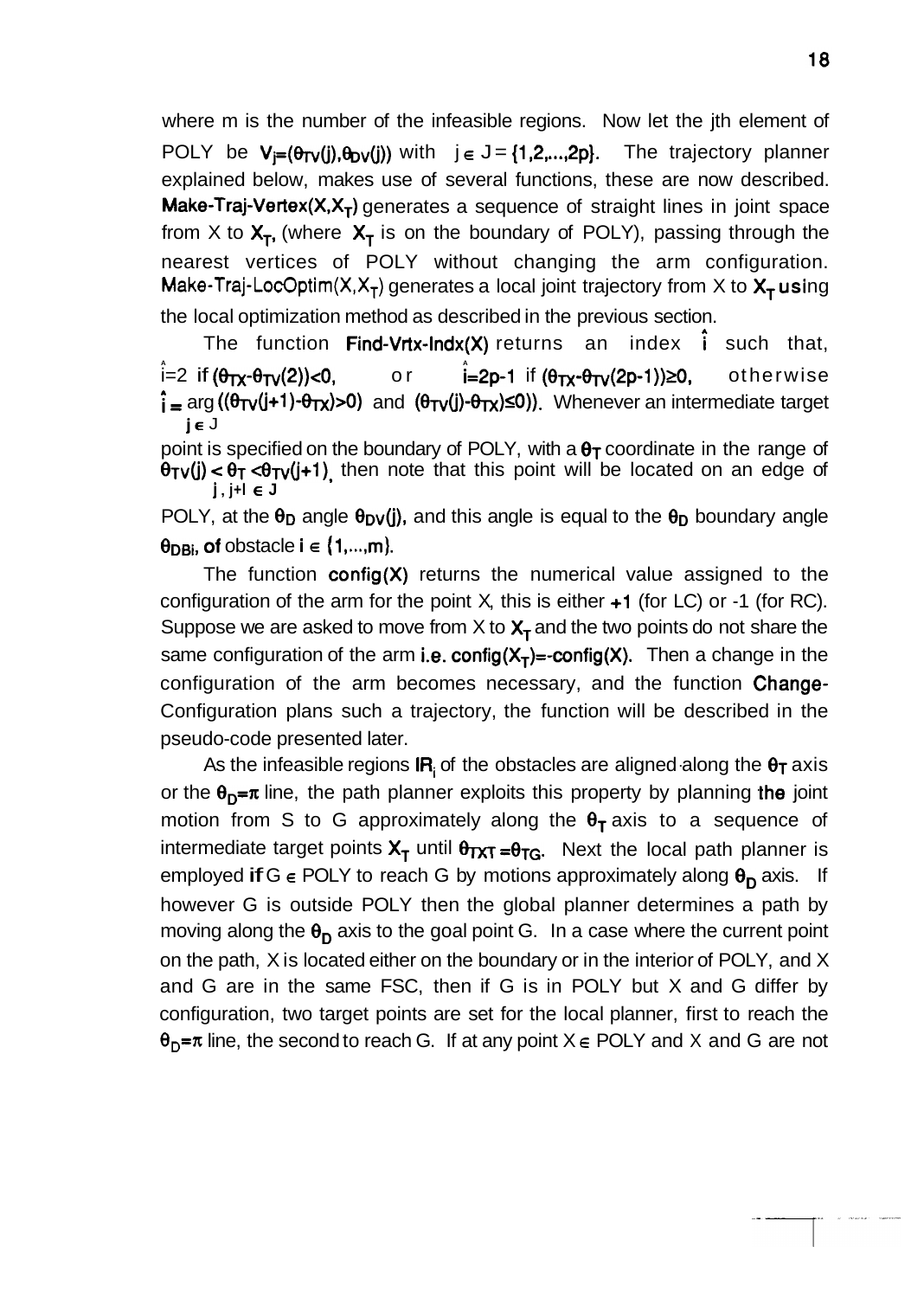in the same FSC, the local planner generates motions approximately along  $\theta_D$ axis to exit POLY, then the global planner continue the path outside POLY to an intermediate target point on the boundary of POLY, with the same FSC as the goal point G. Also note that in order to determine accurately whether point X is inside or outside POLY, i.e.  $X \in \text{POLY}$  or  $X \notin \text{POLY}$ , we have used the complete set of POLY vertices  $\{V_1, V_2, \ldots, V_{14}\}$  (Figure 6), as it was first given in section 5.2.

Let  $J_1 = \{1, 2, \ldots, m+1\}$  denote the set of joint space corridors when there are m obstacles and no two workspace obstacles share the same central line  $oc<sub>i</sub>$  in the workspace. Also we assume that the values assigned to  $X$  (the current point on the path), io (the total number of target points assigned by the Local-Plan), and cnt (the variable used to count the number of entry points to POLY. An entry point to POLY is a point located on POLY 's boundary, used by the Local-Plan as a starting point for generation of a path inside POLY) will be known to all of the functions of the trajectory planner.

The local trajectory plan is now described in the below pseudocode, note that  $X_{T1}$  and  $X_{T2}$  are intermediate target points.

```
Local-Plan Price A P blans trajectories inside POLY, using optimization. \mathbf{A}ifi ( (X and G) \in FSC(j) then
                              j~ JI 
1 
                        <sup>*</sup> i keeps track of which target is next to be reached. \dot{U}i=1if2 ( config(X) = config(G) ) then
              \{io = 1 \quad P^* io is the total number of targets. \primeX_{T1} = G 1
          else2 
              {io = 2}X_{T1} = (\theta_{TG}, \pi) <sup>*</sup> first a configuration change by going to the \gamma\prime \theta_{D} = \pi line. \primeX_{T2} = G)
          endif2 \}else 1 
        \hat{i} = Find-Vrtx-Indx(X)
           io = 1X_{T1} = (\theta_{TX}, \theta_{DV}(\hat{i})) P intermediate target point on POLY 's boundary. \dot{\theta}
```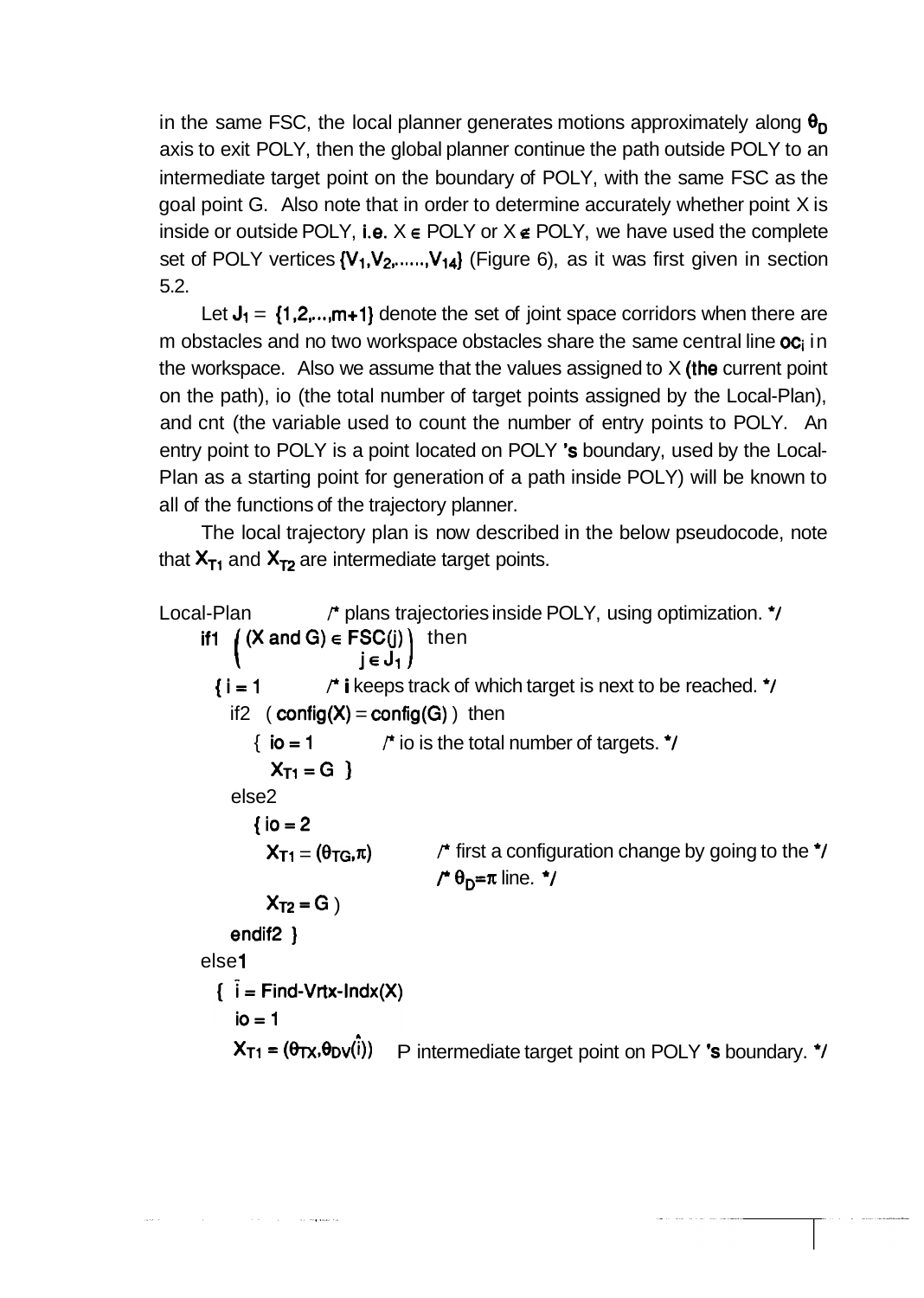```
Make-Traj-LocOpt(X,X<sub>T1</sub>) } \blacksquare r make a path to X_{T1}. \blacksquareendif 1 
        for L1 i=1, io, 1
           { Make-Traj-LocOpt(X, X_{\overline{11}} \qquad /* make a path to the ith target.'/
             if3 (\thetaDX<sup>≠\thetaDXTi) then f<sup>*</sup> has the ith target been reached? <sup>*</sup>/<br>{if4 (X \in \text{POLY}) then f<sup>*</sup> if no. and still inside POLY, then the</sup>
                 ( \theta<sub>DX</sub>≠\theta<sub>D</sub>xπi ) then fright has the ith target been reached? */<br>{ if4 ( X ∈ POLY ) then fright no, and still inside POLY, then the */
                      {f} ( {X} ∈ POLY ) then {f} if no, and still inside POLY, then the {f} print 'Stuck' {f} optimization process is stuck in a {f}\Gamma optimization process is stuck in a \gamma<br>\Gamma local minimum. \gammaSTOP }<br>STOP } he gains o and µ need adjustment, \uparrow/
                                                                 /* the gains ω and μ need adju<br>/* to avoid local minimum. */
                   else4 
                       go to L2 
                   endif4 ) 
             endif3 ) 
L1 continue
L2 return 
        The global trajectory planner is described in the below pseudo-code, given
```
 $X$ , the current  $arm$  position, is outside POLY and  $X$  and  $G$  correspond to the same arm configuration.

```
Global-Plan r^* \times \epsilon POLY and the arm configuration for X and G are the same \gamma<br>\hat{i} = Find-Vrtx-Indx(X)
      \hat{j} = Find-Vrtx-Indx(G)
      iff (i \neq i) then
             {<sup>{</sup> Make-Traj-Vertex(X,X<sub>V</sub>(\hat{j})) P X_V(\hat{j}) is the \hat{j}-th vertex of POLY. */
              X = X_V(i)endifl 
      if 2 (G e POLY) then 
               Make-Traj-Line(X,G)
      else2<br>{X_{T3} = (\theta_{TG}, \theta_{DV}(\hat{j})) /* X_{T3} is on the boundary of POLY, and is */
```

```
r^* chosen in the same configuration region as X. \dot{r}/<br>Make-Traj-Line(X,X<sub>T3</sub>)
```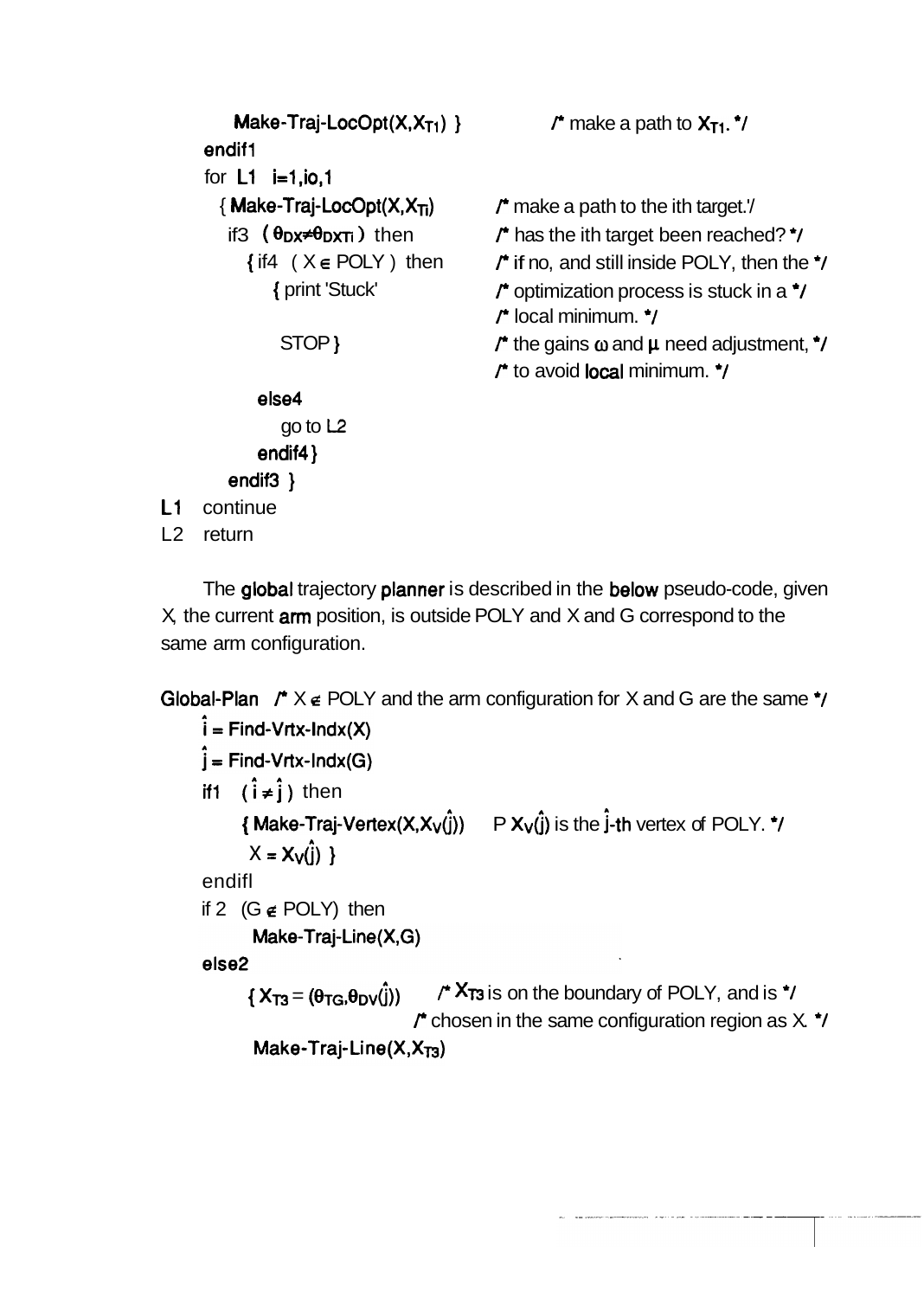```
X = X_{T3}endif2 
return
```
The overall trajectory planning is performed by Path-Planner, it achieves this by calling Global-Plan and Local-Plan and Change-Configuration functions:

```
Path-Planner <sup>+</sup> Overall path planner. */
     \cot = 0 \int \star cnt counts the number of entry points to POLY. \star/
     while1 (X \neq G) then
        (if2 ( X E POLY) then 
            Local-Plan 
          else2 P X e POLY *I 
            { if (G e POLY) Change-Configuration 
             Global-Plan 
             if3 (G e POLY) then 
                if (X \neq G) print 'error' P^* here G must be reachable from \gammaP X, unless X and G are not *I 
                                                       P feasibly connected *I 
              else3 \prime<sup>*</sup> here G \epsilon POLY \prime\prime{if4 (cnt = 0) then
                        \cot = \cot + 1 P \int^* \text{the first entry point is <math>X_{T3} \cdot \int^* f(x) \, dx</math>P as assigned by Global-Plan. *I 
                      else if4 (cnt=1) then
                         { Change-Configuration P if path not completed in one *I 
                                      /* configuration, then change configuration, \dot{U}P and enter POLY from another direction. *I 
                                      /* The next entry point as assigned by
                                      P Change-Configuration is either X_{TC} or X_{T3}. <sup>*</sup>/
                          cnt = <math>cnt + 1</math>endif4 }
               endif<sub>3</sub> }
            endif<sub>2</sub> }
     endwhile1
     print ' A path is complete. '
```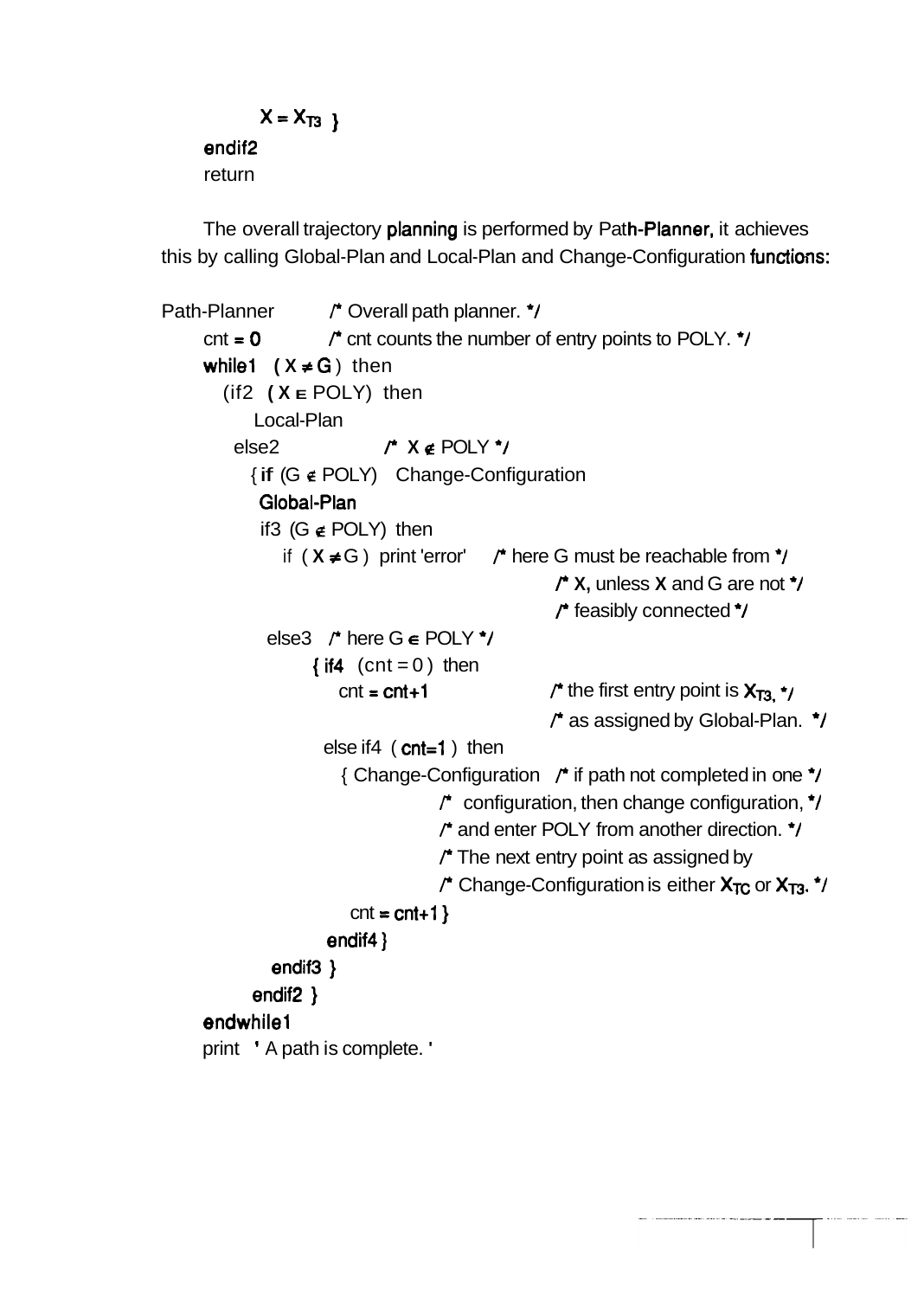stop

Note that Path-Planner calls the Change-Configuration function only when  $X \notin \text{POLY}$ . Let  $d(.,.)$  represent the distance between any point  $X_1(\theta_{TX1},\theta_{DX1})$  and  $X_2(\theta_{TX2},\theta_{DX2})$ , i.e.,  $d(X_1,X_2) = \sqrt{(\theta_{TX1} \cdot \theta_{TX2})^2 + (\theta_{DX1} \cdot \theta_{DX2})^2}$ . Suppose the arm is required to go from the point X to the point  $X_T$ , and that **config(X)** =  $\cdot$  **config(X<sub>T</sub>).** In this case, the function Change-Configuration first calculates the lengths of two paths with distances  $d_1$  and  $d_2$ , and next selects the path with the shorter length in order to produce a change in the arm configuration.

Given  $\hat{i}$  = Find-Vrtx-lndx(X) and  $\hat{j}$  = Find-Vrtx-lndx(X<sub>T</sub>) and V<sub>(i)</sub>=( $\theta_{TV}(i)$ , $\theta_{DV}(i)$ ) is the ith vertex of POLY, in RC or LC arm configuration, then let

(1)  $I_1$  to be the closest index to the point X, on the right hand side of X (increasing  $\theta$ <sub>T</sub>), at which  $\theta_{DV}(I_1+1)=\pi$ , and

(2)  $\mathsf{I}_2$  to be the closest index to the point X, on the left hand side of X (decreasing  $\theta_T$ ), at which  $\theta_{DV}(I_2-1)=\pi$ , now the distances  $d_1$  and  $d_2$  are calculated as follows,

$$
d_1 = \begin{cases} d(V_{(i+1)}^-,X) + \sum_{i=1}^{I_1+1} [d(V_{(i+1)},V_{(i)}] + s_1+t_{11}+d(V_{(i+1)}^-,X_T) & \text{if } I_1 \geq j+1 \\ \qquad \qquad \text{if } I_1 \leq j \\ d(V_{(i+1)}^-,X) + \sum_{i=i+1}^{I_2+1} [d(V_{(i+1)},V_{(i)}] + s_1+t_{12}+d(V_{(j)}^-,X_T) & \text{if } I_1 \leq j \\ d(V_{(i)}^-,X) + \sum_{i=i}^{I_2+1} [d(V_{(i)},V_{(i-1)}] + s_2+t_{21}+d(V_{(j)}^-,X_T) & \text{if } I_2 \leq j \\ d(V_{(i)}^-,X) + \sum_{i=i}^{I_2+1} [d(V_{(i)},V_{(i-1)}] + s_2+t_{22}+d(V_{(j+1)}^-,X_T) & \text{if } I_2 \geq j+1 \end{cases}
$$

where the expressions for  $s_1$ ,  $s_2$ ,  $t_{1k}$  and  $t_{2k}$  for  $k=1,2$  are:

$$
t_{11} = \sum_{i=1}^{(\hat{j}+2)} [d(V_{(i)}, V_{(i-1)})] \qquad t_{12} = \sum_{i=1}^{(\hat{j}-1)} [d(V_{(i+1)}, V_{(i)})] \qquad t_{21} = \sum_{i=1_2}^{(\hat{j}-1)} [d(V_{(i+1)}, V_{(i)})] \qquad t_{22} = \sum_{i=1_2}^{(\hat{j}+2)} [d(V_{(i)}, V_{(i-1)})] \qquad s_1 = 2(\pi - \theta_{DV}(l_1)) \qquad s_2 = 2(\pi - \theta_{DV}(l_2))
$$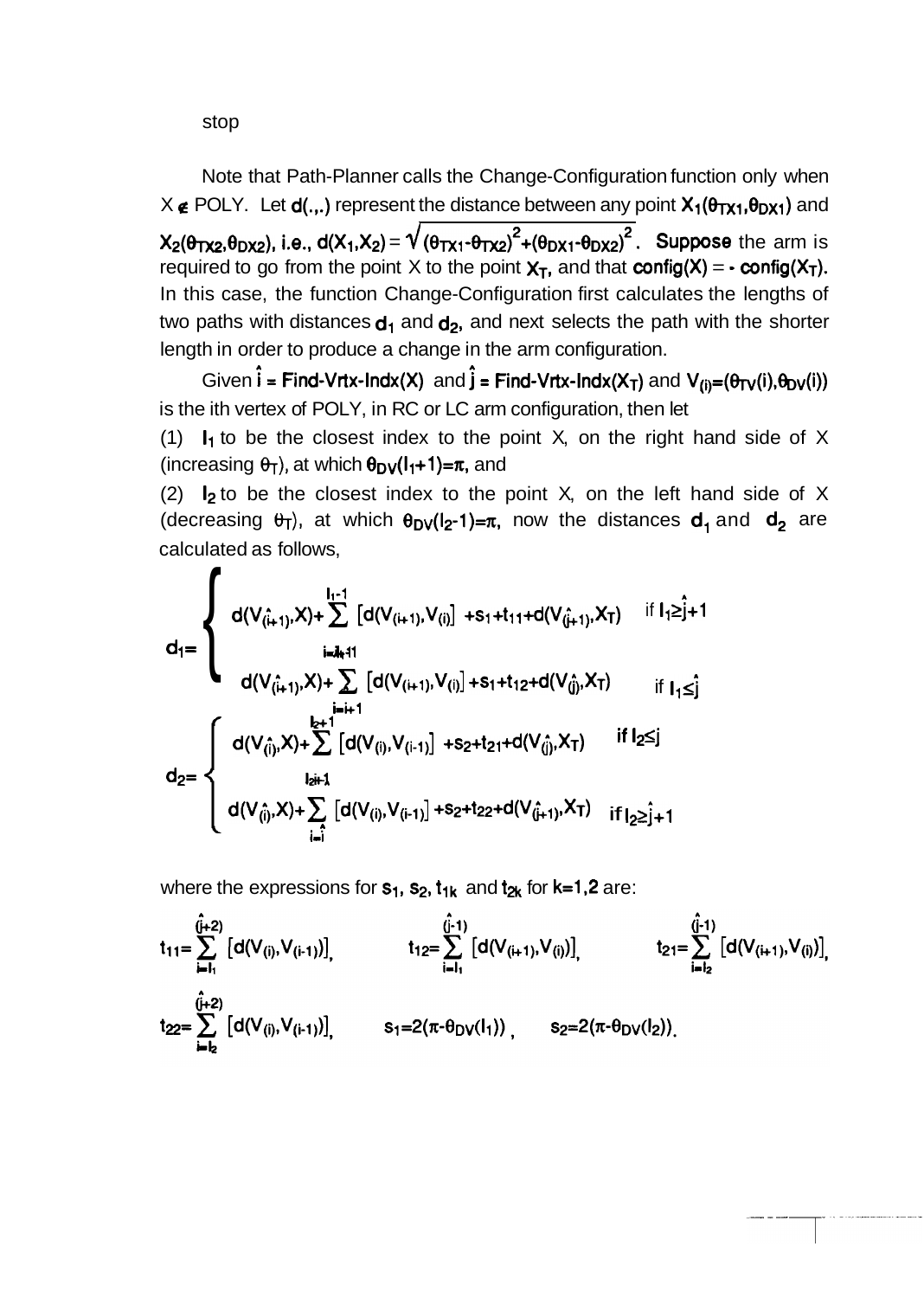```
Change-Configuration /<sup>★</sup> X e POLY */
      if1 ((G \notin \text{POLY}) and (\text{config}(X) = \text{config}(G)) then
          go to L1 
      else1 
          i = Find-Vrtx-Indx(G)X_T = (\theta_{TG}, \theta_{DV}(\hat{j})) /* note that X_T is chosen in the arm configuration */
                                f^* region which would make config(X_T) = \cdot config(X). */
           calculate I_1 and I_2calculate d_1 and d_2if2 (d_1 < d_2) then
                Make-Traverse(X, X_T, \hat{i}+1, I_1)else2 
                Make-Traverse(X,X_T,\hat{i},I_2)endif2 ) 
      endif1
L1 return
```
Given the configuration of the arm at point X is different than the configuration required by the arm at point  $X_T$ , then the function Make-Traverse(.) first generates a path from X to an intermediate point located on the boundary of RC and LC regions, using Make-Traj-Vertex(.,.) and Make-Traj-Line(.). This path makes a change of configuration for the arm from **config(X)** to **config(X<sub>T</sub>)**, before  $X_T$  can be reached. If the path gets close to G (the path has entered the FSC in which G is located) and  $G \in \text{POLY}$ , then a new intermediate target point,  $X_{TC}$ , is next created on the boundary of POLY. If  $X_{TC}$  is created, then Make-Traverse(.) generates a path to  $X_{TC}$  and stops at  $X_{TC}$ . Otherwise Make-Traverse(.) stops at the above boundary point of RC and LC regions.

Make-Traverse(X, $X_T$ ,i,l)  $\qquad \qquad$  /\* config(X<sub>T</sub>) = - config(X) \*/ Make-Traj-Line(X,V<sub>(i)</sub>) **Make-Traj-Vertex(V(i),V(l))**   $Make-Traj-Line(V_{(l)},(\theta_{TV}(l),\pi))$ if1 ( (both  $V_{(1)}$  and G)  $\in$  FSC<sub>i</sub> and (G  $\in$  POLY) ) then  $j \in J_1$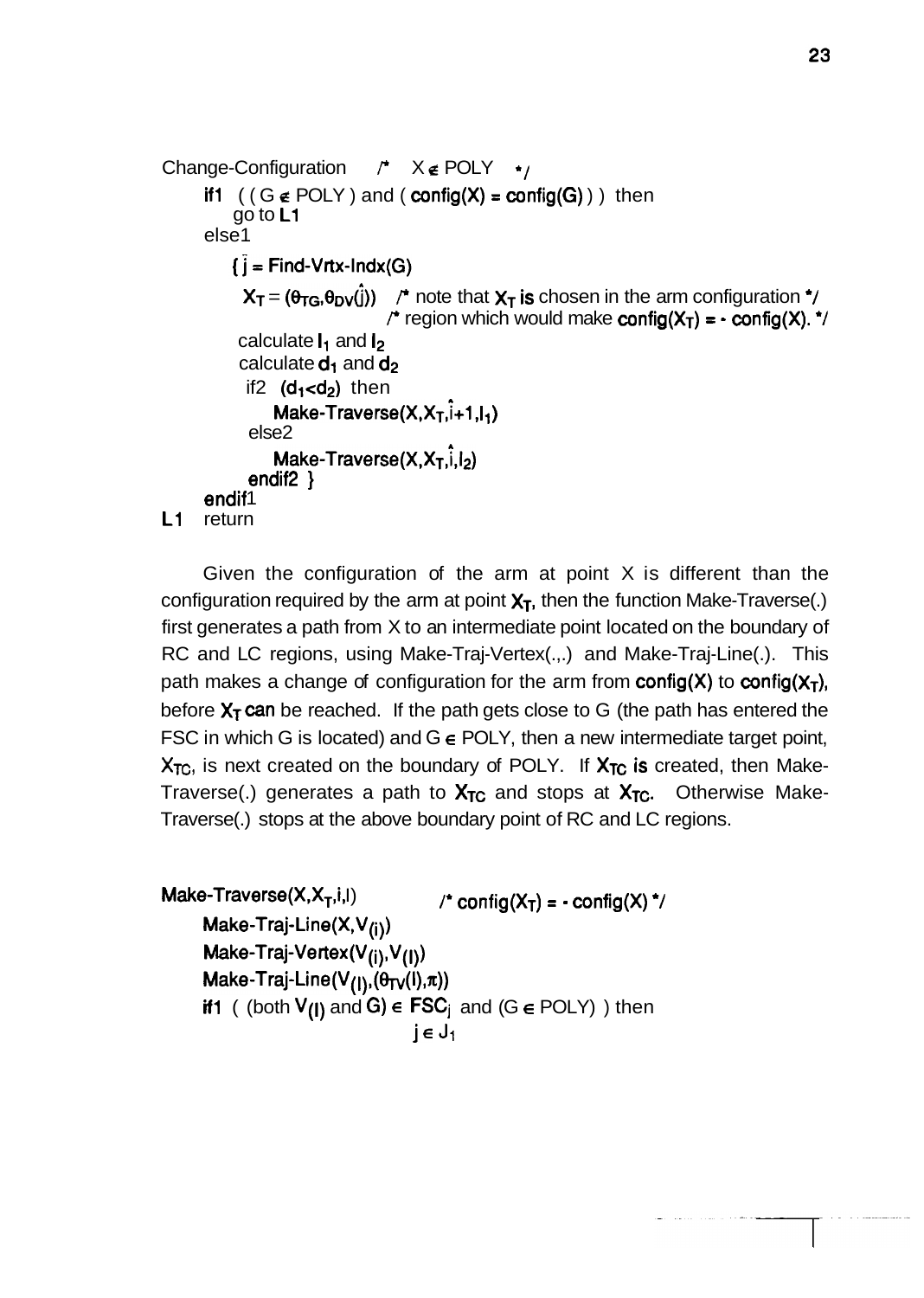```
\frac{1}{2} \pi create a new intermediate target point, X_{TC} = (\theta_{TC}, \theta_{DC}). \pi/
          \theta_{TC} = \theta_{TV}(I)\theta_{\rm DC} = \theta_{\rm DG}X_{TC} = (\theta_{TC}, \theta_{DC}) <sup>t</sup> note that X_{TC} is chosen in the arm configuration ^*/
                                        \prime<sup>*</sup> region which would make config(X<sub>TC</sub>) = config(X<sub>T</sub>). \prime/
           Make-Traj-Line( (\theta_{TV}(I),\pi), X_{TC}) \rightarrow take the path to X_{TC} \rightarrow\prime^* the current point on the path is X_{TC}.<sup>*</sup>/
          X = X_{C}<br>go to C_1 }
        endifl 
        X = (\theta_{TV}(l), \pi) /* the current point on the path is X=(\theta_{TV}(l), \pi) with */
                                           \ell^{\pm} config(X)=config(X<sub>T</sub>). ^{\star}\ellGlobal-Plan 
L1 return
```
## Lemma2:

**If (S and G)** e  $IR_i$  for i=1,..,m, and  $J_1$  denotes the set of the free space corridors, and if there exists a connected path  $\{q(\hat{k})$  with  $\hat{k} \in \mathbb{Z}^+\} \in \{s_1\}$ , from S to G, then the above path planner will find a path if we utilize appropriate values of gain **o**  and  $\mu$  every time the local path planner is called.

**Proof:** Suppose that there exists a connected path from S to G, and the portion of the path devised by the local planner does not enter the infeasible regions i.e.  $\{q(\hat{k})\}\in\{s_1\}\notin IR_i$  i  $\in\{1,...,m\}$ , this is achieved with **appropriate** selection of the gain  $\mu$ . The path planner uses the Local-Plan, the Global-Plan and possibly Change-Configuration to find a path from S to G. If a configuration change to reach the goal point is needed, it is accomplished using the Change-Configuration function, followed by a sequence of local and global plans, in order to reach the goal point.

Given (S and G) e POLY, the Global-Plan can find a trajectory from S to G, if S and G are feasibly connected in the joint space. If  $S \in \text{POLY}$  and G e POLY, then as long as we choose gains  $\omega$  and  $\mu$ , such that from S to an intermediate target point  $X_T$  e POLY, a trajectory can be generated by the Local-Plan, then  $X_T$  to G trajectory can be determined by the Global-Plan. Similarly if  $G \in \text{POLY}$  and S e POLY, for an appropriate  $\omega$  and  $\mu$ , we can move from the boundary of POLY at point  $X_T$  to G, having got to  $X_T$  from S by using the global plans. If both conditions (both Sand G) **E** POLY a n d (both S and G)  $\in$  **FSC**<sub>j</sub> are satisfied for any  $j \in J_1$ , we are required to find a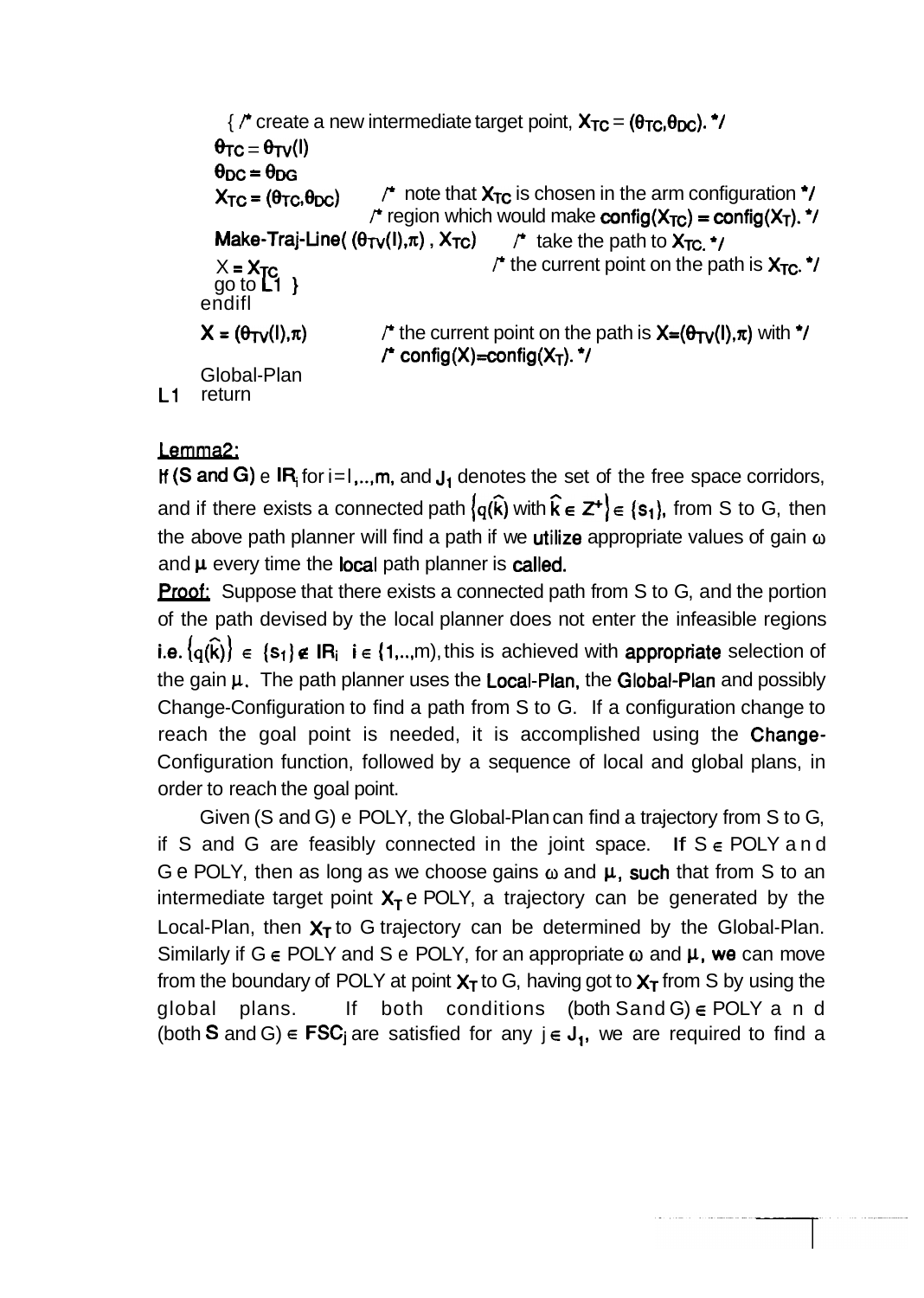sequence of  $\omega$ 's or one  $\omega$  and an initial gain  $\mu$  which will generate a trajectory from S to G. If (both S and G) **E** POLY but are in different FSC, then the path devised by the Local-Plan first exits POLY, followed by the Global-Plan taking the path closer to the goal point to an intermediate target point  $X<sub>T</sub>$  at which the local planner is called to enter POLY, with  $X<sub>T</sub>$  as the entry point to POLY. Therefore the success of the planner depends on the choice of **o** sequence and the initial value of the sequence of  $\mu$ , used in the Local-Plan. Thus we conclude that if the point S and G are both in  $\{s_1\}$  and they are connected, given a sequence of gains w and an initial value of  $\mu$ , the above path planner will generate a trajectory from S to G. **AAC** 

We should note here that the trajectory generated by the above planner is one of many, the trajectory is not necessarily the shortest or necessarily the smoothest. The generated trajectory can be modified to satisfy such additional considerations. As we noted earlier the entire trajectory can be generated by performing an optimization. However under such cases the chances of getting stuck in a local minimum is higher than that is possible using the strategy devised here. The strategy devised here relies on the observation that the  $IR<sub>i</sub>$ can be approximated into rectangles which line up on the  $\theta_{p} = \pi$  line, therefore trajectory plan can consist of two decoupled movements, one along the  $\theta_T$  axis outside POLY and one approximately along  $\theta_D$  axis to exit and enter POLY. **Therefore** a number of intermediate targets which consist of motions along  $\theta_T$ axis and along  $\theta_{\rm D}$  axis are generated to reach the goal point. This reduces the burden on picking appropriate values for the gains w and  $\mu$ , by determining a sequence of intermediate target points.

#### **7** Simulation Results

Notice that in cases where the free regions of the joint space are disjointed, no path connecting two points each located in a separate disjointed region is feasible. Therefore we have assumed here that  $max(I_1, |I_2-1|) < |(x_{ci}, y_{ci})|| - r_i \leq I_1+I_2$ . In all the three examples below, the link lengths are selected as,  $I_1=4$  and  $I_2=3$ . The two obstacles in the examples below have radius  $r_1=r_2=1$ , their centers are at  $(x,y)=(2,5.3)$  for  $O_1$ , and at  $(x,y)=(-1,5)$  for  $O_2$ .

#### Example1: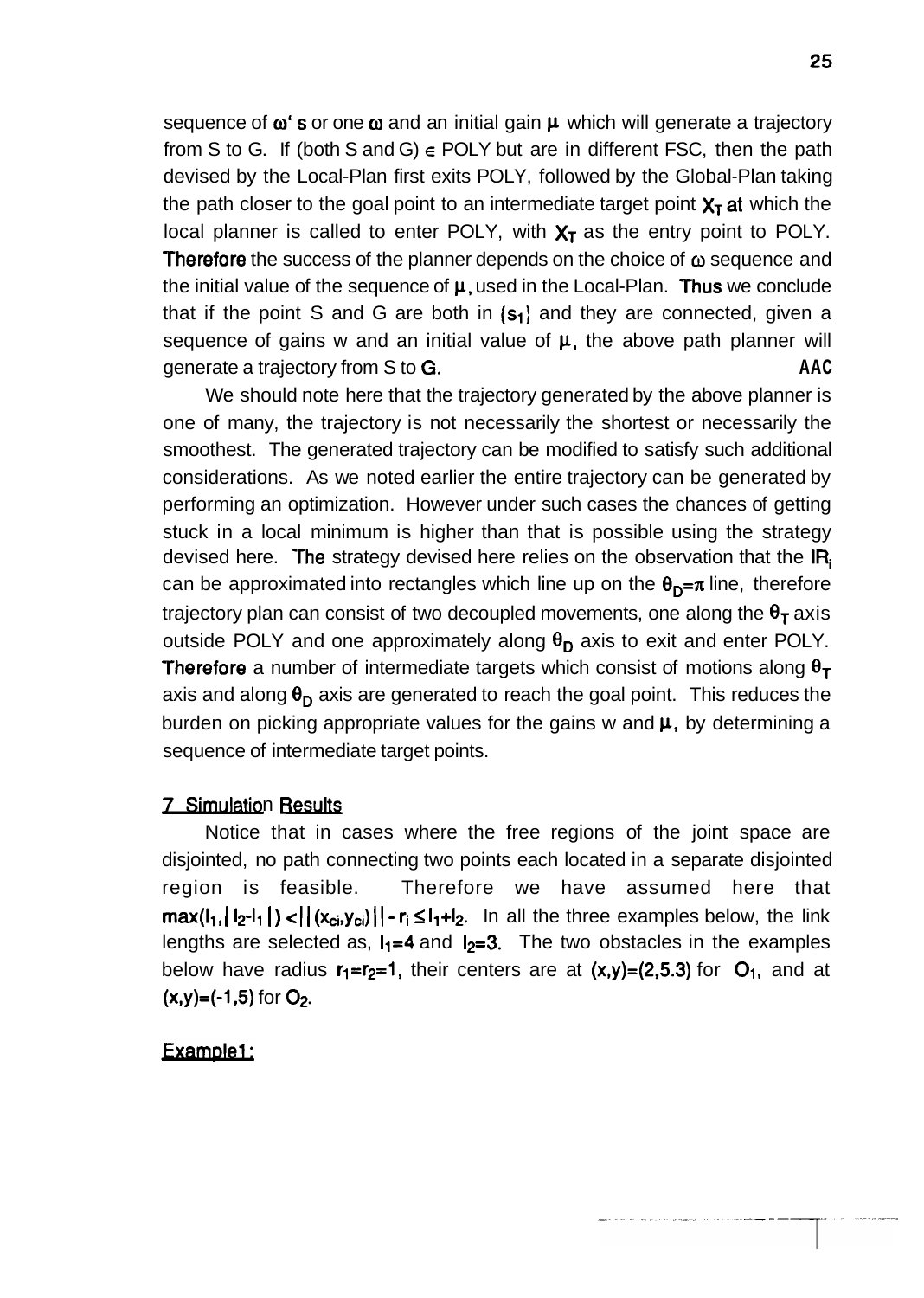In this example, S is at  $q_s=(0.5,2.3)$  radians, and the goal G is at  $q_c=(1.4,2)$ radians. Figure 8 shows the infeasible regions due to the two obstacles. The generated path is also shown in Figure 8. Planning started with a call to the local planner, as S **E** POLY. This generated a trajectory to point A, located outside POLY. The global planner was next activated which generated a trajectory to **B** with coordinates  $(\theta_{TG}, \theta_{DY}(\hat{j}))$  with  $\hat{j}$ =Find-Vrtx-lndx(G). At point **B**, the local planner is called, which generated a trajectory to G. The weights chosen for the operation of the local planner were  $\omega$ =0.5 and initial  $\mu$ =100, for both calls to this planner. The manipulator motions in the workspace amongst the obstacles are also shown in Figure 8.

#### Example 2;

The location and size of the workspace obstacles as well as S and G configurations are the same as in example 1. In this example, however, the initial weight  $\mu$  was increased to  $\mu$ =500 while  $\omega$ =0.5 was chosen the same as in example 1. Figure 9 shows the collision-free path, it was devised entirely by the local path planner from S to G. Notice the path never leaves POLY, due to the fact that the repelling force  $(1/\mu)$  B from the infeasible regions boundaries is smaller here than that in example 1, and thus the local planner devises a path very close to the boundary of the infeasible regions. The pull toward the goal point as produced by the attractive force f(q) makes the path go toward the goal point, as it goes over the top of  $IR_1$ . This example clearly shows that the trajectory path is dependent on the choice of  $\omega$  and  $\mu$ . Further the number of times the global planner is called is as a result dependent on these parameters. The robot end-effector motions in the workspace is also shown in Figure 9. We see the joint motions are smoother because there is no joint space discontinuities due to global/local trajectory plan change as in example 1.

#### Example 3:

Both the start and the goal points were chosen outside POLY. Figure 10 shows the collision-free path which was planned in between these two points. This path has been planned entirely by the global planner, by effectively using the vertices of POLY. Here we are not required to select any gains  $\mu$  and  $\omega$  as the trajectory lies entirely outside POLY. The robots motions in the workspace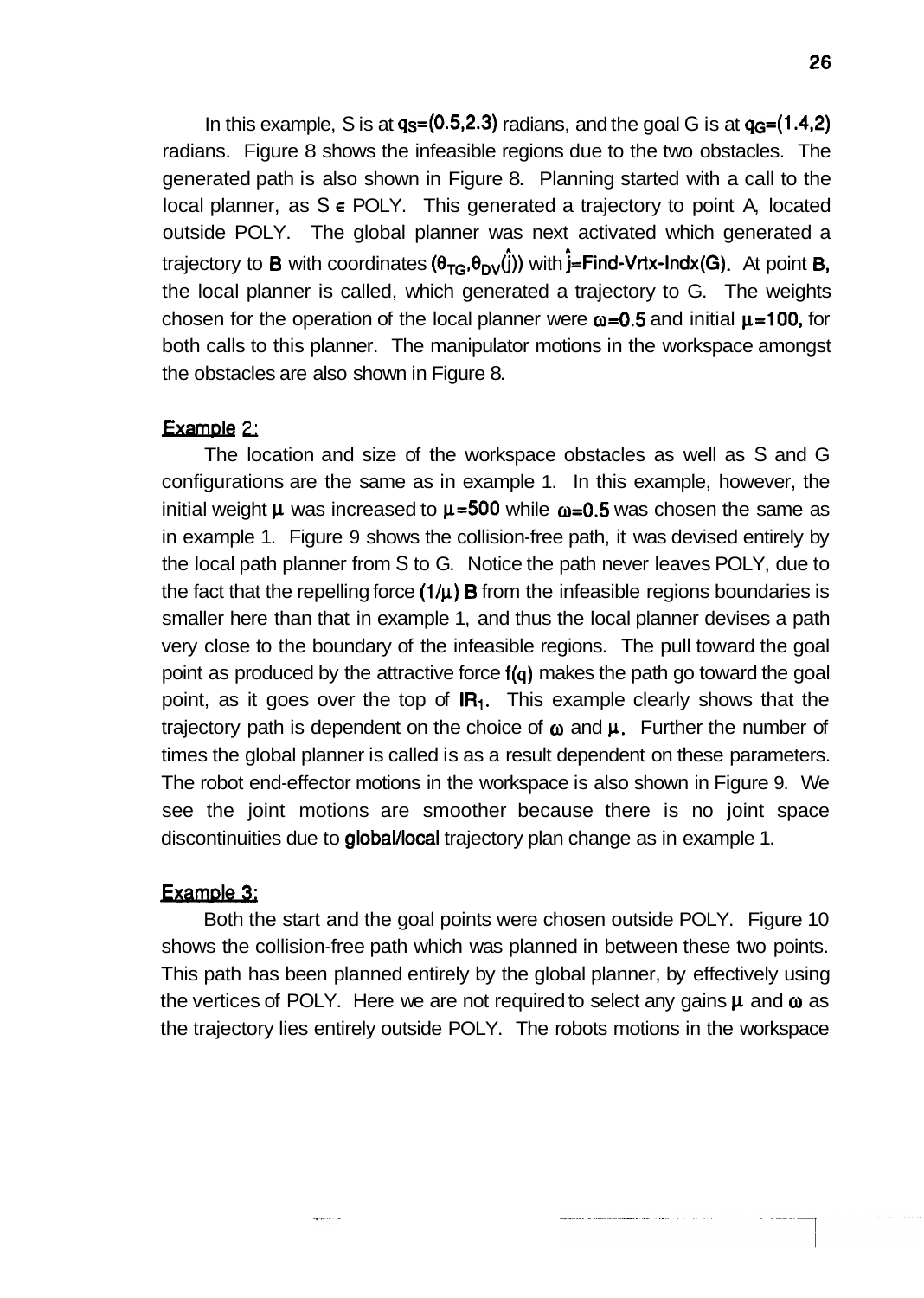is also shown in Figure 10. Notice that in order for the arm to pass by obstacle  $O<sub>1</sub>$  with no collision, initially the first link rotates backward as the second link bends further on link one, once the boundary angle  $\theta_{DR1}$  has been reached for the interior angle in between the links, then the arm moves forward, and after the arm passes both obstacles safely, then the arm stretches out in order to reach to the goal joint angles.

#### **8** Summary and Conclusions

In this paper we developed a path planning strategy for SCARA robots which makes use of exact and approximate but safe knowledge of the infeasible joint space regions due to the obstacles in the workspace. The exact knowledge of the infeasible regions are used when the arm is close to the obstacles or is surrounded by them in which case it utilizes constrained minimization techniques to generate a path to a sequence of intermediate target goals to reach a final goal. The intermediate target goals are generated from the global approximate (but safe) view of the infeasible regions,, When the arm is far from obstacles the approximate but safe knowledge of the infeasible regions is used to generate a trajectory which drives the arm to the goal point or a point close to it. The work here is different from the past work in the sense that it makes use of optimization techniques as well as global information on the approximate obstacle boundaries. The iterative calls to the 'global and local path planning procedures with a continuous change of target points allows us to reduce the chance that a purely optimization technique would become stuck in some local minima, and a purely global plan would be unable to find a path.

The trajectories generated by the planner described here can be modified to minimize the distance travelled or to improve the smoothness of the trajectory along the path. This can be done by rounding the corners of the generated path at the locations where the path has passed through the POLY vertices or when there is a change over between **local/global** plan. Even the trajectories generated by the Local-Plan may be smoothed by including appropriate constraints in the set of constraints of the optimization problem.

The ideas developed in this paper can be further expanded to obstacles of any shape, although determining the joint space infeasible regions would become more computationally intensive as more than two functions would be required to describe these regions. We would also have to develop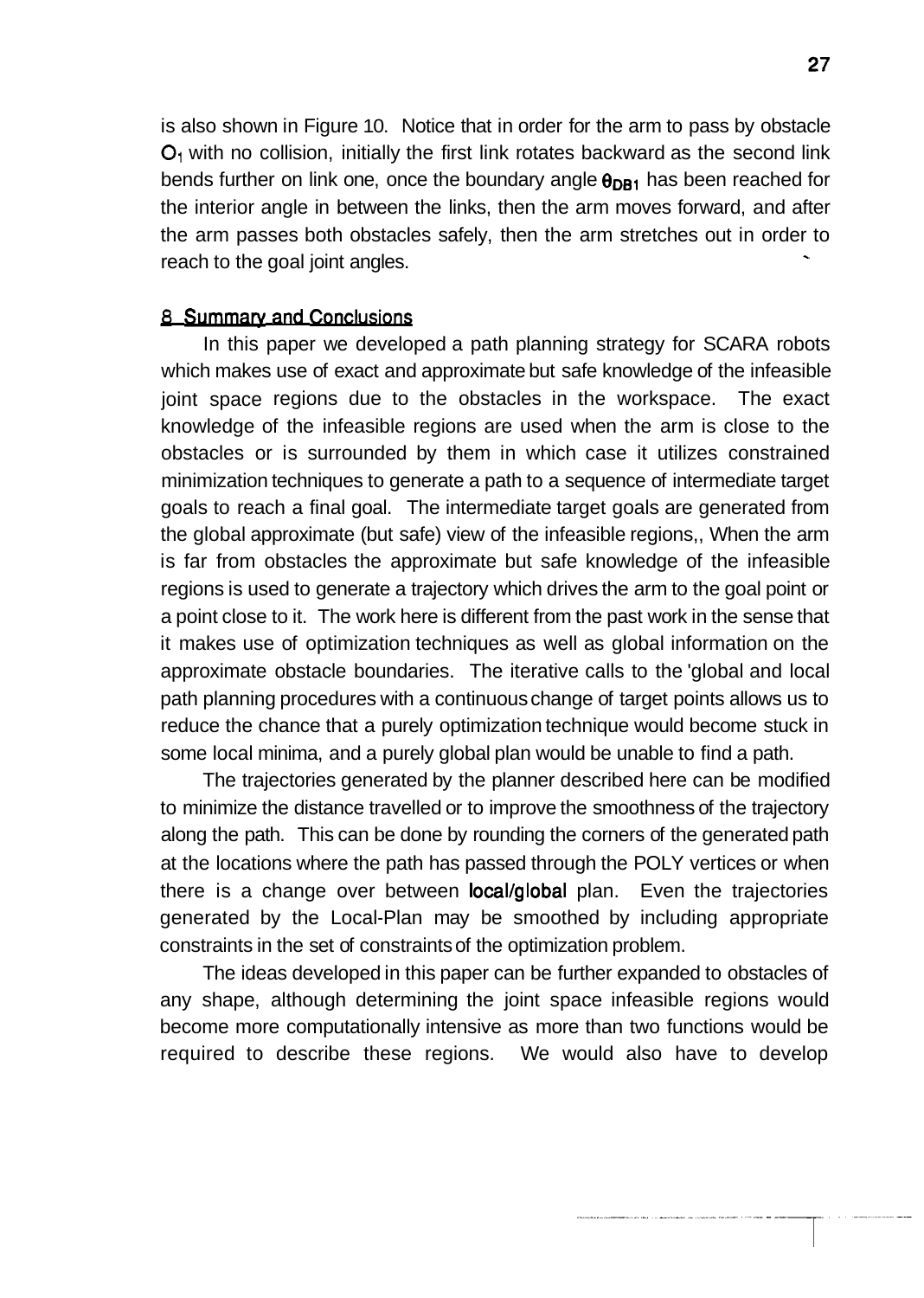differentiable functions to smooth out the discontinuities of the infeasible regions boundary. Note however that only when the robot is required to initially start at a point inside one of the smallest enveloping circles which bound the non-circular obstacles, or when the robot is required to finish at a goal point inside these enveloping circles, it would become necessary to take the actual shapes of the obstacles into consideration. However it would still be feasible to use the path planning strategies developed here, but the path planning would have to be subdivided into those which has to take place in the interior of a circle and into those that are outside the enveloping circles. We should also note that the physical dimensions of the robot links may be incorporated into the infeasible region obstacles, by growing the obstacles appropriately and then assuming the robots can be represented by line segments.

Many robots that are used in industry and research have six or more degrees of freedom. The trajectory planning strategy developed here can be developed further to popularize its use in higher joint space and workspace dimensions. Such developments are indeed feasible, this would require us to develop obstacle infeasible regions in multi-dimensional space by numerical techniques. The search schemes and the global obstacle modelling described here would have to be extended into those higher dimensional spaces.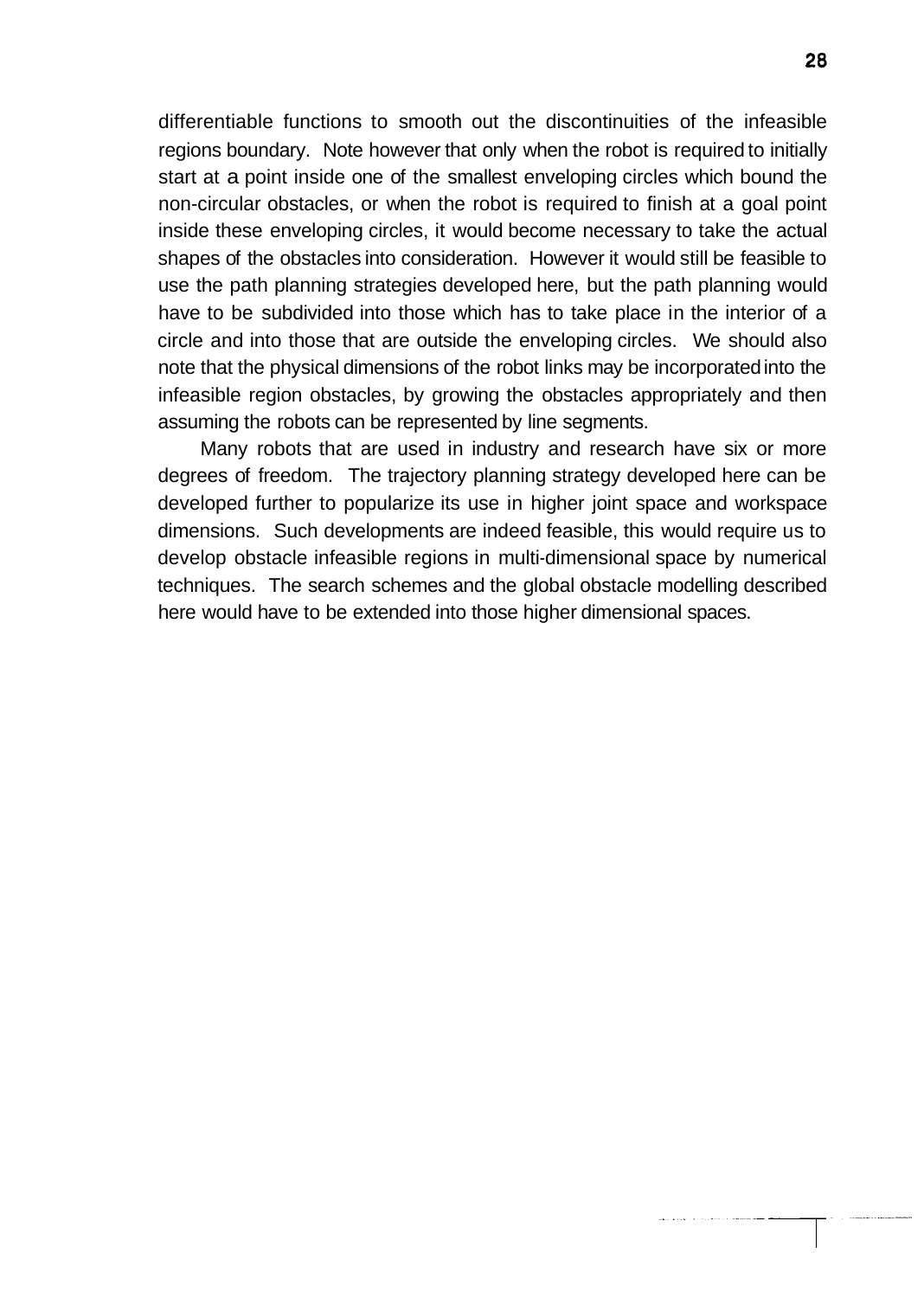#### REFERENCES

- [I] Lozano-Pbrez, T., "Spatial Planning: A Configuration Space Approach," IEEE Transactions on Computers, 32(2), pp. 108-120, 1983.
- [2] Lozano-Pbrez, T., and Wesley, M.A., "An algorithm for Planning Collision-Free Paths Among Polyhedral Obstacles," Communications of the ACM, Vol. 22, No. 10, pp. 560-570, October 1979.
- [3] Brooks. R.A., "Solving the Find-Path Problem by Good Representation of Free Space," IEEE Transactions on Systems, Man and Cybernetics, Vol. SMC-13, No. 3, pp. 190-197, March/April 1983.
- [4] Brooks, R.A., "Planning Collision-Free Motions for Pick-and Place Operations," The lnternational Journal of Robotics Research, Vol. 2, No. 4, pp. 19-44, Winter 1983.
- [5] Luh J.Y.S., and Campbell, C.E., "Minimum Distance Collision-Free Path Planning for Industrial Robots with a Prismatic Joint," IEEE Transactions on Automatic Control, Vol. AC-29, pp. 675-680, August 1984.
- [6] Faverjon, B., "Obstacle Avoidance Using an Octree in the Configuration Space of a Manipulator," Proceedings IEEE lnternational Conference on Robotics and Automation, Atlanta, GA, March 1984.
- [7] Gouzenes, L., "Strategies for Solving Collision-Free Trajectories Problems for Mobile and Manipulator Robots," The International Journal of Robotics Research, Vol. 3, No. 4, pp. 51 -65, Winter 1984.
- [8] Donald, B.R., "Motion Planning with Six Degrees of Freedom," Technical Report AIM-791, MIT Artificial Intelligence Laboratory, 1984.
- [9] Brooks, R.A., and Lozano-Pérez, T., "A Subdivision Algorithm in Configuration Space for Findpath with Rotation," IEEE Transactions on Systems, Man And Cybernetics, Vol. SMC-15, No. 2, pp. 224-233, March/April 1985.
- [10] Khatib, O., "Real-Time Obstacle Avoidance for Manipulators and Mobile Robots," lnternational Journal of Robotics Research, Vol. 5, no. 1, pp. 90- 98, Spring 1 986.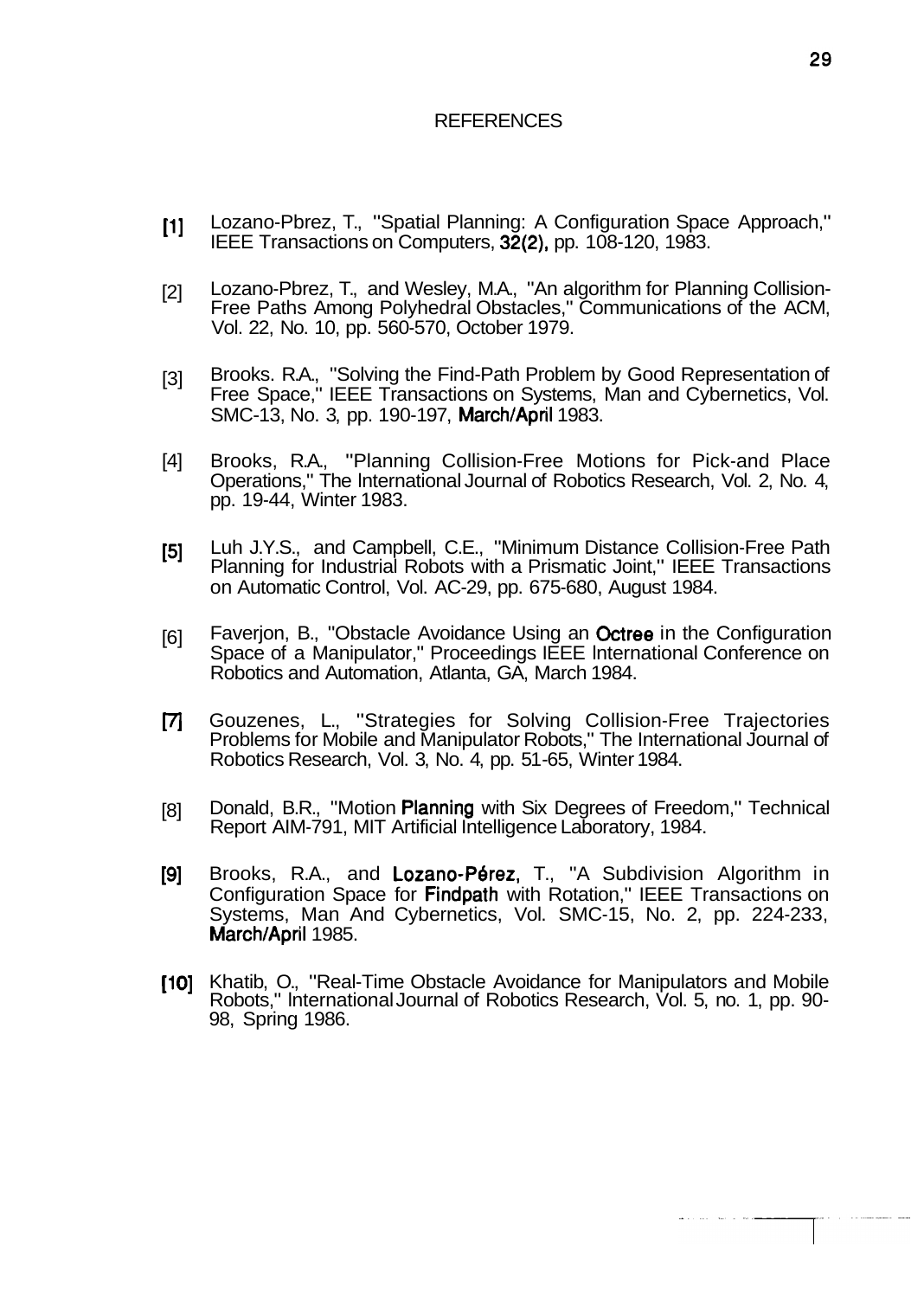- [11] Erdmann, M., Lozano-Pdrez, T., "On Multiple Moving Objects," Proceedings of the IEEE lnternational Conference on Robotics and Automation, San Francisco, CA, April 1986, pp. 1419-1424.
- [12] Kant, K., Zucker, S.W., "Toward Efficient Trajectory Planning: The Path- Velocity Decomposition," The lnternational Journal of Robotics Research, Vol. 5, no. 3, pp. 72-89, Fall 1986.
- [13] Lozano-Pdrez, T., "A simple Motion-Planning Algorithm for General Robot Manipulators," IEEE Journal of Robotics and Automation, Vol. RA-3, No. 3, pp. 224-237, June 1987.
- [14] Lumelsky, V.J., "Dynamic Path Planning for a Planar Articulated Robot Arm Moving Amidst Unknown Obstacles," Automatica, Journal lnternational Federation on Automatic Control (IFAC), Pergamon Press, September 1987.
- [IS] Freund, E., Hoyer, H., "Real-Time Pathfinding in Multi-Robot Systems Including Obstacle Avoidance," The lnternational Journal of Robotic Research, Vol. 7, no. 1, pp. 42-70, Feb. 1988.
- [16] Buckley, C.E., "A Foundation for the "Flexible-Trajectory" Approach to Numeric Path Planning," The lnternational Journal of Robotics Research, Vol. 8, No. 3, pp. 44-64, June 1989.
- [17] Chang C., Chung M.J., and Bien Z., 'Collision-Free Motion Planning for Two Articulated Robot Arms Using Minimum Distance Functions," Robotics, Vol. 8, pp. 137-144, 1990.
- [18] Stonier, R.J. 'Use of Liapunov Techniques for Collision-Avoidance of Robot Arms," Control and Dynamic Systems, Vol. 35, .Academic Press, Inc., pp. 185-214, 1990.
- [19] Erfan, Z. and Ahmad, S., "Lyapunov Based Collision Avoidance and Control for Multiple Revolute Manipulators," submitted to IEEE Transactions on Systems, Man and Cybernetics.
- [20] Luenberger, D.G., 'Linear and Nonlinear Programming," ,Second Edition, Addison Wesley, Boston, MA 1989.
- [21] Fiacco A.V. and McCormick G.P., "The sequential Unconstrained Minimization Technique for Non-linear Programming, A Primal-Dual Method," Management Science, Vol. 10, No.2, pp. 360-366, January 1964.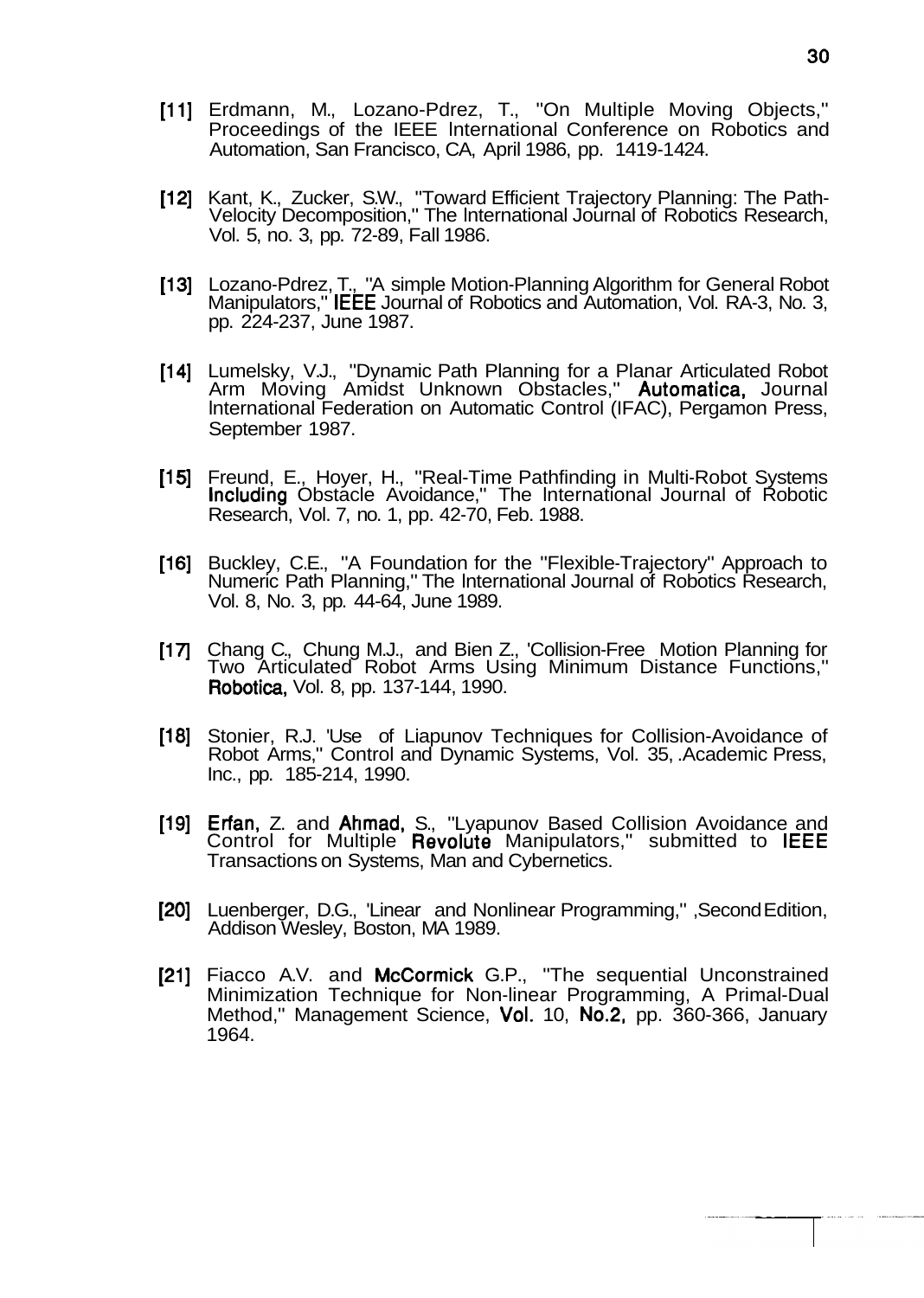- [22] Schwartz, J.T., and Sharir, M., "On the Piano Movers' Problem I, 11, 111" Technical Reports 39, 41, 52. Dept. Computer Science, Courant Institute of Mathematical Science, New York Univ., New York, NY, 1981-1983.
- [23] Schwartz, J.T., and Sharir, M., "Efficient Motion Planning Algorithms in Environments of Bounded Local Complexity," Courant Institute, Robotics Lab., N.Y.U., New York, NY, June 1985.
- [24] O'Dunlaing, C., Sharir, M., and Yap C.K., "Retraction: A New Approach to Motion-Planning," Proceedings 5th Annual ACM Symposium on Theory of Computing, 1983.
- [25] Reif, J., and Sharir, M., "Motion Planning in the Presence of Moving Obstacles," Proceedings of Symposium on Foundation of Computer Science, Portland, Oregon, pp. 144-154, October 1985.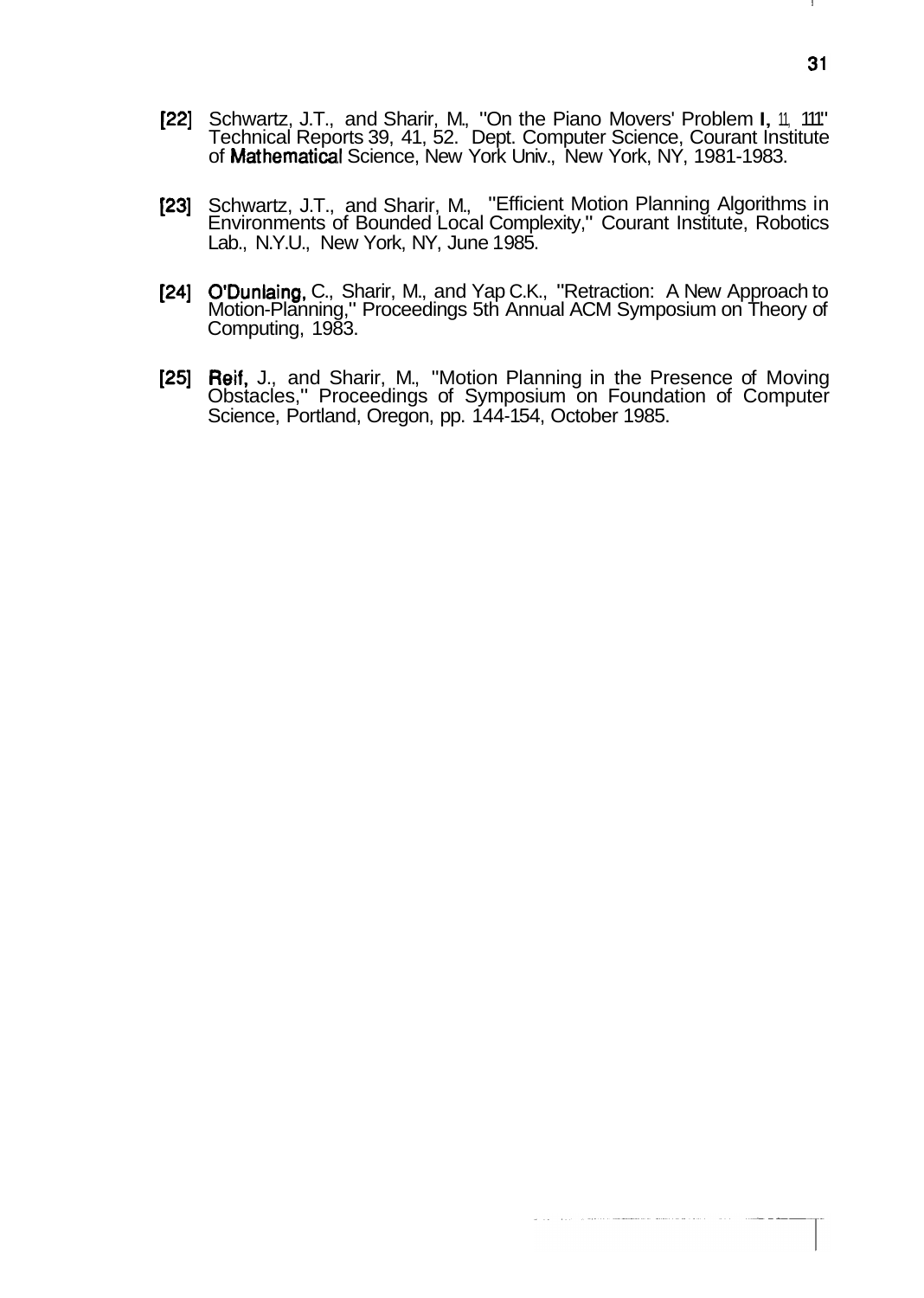

**~i~ure 1. A SCARA Manipulator**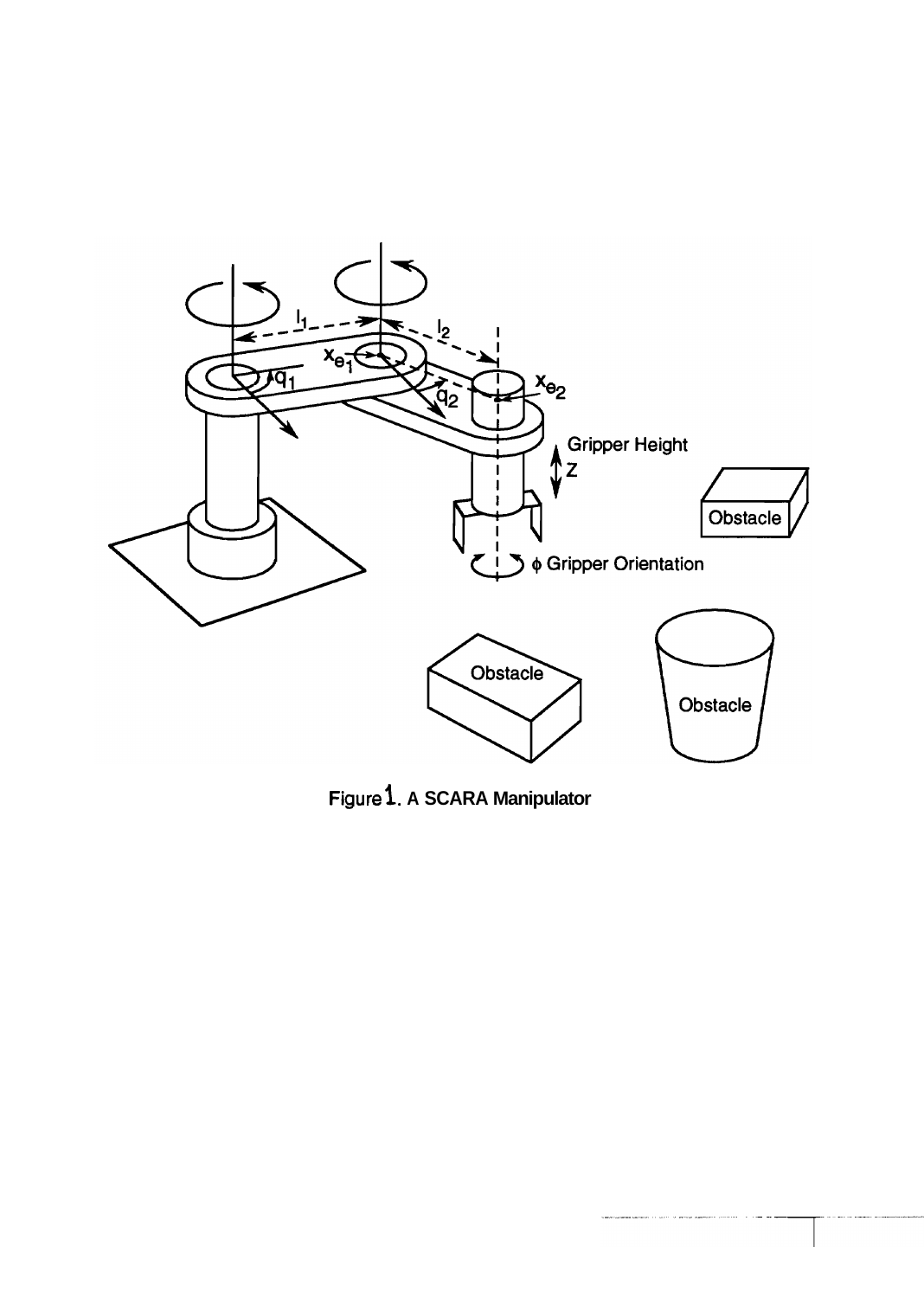

**Figure 2 Range of collision for link one, the position of the end point of the first link on the arc MT and a symmetrical position of this end point on** MT'.

لتبدأ والأواسيس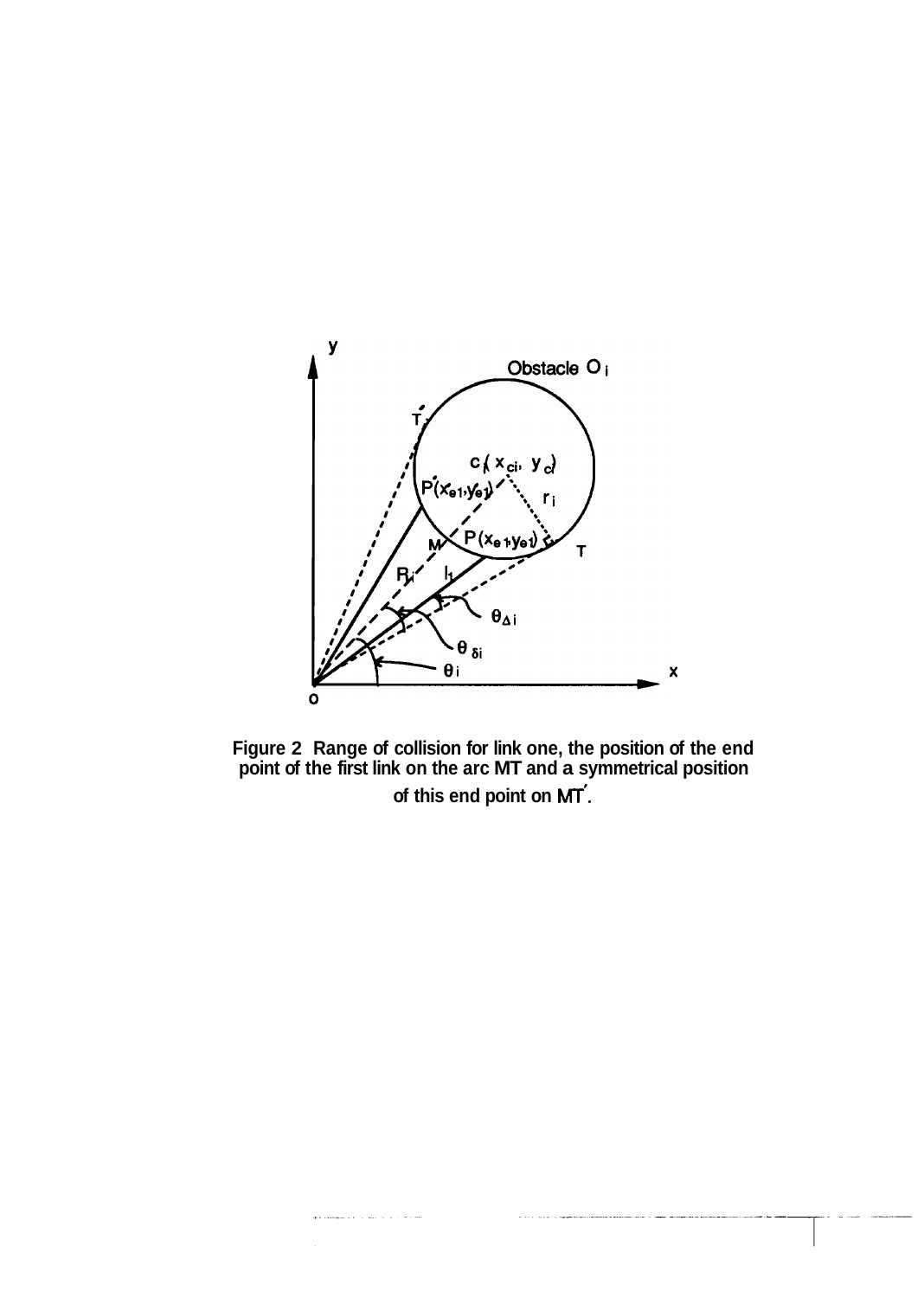

**Figure 3 The symmetrical characteristic of the infeasible region about**   $(q_1,q_2) = (\theta_{ci},\theta_{ci})$  as evident in the workspace.

والمتاريب والمستوي والدا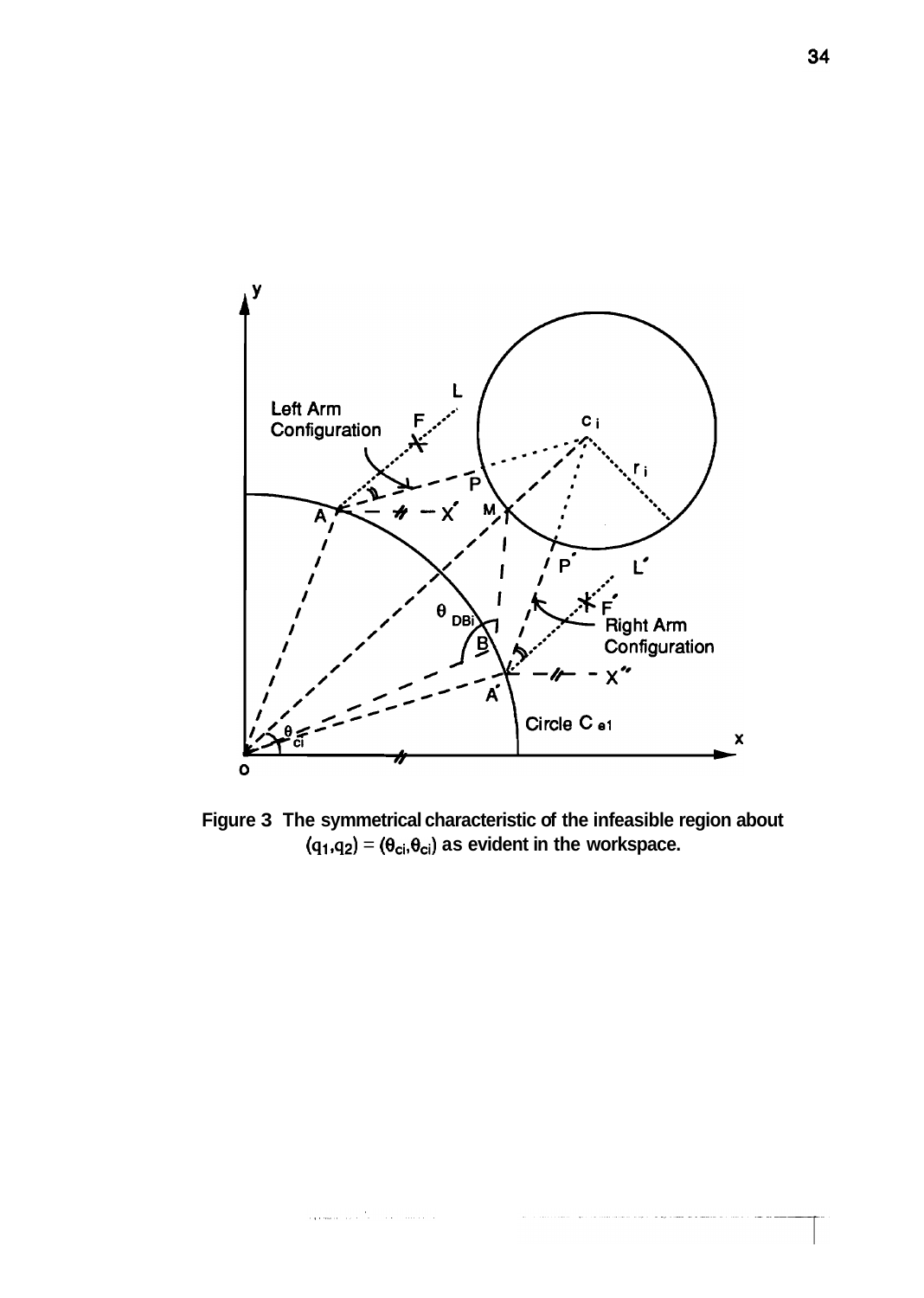

**Figure 4 The joint space and the regions of this space corresponding to Righthand Configurations (RC) and Left-hand Configurations (LC) of the manipulator.**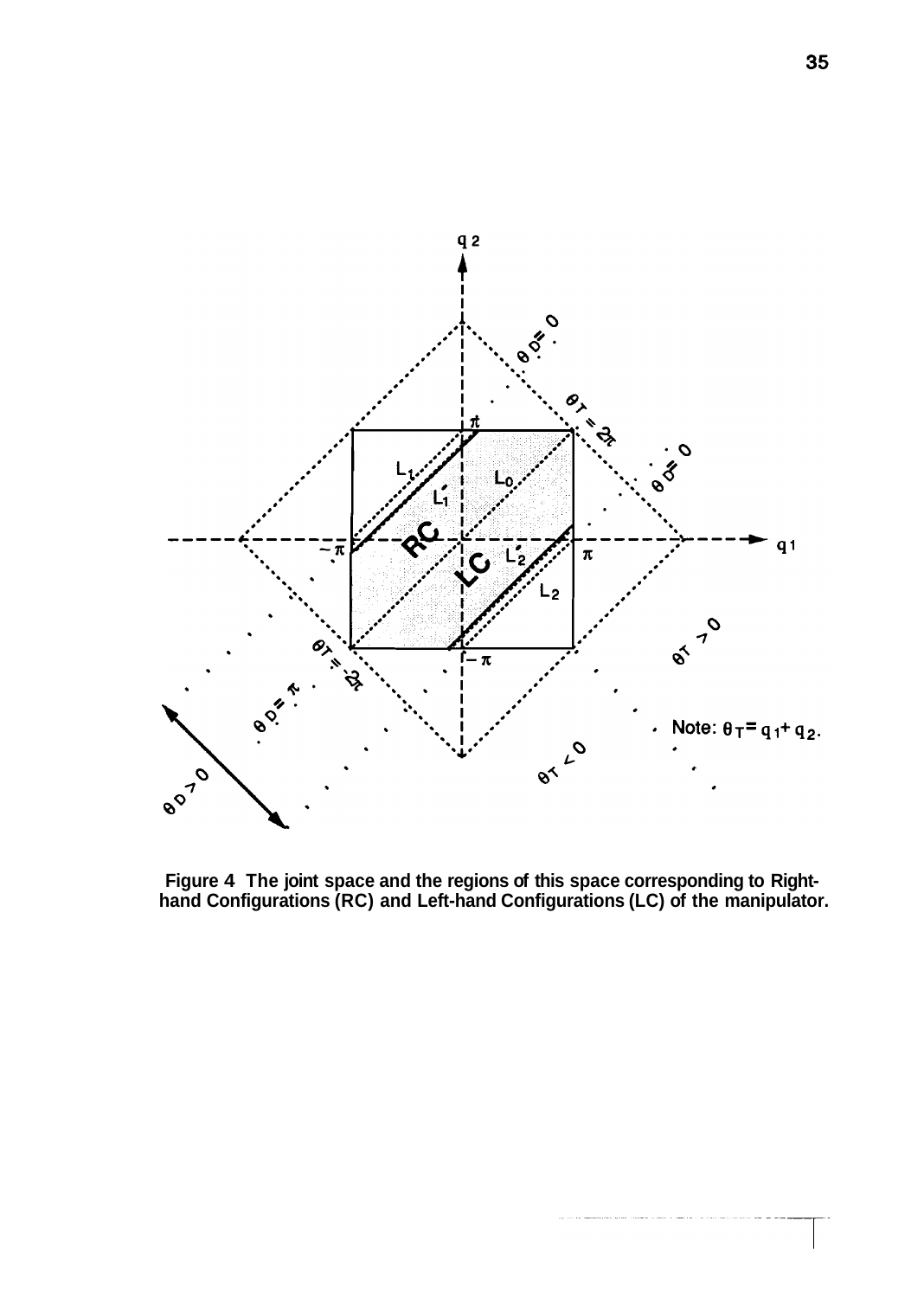

Figure 5 The rectangular approximation to the infeasible region IR<sub>i</sub>.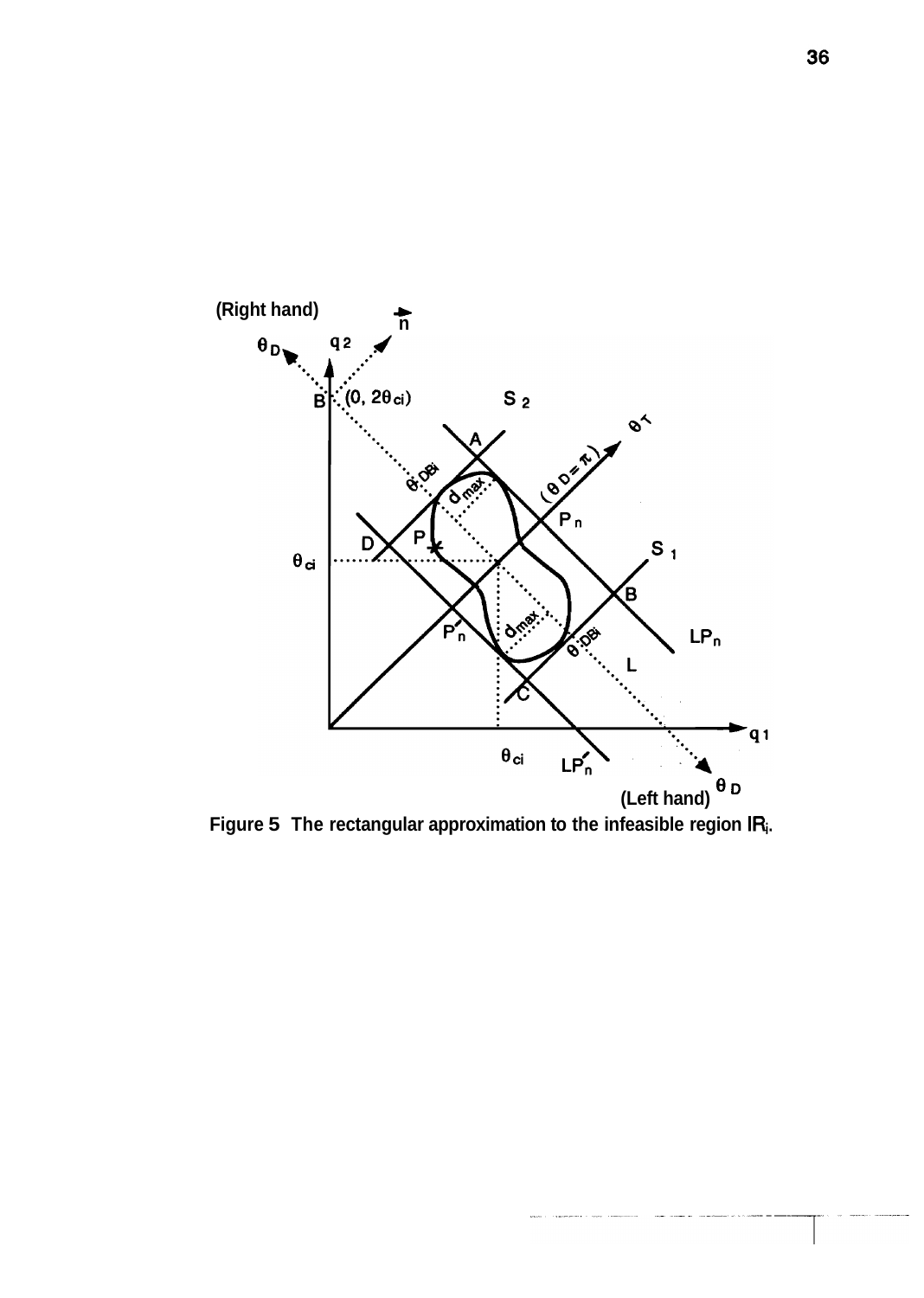

**Figure 6 The global view of the obstacles in the joint space, poly(n) n=1,2.**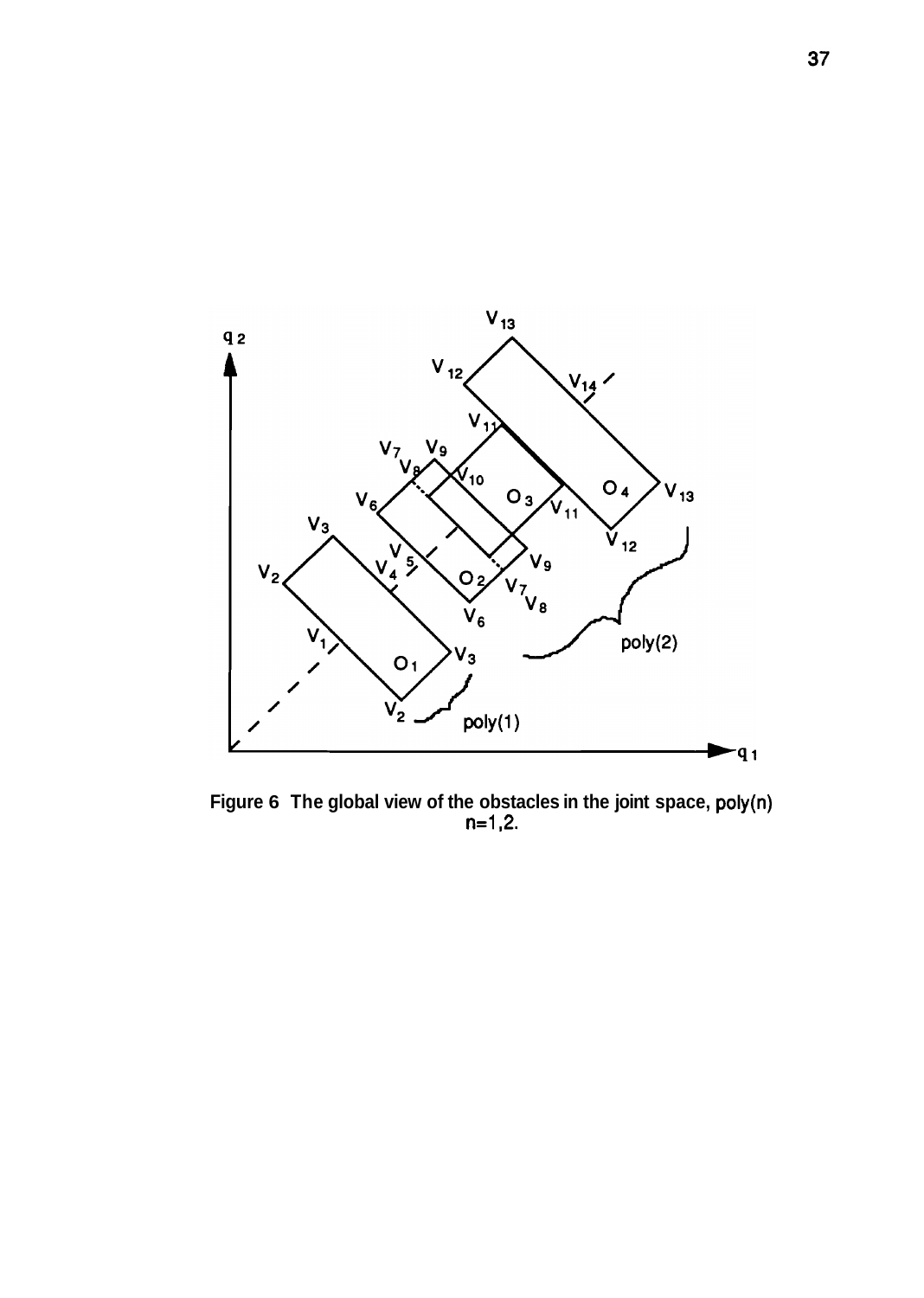

Figure 7 The free space corridors FSC<sub>i</sub>, i=1,2,3.

.<br>The matrix of

 $\mathbf{I}$